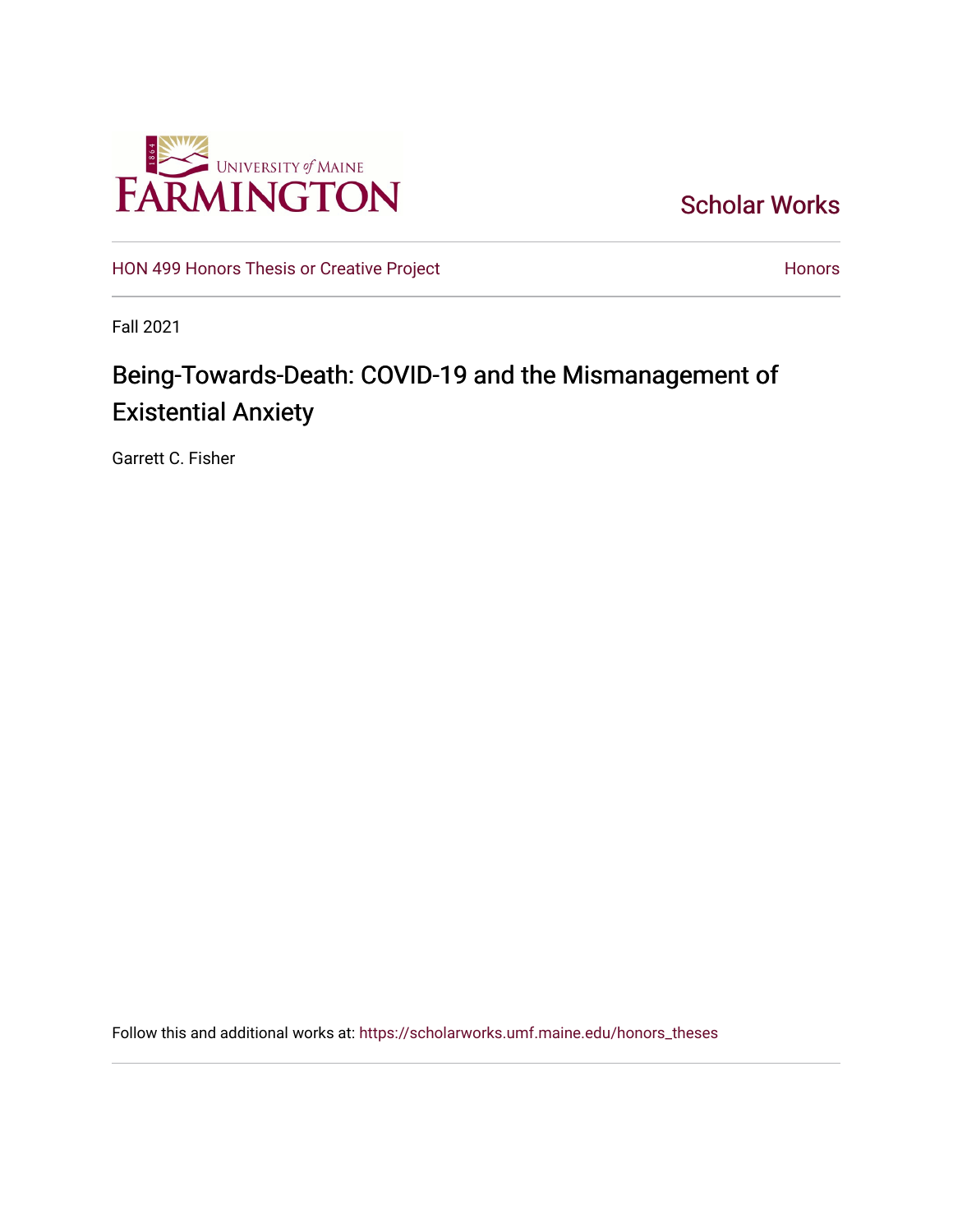Being-Towards-Death: COVID-19 and the Mismanagement of Existential Anxiety

Garrett C. Fisher

Submitted in partial fulfillment of the requirements for the University Honors Scholar

Designation

11/30/21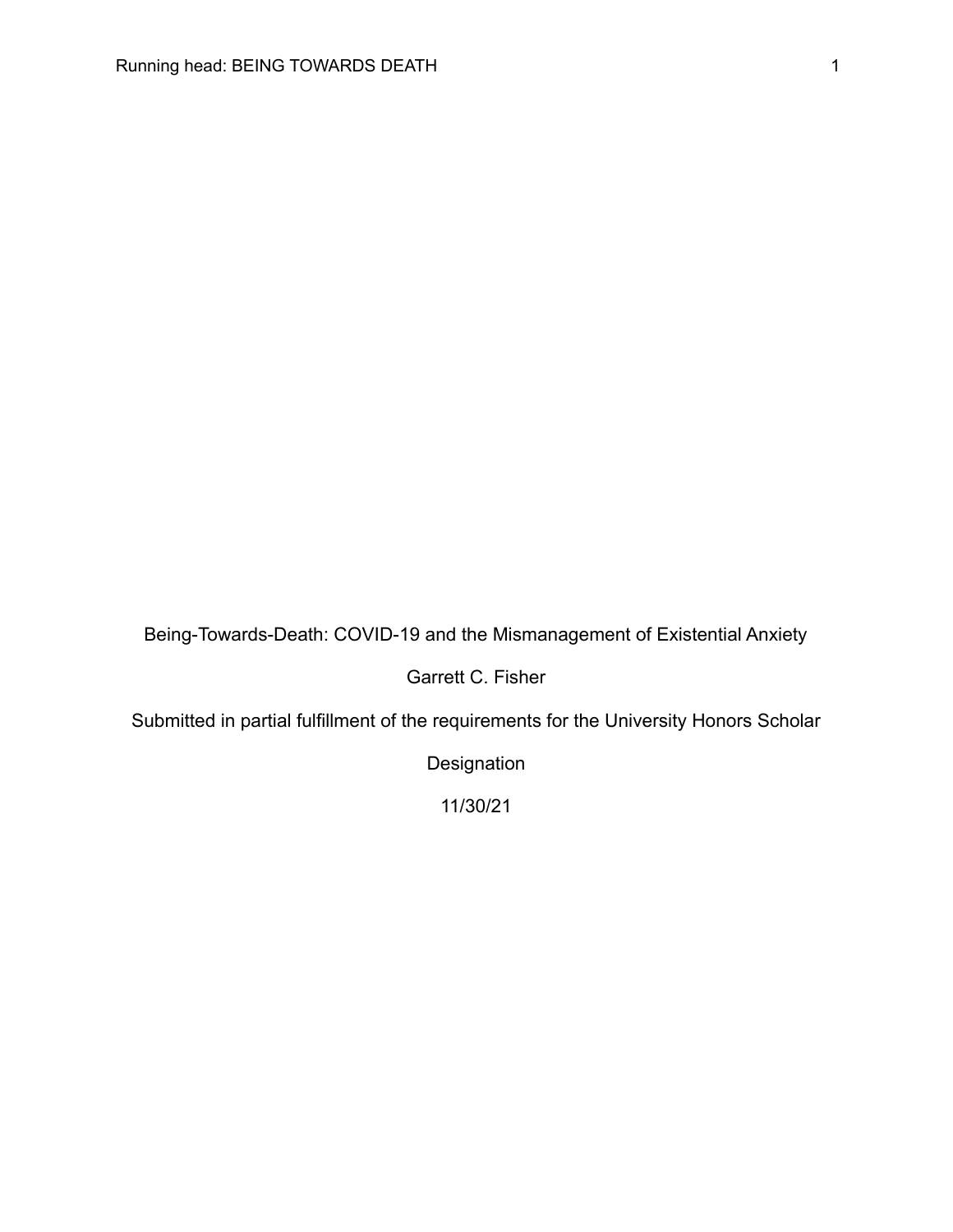## **Being-Towards-Death: COVID-19 and the Mismanagement of Existential Anxiety**

COVID-19 is far and away the most harmful pandemic since the 1918 flu pandemic, and arguably constitutes the most disruptive series of events in the 21st century. As of January 14th, 2021 it is believed to have killed 5,518,343 people and infected 318,648,834 people (World Health Organization, 2021). Apart from its massive toll on the healthcare systems of many countries, it has damaged the global economy and intensified political instability. What's worse, media coverage of the related carnage and death has been similarly unprecedented. As such, it is not surprising that the average share of American adults reporting symptoms of anxiety increased from 11% in 2019 to 41.1% in 2021 (Panchal, Kamal, Cox, & Garfield, 2021). Clearly, the COVID-19 pandemic has significantly increased levels of "stress [and] anxiety" (CDC, 2021) in the general population.

Martin Heidegger was a prominent continental philosopher of the early 20th century, and *Being and Time* is his most celebrated work. The text outlines his unique vision of human existence most completely, and it is also the work where he expounded most fully on his theory of existential anxiety. Heidegger's "solution" to this existential anxiety is *Being-Toward-Death:* a mode of being where the individual fundamentally accepts and faces the inescapability of their mortality, becoming *authentic* and united with themselves. The COVID-19 Pandemic, as a ubiquitous existential threat, brought *most all of humanity* face-to-face with the fact of their finality. While there is no dearth of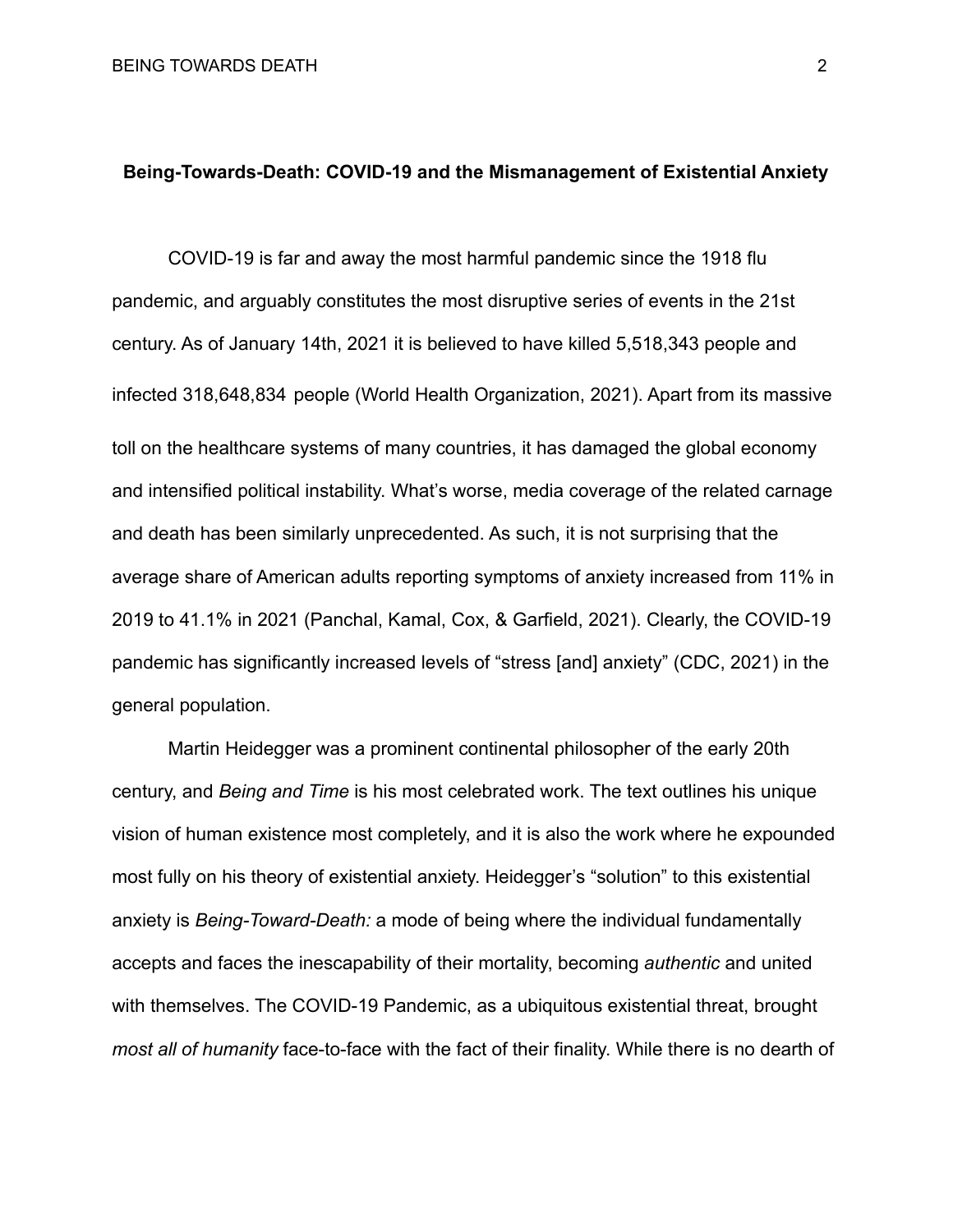therapeutic methods and handbooks available, I believe that most of what is being offered is only effective in a palliative sense.

Heidegger is appropriately characterized as a phenomenologist. Briefly described, phenomenology is a school of thought developed by Edmund Husserl to "study the structural features of experience and of things as experienced" and "primarily a descriptive discipline...undertaken in a way that is largely independent of scientific, including causal, explanations and accounts of the nature of experience." (Internet Encyclopedia of Philosophy, para. 1). Phenomenology involves the practice of what Husserl called "bracketing" – effectively putting in parentheses (or suspending) all of one's assumptions, presuppositions, and beliefs about the world (i.e., the so-called "natural attitude").The phenomenological method is one that I will employ in the present project. The effects of COVID-19 are indeed global. However, the way they manifest themselves in different populations, subpopulations, and individuals can vary widely. I find that it is appropriate to employ a method that prioritizes the pure experiences of the individual even as we consider our collective experience with Covid as an aggregate phenomenon.

As the COVID-19 Pandemic is clearly a significant historical event, there is a need for additional research examining the lived experiences of individuals impacted by it. Adopting Heidegger's ontology as a conceptual frame, I designed an original study examining pandemic-related narratives generated by college students. In this essay, I will present and analyze the findings of this study, as well as analyze the CDC's approach to treating pandemic-related stress and anxiety from a Heideggerian perspective.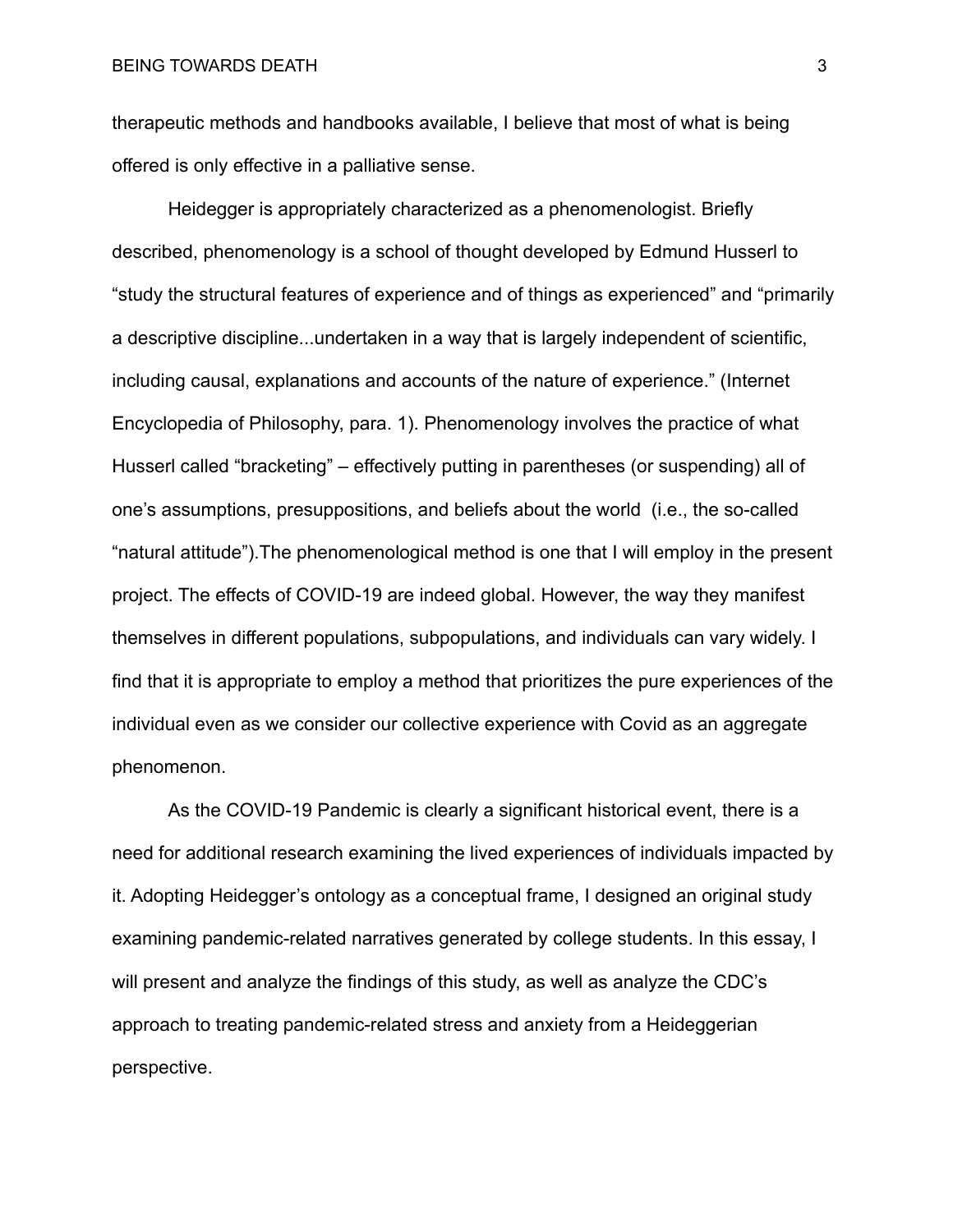## **College Students' Experience with Covid-19: An Original Study**

How has the COVID-19 pandemic affected the life of students at a small liberal arts college in New England? To explore this question, I recruited 27 students at the University of Maine, Farmington. The average age of participants was 19, and 78% identified as female, while the remaining 14.8% identified as male, and 7% did not identify with either male or female. All participants were asked to respond to a series of questions assessing their responses to the pandemic and their sense of meaning in life. All questionnaires are included in Appendix A.

One question asked participants to describe how "the COVID-19 Pandemic has affected your sense of self". Responses varied in both length and content. Seven participants focused on the theme of *isolation*. For some, a sense of isolation intensified their struggle:

"The pandemic has been isolating and has made me a significantly more anxious person than I would say I was before. To a degree it feels like everything and everyone else has changed, so I'm never entirely certain of how anything will go. I find myself feeling out of place more often and have a hard time making long term plans."

"Covid 19 led me to the darkest point in my life. I really started to feel what isolation was like. I battled depression and it got far more worse than it had ever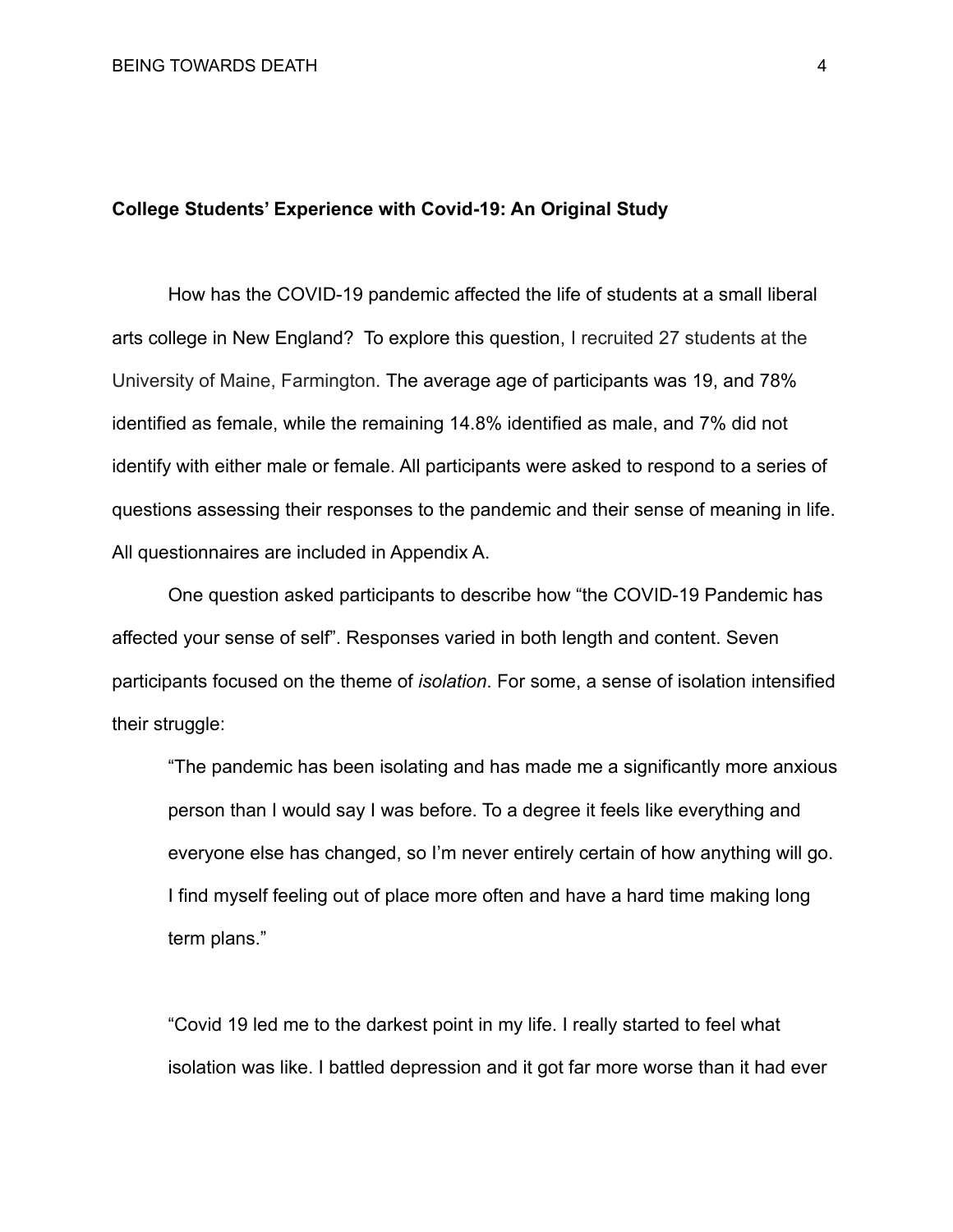been.

For others, isolation seemed to be the catalyst for self-discovery and development:

"The isolation that covid has caused has given me a lot more time to reflect and introspect than I ever had before, so it's been a positive environment for self-development in a way"

"Covid has made me realize who I am and has gotten me closer to who I want to be. The isolation was and is hard for me but helped me get to where I am now."

"It has made me more aware of who I am and allowed myself to focus on the importance of my mental and physical self."

Still other participants reported mixed experiences with pandemic-related isolation: "It made me more comfortable with my self because I was spending so much time alone I picked up home gym exercises and running so I was comfortable with myself. At the same time it was hard being alone in my own thoughts for so long."

"Honestly, pretty well. I had time to reflect on what I wanted from life, and recognize bad habits I have. However, the isolation was very difficult to deal with."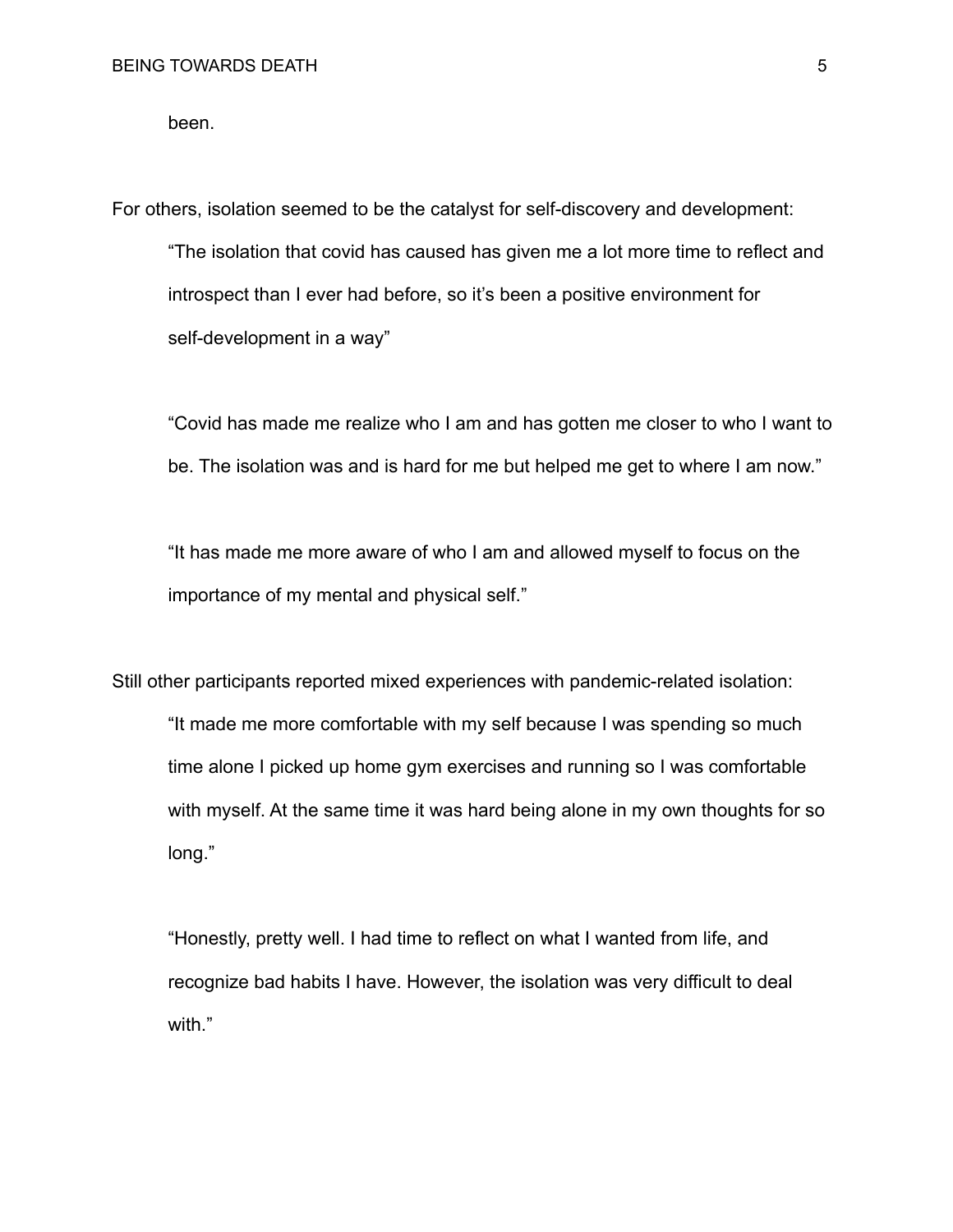Those who felt that the pandemic improved their sense of self, reported that their increased opportunity to introspect was most helpful in producing this change:

"I think during the lockdowns and being forced to spend more time alone caused me to introspect more and think about what my goals are."

"Covid has helped me better understand myself and has helped me confront a lot of personal problems due to all the solitude. I am the most confident I have ever been in my whole life."

"I believe the pandemic affected my sense of self by making me do a lot of self reflection and I now overthink a lot more also. I had to reinvent myself as a result of this."

For some, the accumulation of self-knowledge was accompanied by an increased appreciation for the *Other*:

"For me it has helped me figure out who I am. When the lockdowns first started my parents wouldn't let me go anywhere. So what I did was research topics such as black lives matter, stuff about politics, women's rights, the LGBTQ commuunity, etc. It really helped me find out my beliefs and know where I stand about these topics."

"I have become more aware of myself in relation to others around me."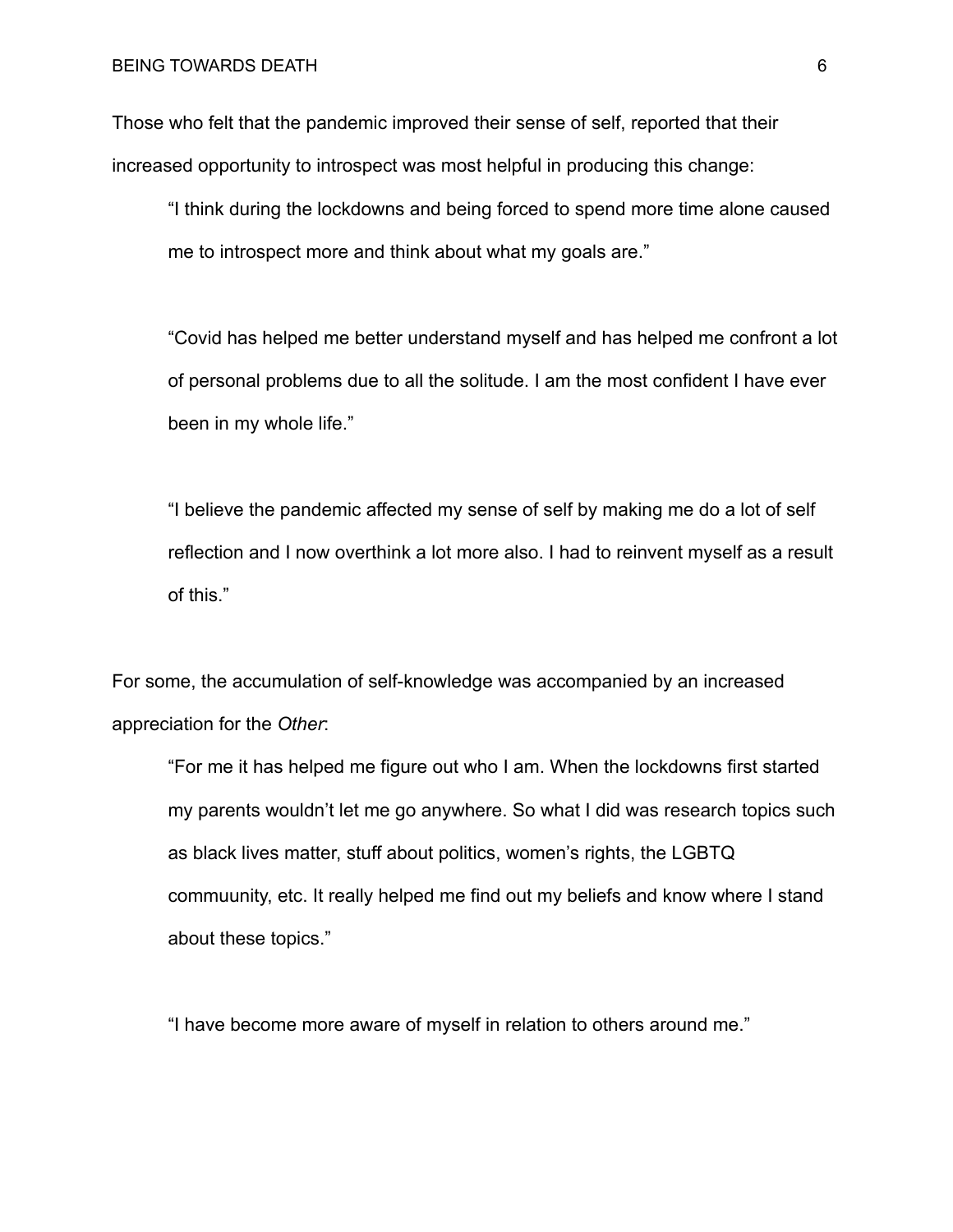"It has made me realize how interconnected we all are, and how little control I have over what other people do. It has made me realize that we can't solve global problems through individualistic mindsets."

On the whole, the majority of participants reported experiencing some sort of significant change in their sense of self due to the pandemic. All participant responses are presented in Table 1. For the purposes of analysis, I sorted these responses into three "change" categories based on the content of the open-ended response. As can be seen in Table 2, the substantial majority of respondents considered the pandemic to have resulted in a positive change in their sense of self.

# **Table 1: Responses to the question "How has the COVID-19 pandemic affected your sense of self?"**

| Response                                                               | Category |
|------------------------------------------------------------------------|----------|
| I don't believe the COVID-19 Pandemic has really affected my sense     |          |
| of self. At least I haven't noticed anything that has changed.         |          |
| COVID-19 at first gave me sadness because I couldn't see my friends    | 2        |
| and then I started playing more video games and I became a             |          |
| couch-potato.                                                          |          |
| I forgot how to exist in the world in the quarantine period            | 2        |
| Honestly, the pandemic has positively affected my sense of self, as it | 3        |
| gave me time to dive into my world. I found out more about who I am    |          |
| as a person and was better able to focus on what I enjoyed             |          |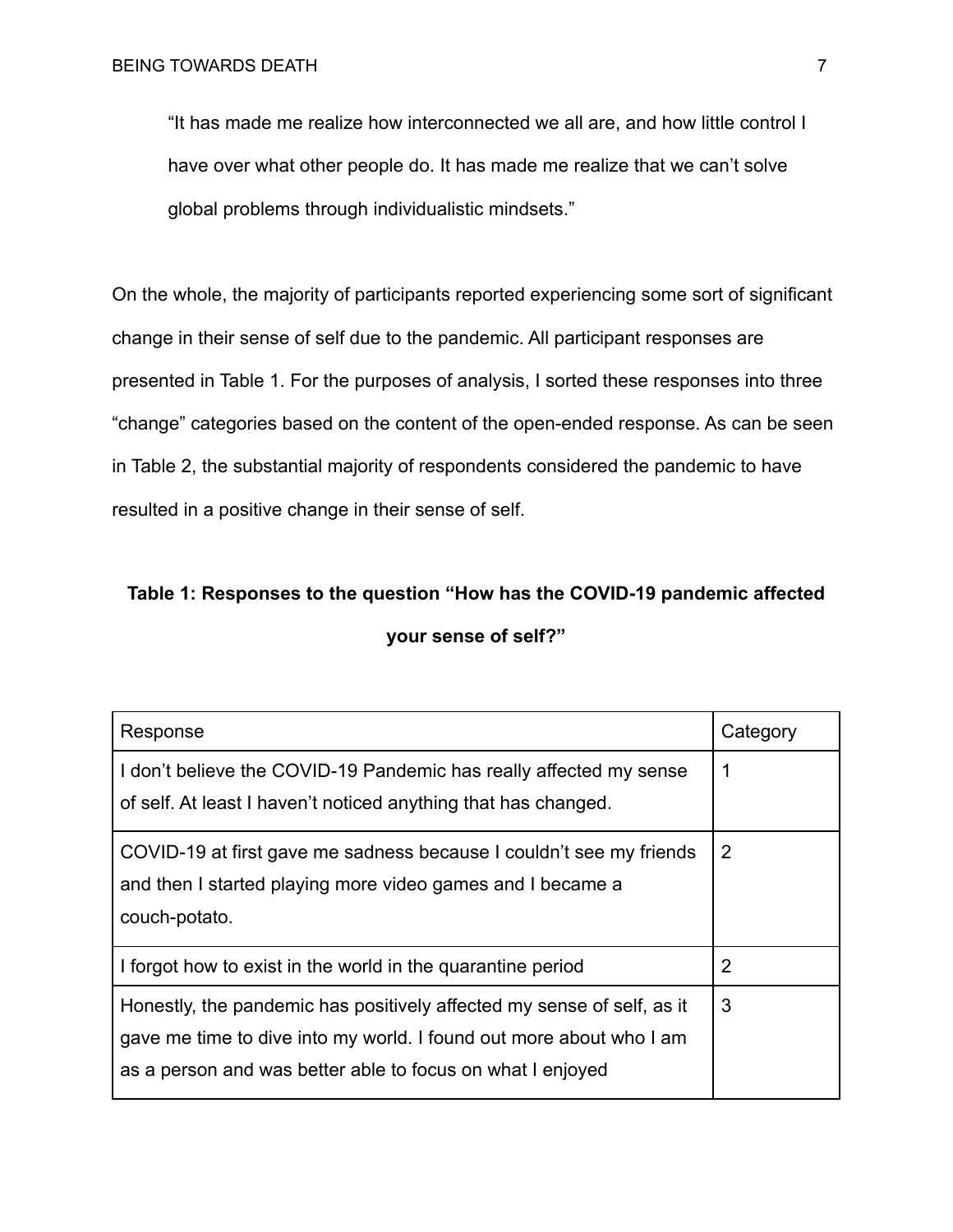| The pandemic has been isolating and has made me a significantly<br>more anxious person than I would say I was before. To a degree it<br>feels like everything and everyone else has changed, so I'm never<br>entirely certain of how anything will go. I find myself feeling out of<br>place more often and have a hard time making long term plans. | $\overline{2}$ |
|------------------------------------------------------------------------------------------------------------------------------------------------------------------------------------------------------------------------------------------------------------------------------------------------------------------------------------------------------|----------------|
| I think during the lockdowns and being forced to spend more time<br>alone caused me to introspect more and think about what my goals<br>are.                                                                                                                                                                                                         | 3              |
| The isolation that covid has caused has given me a lot more time to<br>reflect and introspect than I ever had before, so it's been a positive<br>environment for self-development in a way                                                                                                                                                           | 3              |
| I have felt more isolated, yet have had time to reflect on myself and<br>question why I may act the way I do, along with my identity as a whole.<br>I'm more at peace with myself as an individual, though I don't feel as<br>though I am significant.                                                                                               | 3              |
| During COVID a [sic] started to feel actually better about myself. I was<br>able to focus on things I liked like makeup and get better at things I<br>was terrible at. Sometimes it was bad, but I came out of it with higher<br>self esteem                                                                                                         | 3              |
| It hasn't done much long term at the start I was depressed scared and<br>confused I thought it was the end of the world. I'm doing alright so I<br>would say there was no long term effects on me                                                                                                                                                    | 1              |
| Honestly, pretty well. I had time to reflect on what I wanted from life,<br>and recognize bad habits I have. However, the isolation was very<br>difficult to deal with.                                                                                                                                                                              | 3              |
| Covid 19 led me to the darkest point in my life. I really started to feel                                                                                                                                                                                                                                                                            | 2              |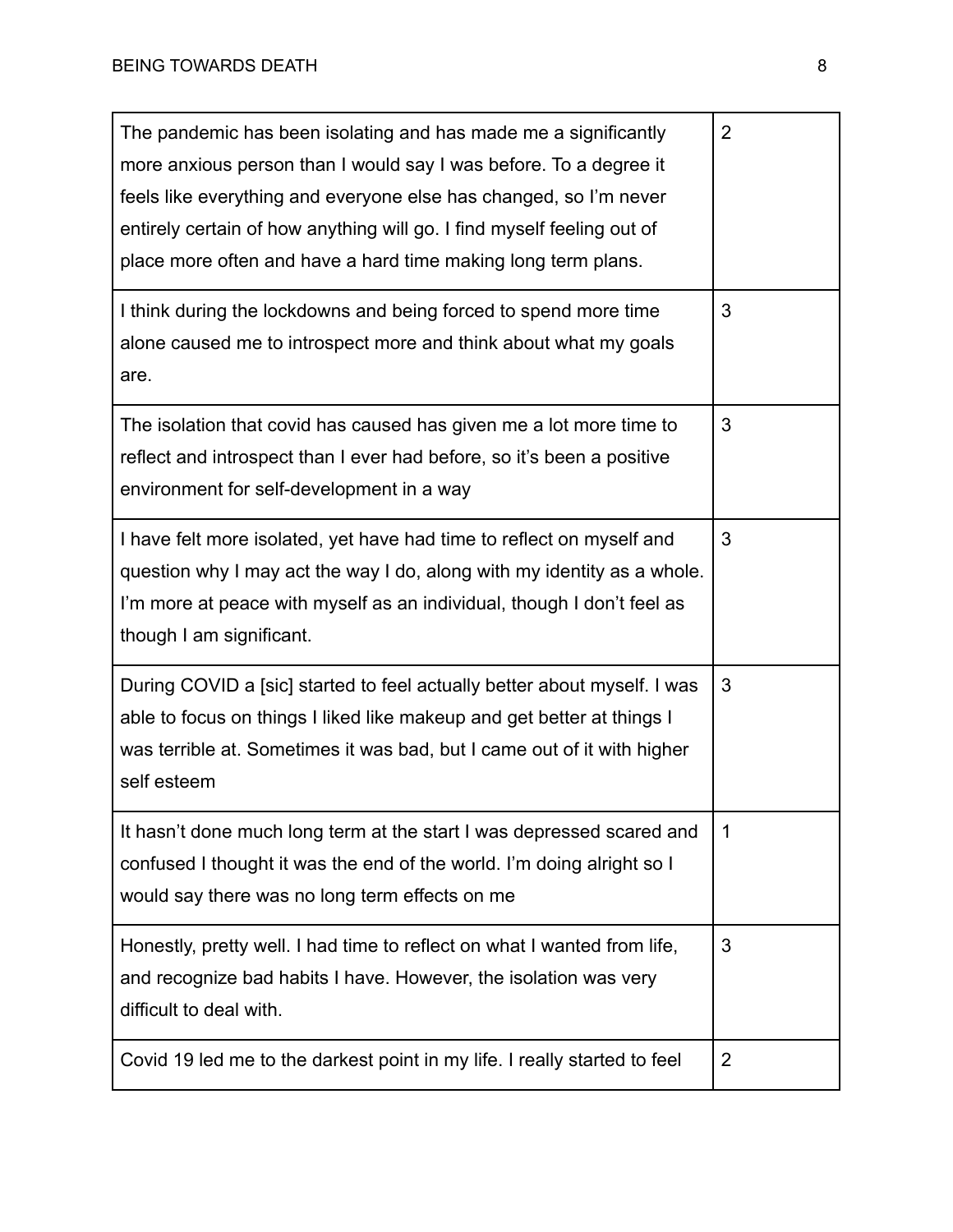| what isolation was like. I battled depression and it got far more worse<br>than it had ever been.                                                                                                                                                           |   |
|-------------------------------------------------------------------------------------------------------------------------------------------------------------------------------------------------------------------------------------------------------------|---|
| The Covid-19 Pandemic has only slightly affected my sense of self.<br>Being in quarantine really pushed me into a shell, but now that classes<br>are in person I feel much more like myself, instead of a zombie that<br>has no real meaning in their life. | 1 |
| It made me more comfortable with my self because I was spending so<br>much time alone I picked up home gym exercises and running so I<br>was comfortable with myself. At the same time it was hard being alone<br>in my own thoughts for so long.           | 3 |
| Covid has helped me better understand myself and has helped me<br>confront a lot of personal problems due to all the solitude. I am the<br>most confident I have ever been in my whole life.                                                                | 3 |
| I've had time during quarantine to reflect on myself and my values<br>more. I'd say that I value my time with family and friends more. I feel<br>like I have had time to get to know myself as well [sic] and become<br>more aware of who I am.             | 3 |
| It's made me more aware of the things I do, as well as the actions of<br>others around me. I think I realized that I might have a lot more<br>common sense than a lot of my friends wheen it comes to staying safe<br>and protecting myself and my family.  | 3 |
| It's made me a stronger, more knowledgeable person and I think<br>learning from home for the [indecipherable] from college                                                                                                                                  | 3 |
| I have become more aware of myself in relation to others around me.<br>If I get a cough I know others will turn and look at me silently thinking<br>what if she has covid. I am also more aware of the potential                                            | 1 |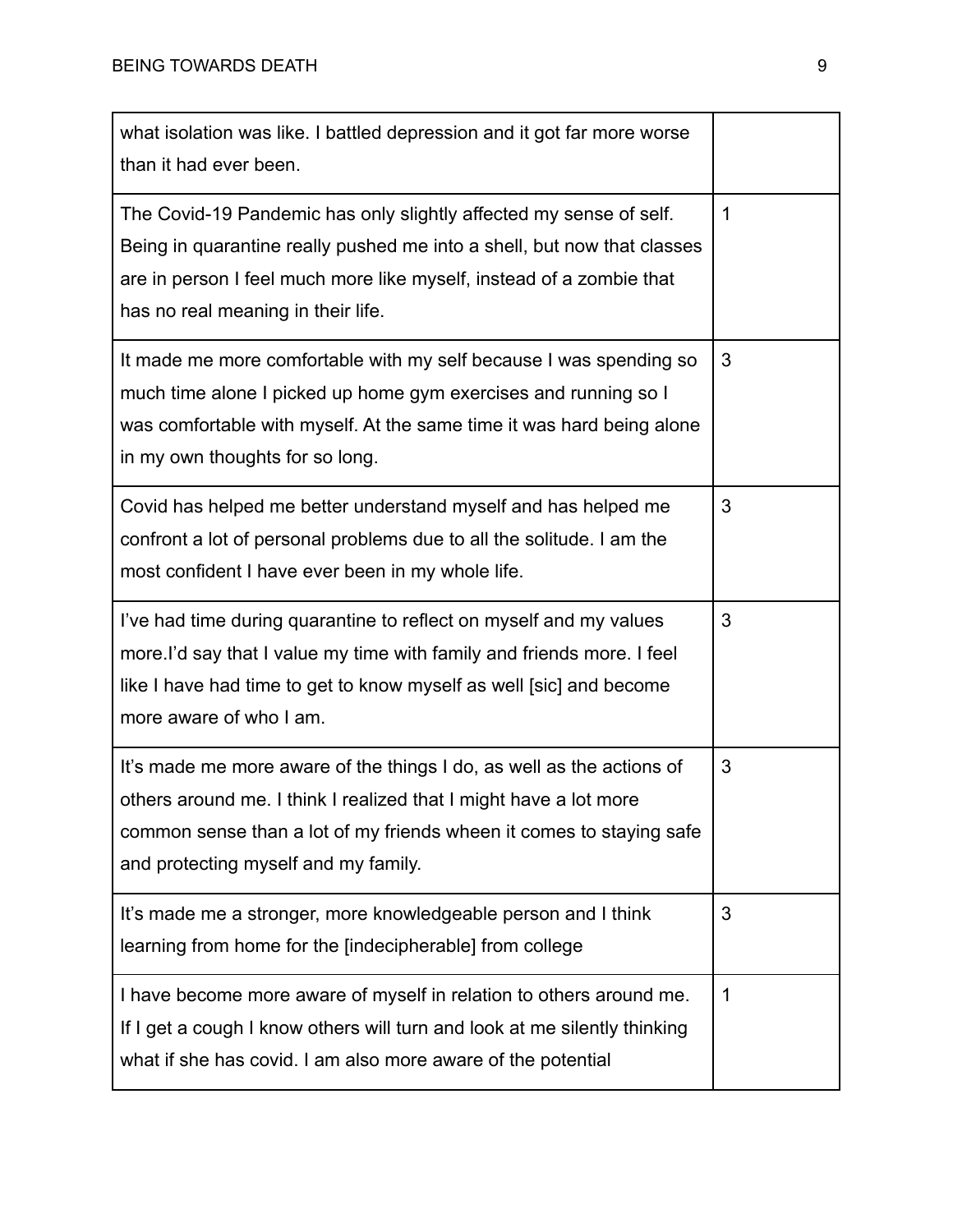| consequences. I want to keep my family and friends safe so I still wear<br>a mask in most stores even though it is no longer required because I<br>fear passing something on to them that I don't yet know I have.                                                                                                                                                                                                                                                                                                                                                                                                                                                                                               |   |
|------------------------------------------------------------------------------------------------------------------------------------------------------------------------------------------------------------------------------------------------------------------------------------------------------------------------------------------------------------------------------------------------------------------------------------------------------------------------------------------------------------------------------------------------------------------------------------------------------------------------------------------------------------------------------------------------------------------|---|
| It has made me realize how interconnected we all are, and how little<br>control I have over what other people do. It has made me realize that<br>we can't solve global problems through individualistic mindsets.                                                                                                                                                                                                                                                                                                                                                                                                                                                                                                | 3 |
| Covid had me at home everyday in the beginning, at the time I was a<br>weed user, I would crawl on my floor looking for pieces just to not feel<br>the pain of being at home with my mother, I eventually started mowing<br>the lawn for my dad because I was out of work, due to covid, and<br>spending all that money on weed, when school came back around I<br>could not even go because my social anxiety and trauma<br>overwhelmed me completely, I spent my money on 3 grams of dabs a<br>week to not feel anything, now I am so disassociated I don't know if I<br>will ever be back here, I quit 2 months almost 3 ago though, but now I<br>have to eat all the time or sleep to keep my thoughts away. | 2 |
| For me it has helped me figure out who I am. When the lockdowns first<br>started my parents wouldn't let me go anywhere. So what I did was<br>research topics such as black lives matter, stuff about politics,<br>women's rights, the LGBTQ commuunity, etc. It really helped me find<br>out my beliefs and know where I stand about these topics.                                                                                                                                                                                                                                                                                                                                                              | 3 |
| I believe the pandemic affected my sense of self by making me do a<br>lot of self reflection and I now overthink a lot more also. I had to<br>reinvent myself as a result of this.                                                                                                                                                                                                                                                                                                                                                                                                                                                                                                                               | 3 |
| Covid has made me realize who I am and has gotten me closer to who<br>I want to be. The isolation was and is hard for me but helped me get to<br>where I am now.                                                                                                                                                                                                                                                                                                                                                                                                                                                                                                                                                 | 3 |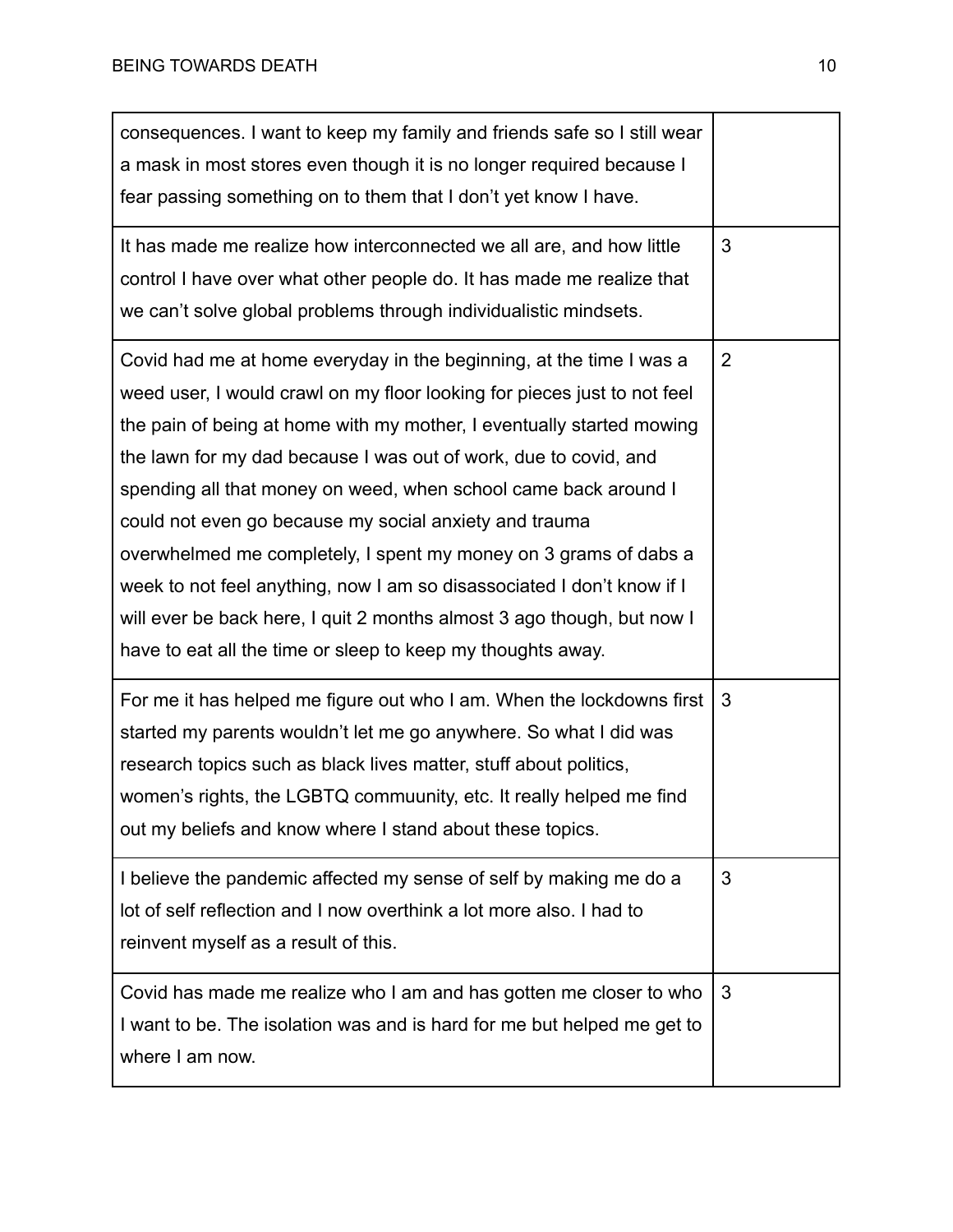| When the pandemic hit, I was forced to learn about myself moree. I                                                     | 3 |
|------------------------------------------------------------------------------------------------------------------------|---|
| lost my friends, had to learn from home, learned how to cook/bake,                                                     |   |
| and sew. I also have realised that things we considered normal                                                         |   |
| pre-pandemic are actually gross, like drinking from water fountains.                                                   |   |
| <b>Relatively little</b>                                                                                               |   |
| It has made me more aware of who I am and allowed myself to focus<br>on the importance of my mental and physical self. | 3 |

Category 1: The respondent's sense of self changed minimally (or not at all) as a result of the pandemic

Category 2: The respondent's sense of self changed negatively as a result of the

pandemic

Category 3: The respondent's sense of self changed positively as a result fo the pandemic

Table 2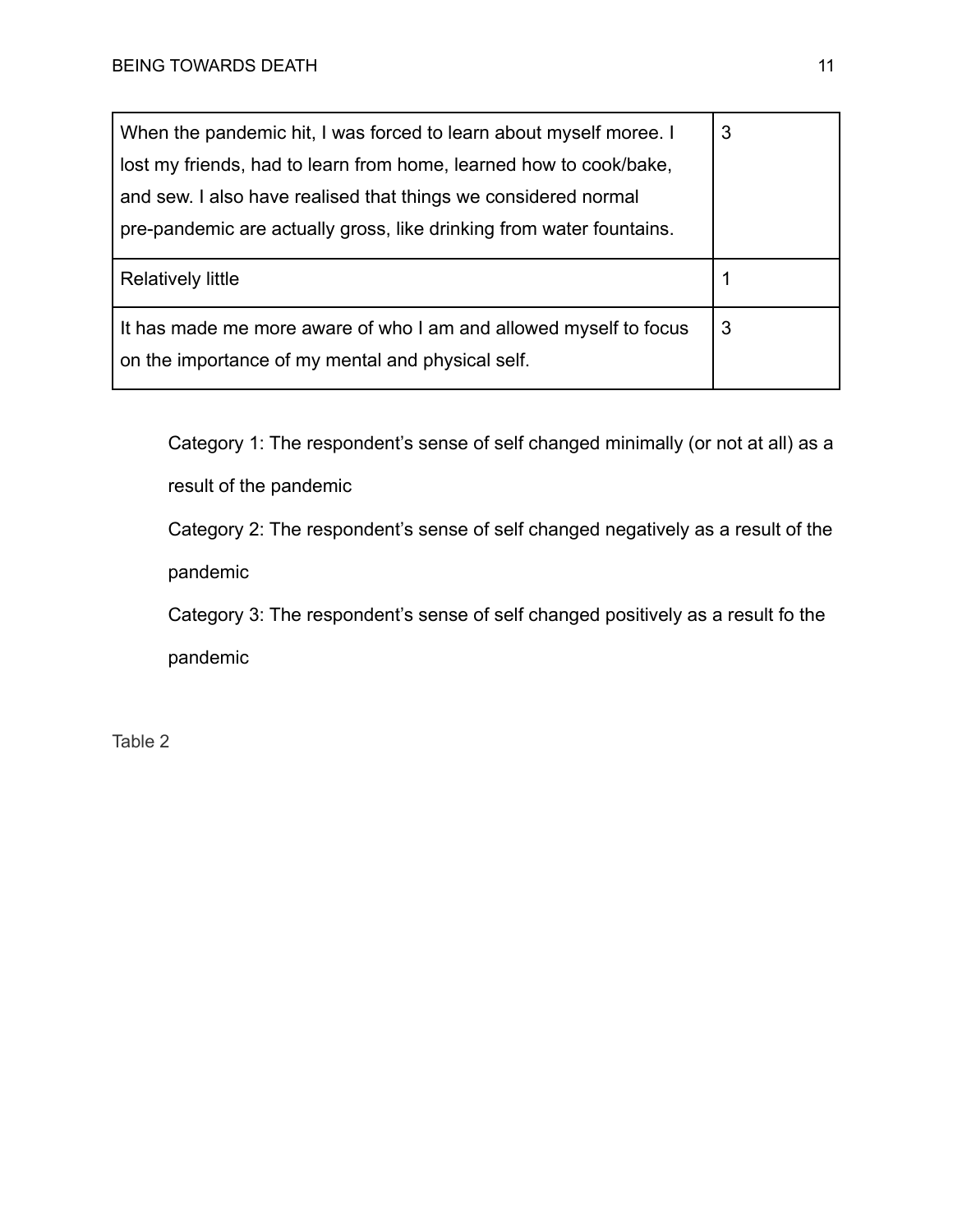

How has the COVID-19 pandemic affected your sense of self?

A second question assessing responses to the pandemic asked participants to describe how "the COVID-19 Pandemic affected your sense of mortality (or understanding of death)?" Approximately half of the participants experienced a change in their sense of personal mortality. Many of those not reporting such a change did mention an increased fear of *others* dying:

"I was not afraid of death before the pandemic, and I am still not very afraid of dying. However, I am more afraid of losing the people I love to death."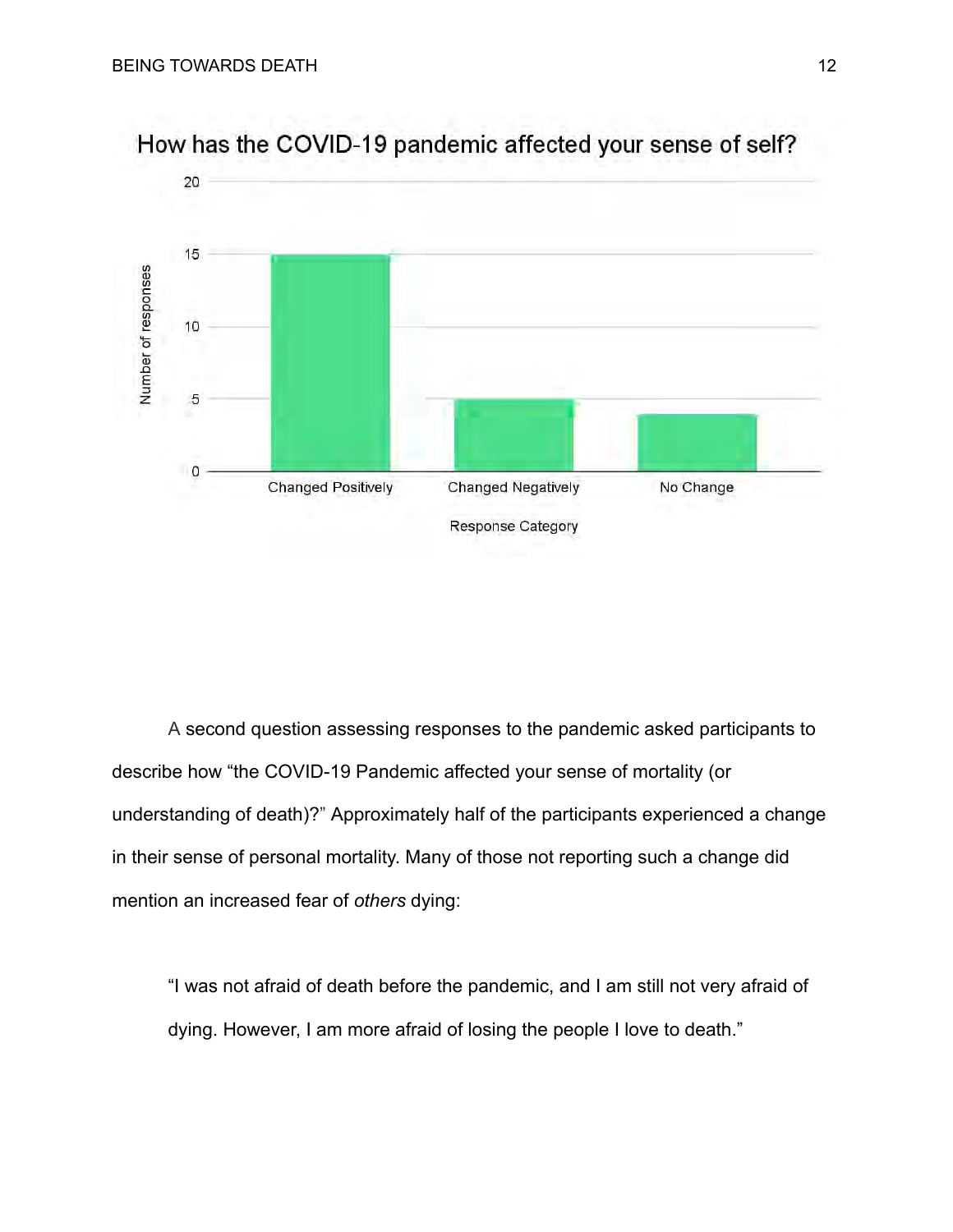"I no longer fear my own death, but now the thought of losing someone close to me is something I think about and fear often"

"There hasn't been a huge effect. I realize that a lot of people were getting sick from covid and I definitely didn't want any of my grandparents getting it. So it made me more cautious and aware."

Others reported considerable stability in their sense of mortality, and did not seem especially concerned about death:

"I was taught that death is natural and nothing to fear when I was little and I have always thought that. Death is sad, but not scary or anything"

"For me the idea of death has always been the same. It's scary yes, but a part of life. No one knows what waits for us really, so I have to see it to believe it. The way I die freaks me out more than actually dying."

"Covid hasn't changed much about this for me. Death is something that will eventually happen but all we can do is enjoy the time we are given to enjoy life, the people around us, and make as big of an impact on those around us."

"It has not had a great impact on my sense of mortality. I have thought a lot about death/existential thoughts long before COVID. Death and life are two sides of the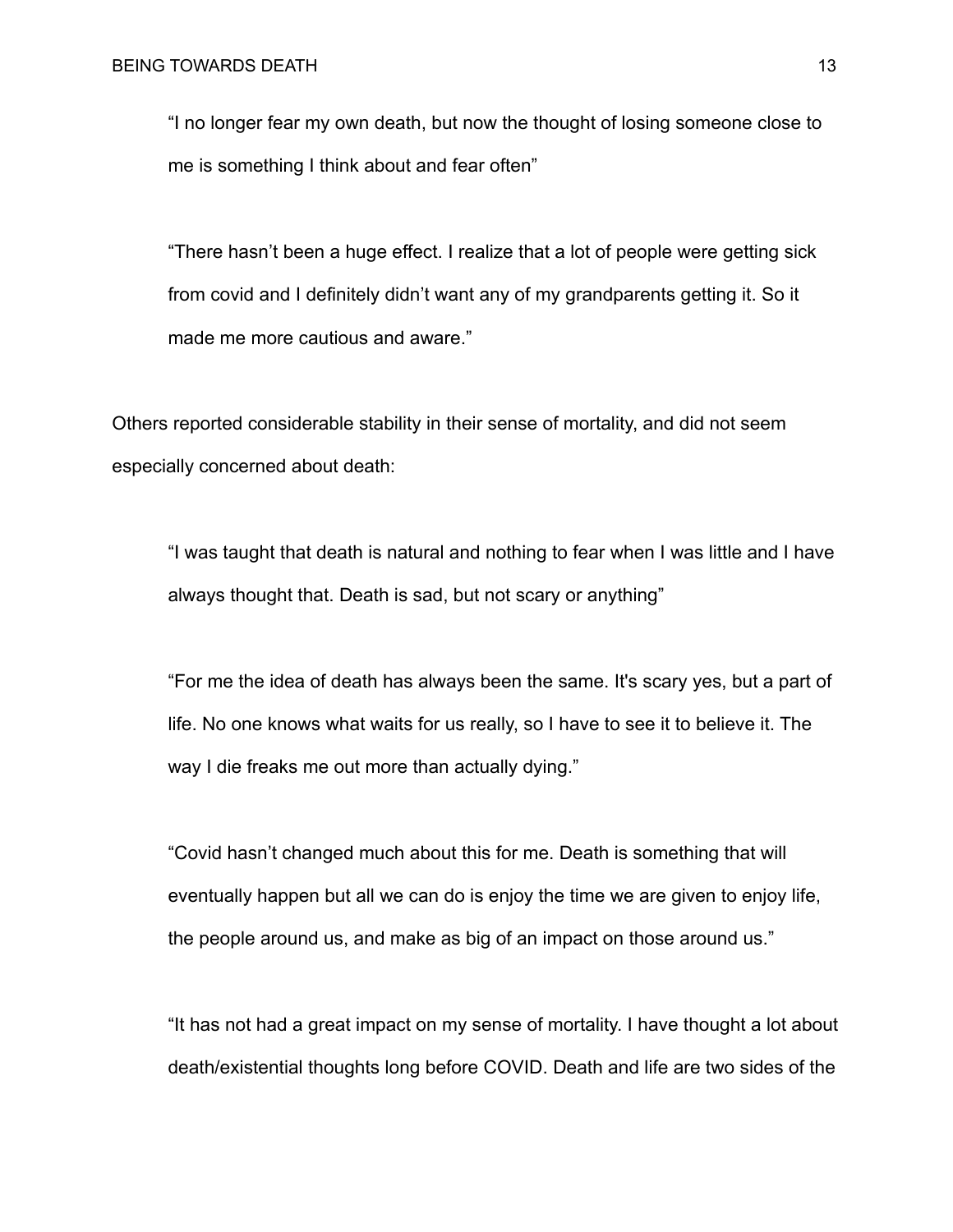same coin."

Of those who *did* report a change in their understanding of their mortality, the realization of death as a possibility for them was stark:

"Covid is definitely an indication of the constant possibility that anyone could die. It has at times made me more afraid of dying."

"I started to understand that death can really happen at any point in time. I thought about my own family and how closely they were affected as well. Death isn't something you can avoid."

All participant responses are presented in Table 3. As can be seen in Table 4, approximately half of the participants reported that the pandemic produced a change in their sense of mortality.

**Table 3: Responses to the question "How has the COVID-19 pandemic affected your sense of mortality (or understanding of death)?"**

| Response                                                        | Category |
|-----------------------------------------------------------------|----------|
| I am much more aware now of how decisions I make can impact   3 |          |
| others (going to school before the pandemic, even if I wasn't   |          |
| feeling well). I worry a lot about the health and safety of my  |          |
| grandparents.                                                   |          |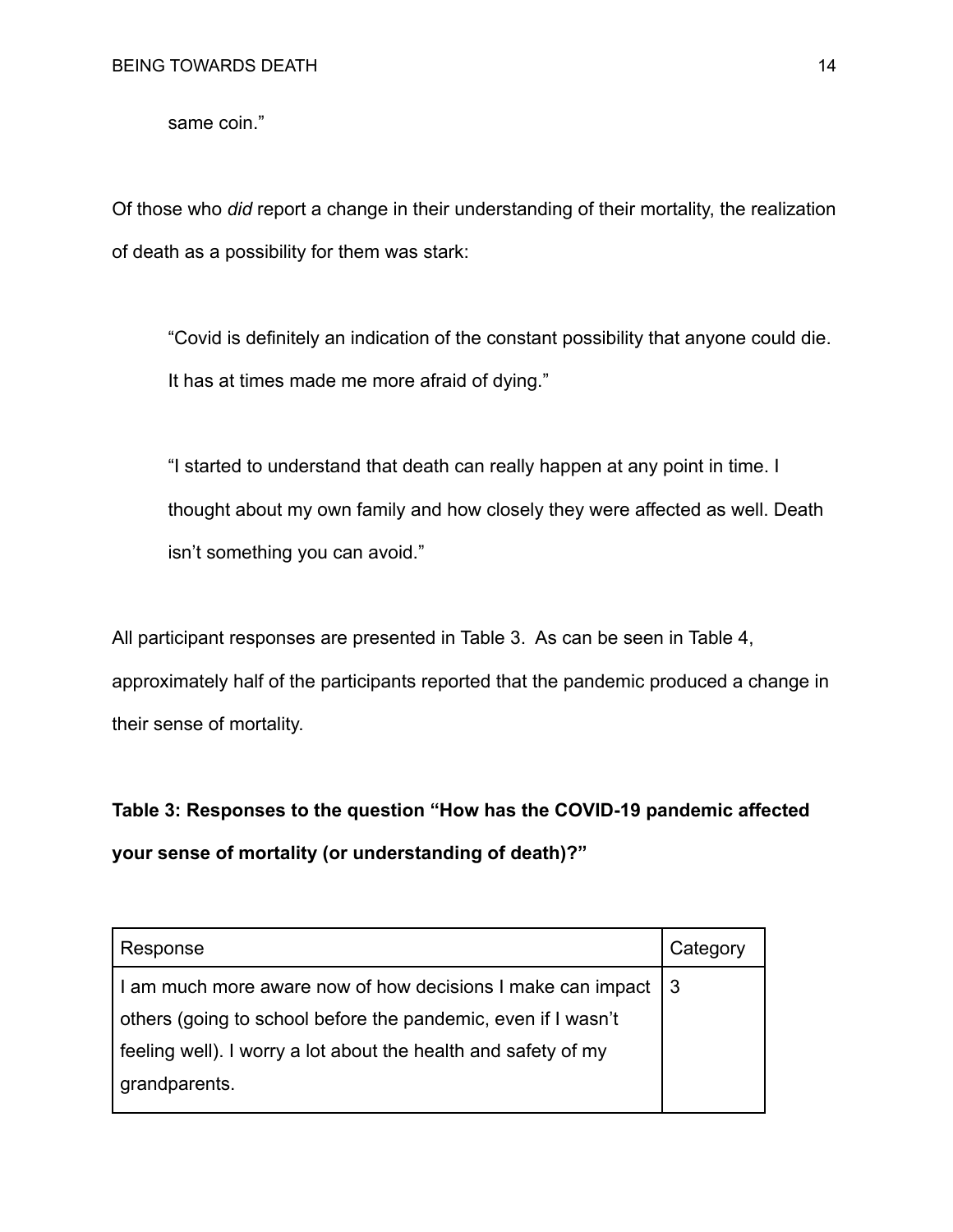| I understand we all die at some point and I don't fear my death<br>nor do I want death to happen. I want to know what happens<br>after we die                                                                                                                                                                                                                                                                                  | $\overline{2}$ |
|--------------------------------------------------------------------------------------------------------------------------------------------------------------------------------------------------------------------------------------------------------------------------------------------------------------------------------------------------------------------------------------------------------------------------------|----------------|
| It's made [me] more scared of death, just more aware of it.<br>Circle of life, dude                                                                                                                                                                                                                                                                                                                                            | 1              |
| I was not afraid of death before the pandemic, and I am still not<br>very afraid of dying. However, I am more afraid of losing the<br>people I love to death.                                                                                                                                                                                                                                                                  | $\overline{2}$ |
| The pandemic has given me a more anxious relationship with<br>mortality. When I was young I was pretty anxious about the<br>concept of dying for a few years. As an adult I didn; t think of<br>dying beyond driving safely or not parking in unlit parking lots.<br>Since the pandemic the concept of death has been incredibly<br>taxing. Death has strangely gone from the end of life to a<br>concept that hinders living. | 1              |
| The COVID-19 Pandemic has made me think about mortality<br>more and what things I spend my time on                                                                                                                                                                                                                                                                                                                             | 1              |
| Covid is definitely an indication of the constant possibility that<br>anyone could die. It has at times made me more afraid of dying                                                                                                                                                                                                                                                                                           | 1              |
| I don't think it has changed at all                                                                                                                                                                                                                                                                                                                                                                                            | 2              |
| For me the idea of death has always been the same. It's scary<br>yes, but a part of life. No one knows what waits for us really, so I<br>have to see it to believe it. The way I die freaks me out more<br>than actually dying. I'd rather not go out being chopped to<br>pieces.                                                                                                                                              | 2              |
| I no longer fear my own death, but now the thought of losing                                                                                                                                                                                                                                                                                                                                                                   | 3              |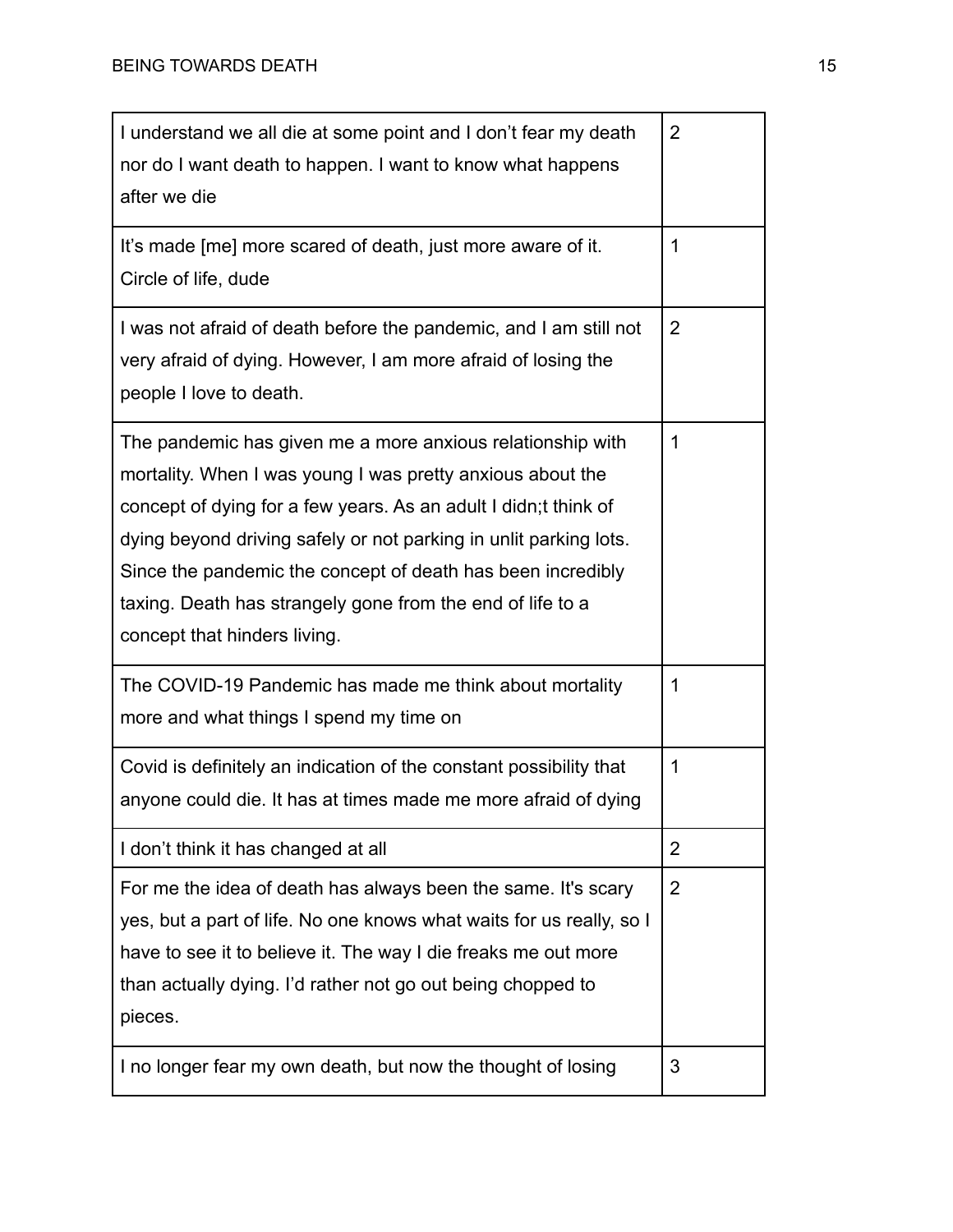| someone close to me is something I think about and fear often                                                                                                                                                                                                                                                                                            |             |
|----------------------------------------------------------------------------------------------------------------------------------------------------------------------------------------------------------------------------------------------------------------------------------------------------------------------------------------------------------|-------------|
| It emphasized how fragile life is. Before this, I only really<br>experienced, older relatives dying, but when some of my<br>classmates got sick, it put death in a new perspective. I've<br>struggled with suicidal thoughts before covid, so it was less a<br>revelation about my own mortality than it was realizing how<br>fragile my loved ones are. | 1           |
| I started to understand that death can really happen at any point<br>in time. I thought about my own family and how closely they<br>were affected as well. Death isn't something you can avoid.                                                                                                                                                          | $\mathbf 1$ |
| Because I have not lost anyone I know to covid, the pandemic<br>has not really affected my understanding of death. I already<br>knew that pandemics caused mass death, aas they have<br>throughout history, so I figured it was just another part of my life<br>that would be remembered in the future                                                   | 2           |
| I think it has impacted my sense of mortality especially with my<br>mom working in healthcare and seeing it and how it affects<br>everyone so easily. It makes it feel a lot more real.                                                                                                                                                                  | 1           |
| Not much. I was taught that death is natural and nothing to fear<br>when I was little and I have always thought that. Death is sad,<br>but not scary or anything                                                                                                                                                                                         | 2           |
| There hasn't been a huge effect. I realize that a lot of people<br>were getting sick from covid and I definitely didn't want any of<br>my grandparents getting it. So it made me more cautious and<br>aware.                                                                                                                                             | 2           |
| It has brought death and fear of death closer within my                                                                                                                                                                                                                                                                                                  | 1           |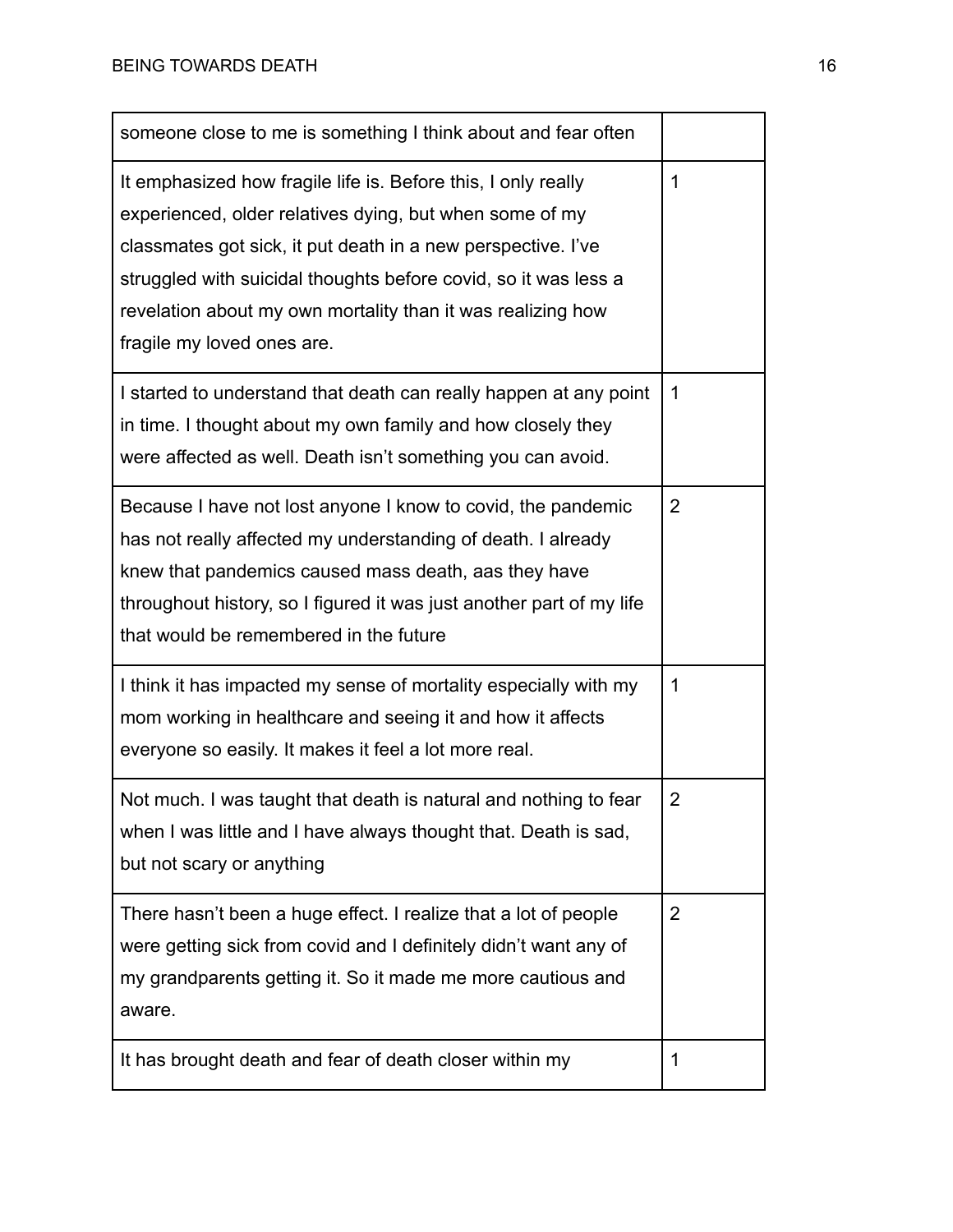| community. Death on a large scale within my community was<br>never something I really thought about before- it was only<br>singular deaths that you would really hear about. It feels like the<br>closest i've been to encountering something that could<br>potentially cause death    |                |
|----------------------------------------------------------------------------------------------------------------------------------------------------------------------------------------------------------------------------------------------------------------------------------------|----------------|
| It has made me more aware of mortality and it has also made<br>me appreciate more the time I spend with others.                                                                                                                                                                        | 1              |
| Before covid I had not thought much about my grandparents<br>passing as they are both healthy and not yet in their 70's. But<br>when covid hit I could no longer see them and had to start<br>thinking about what could happen to them.                                                | 1              |
| It has not had a great impact on my sense of mortality. I have<br>thought a lot about death/existential thoughts long before<br>COVID. Death and life are two sides of the same coin.                                                                                                  | 2              |
| It has not really affected me in that way. I want to die a lot of the<br>times but I am here trying to live so I don't hurt my brother, or<br>boyfriend. I don't really fear death, I just want it to come<br>painlessly.                                                              | $\overline{2}$ |
| I understood just how close death could be. I understood now<br>that anyone in my life could be there and then be gone the next<br>day. I knew this before but it was happening more and more<br>because of covid. Many people I knew got it and a member of<br>my family died from it | 1              |
| Covid hasn't changed much about this for me. Death is<br>something that will eventually happen but all we can do is enjoy<br>the time we are given to enjoy life, the people around us, and<br>make as big of an impact on those around us.                                            | 2              |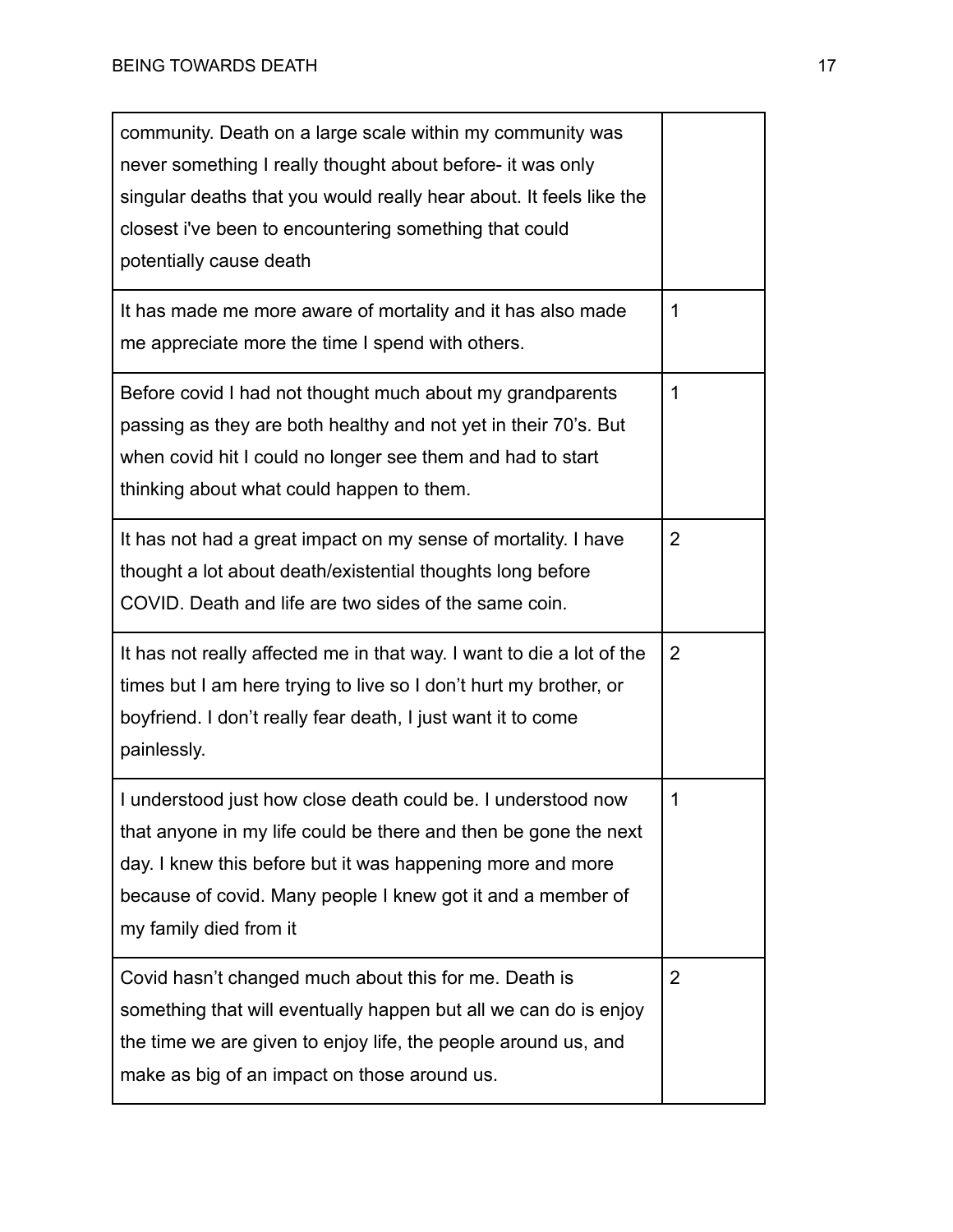| COVID-19 has made me realize that death happens more often  |  |
|-------------------------------------------------------------|--|
| than we think. When watching the news they kept showing how |  |
| many more people were taken by COVID                        |  |
|                                                             |  |
| Relatively little                                           |  |
|                                                             |  |

Response categories:

- 1: The pandemic produced a change in the participant's sense of mortality
- 2: The pandemic did not produce a change in the participant's sense of mortality
- 3: Indeterminate (not classifiable)

Table 4





Response Category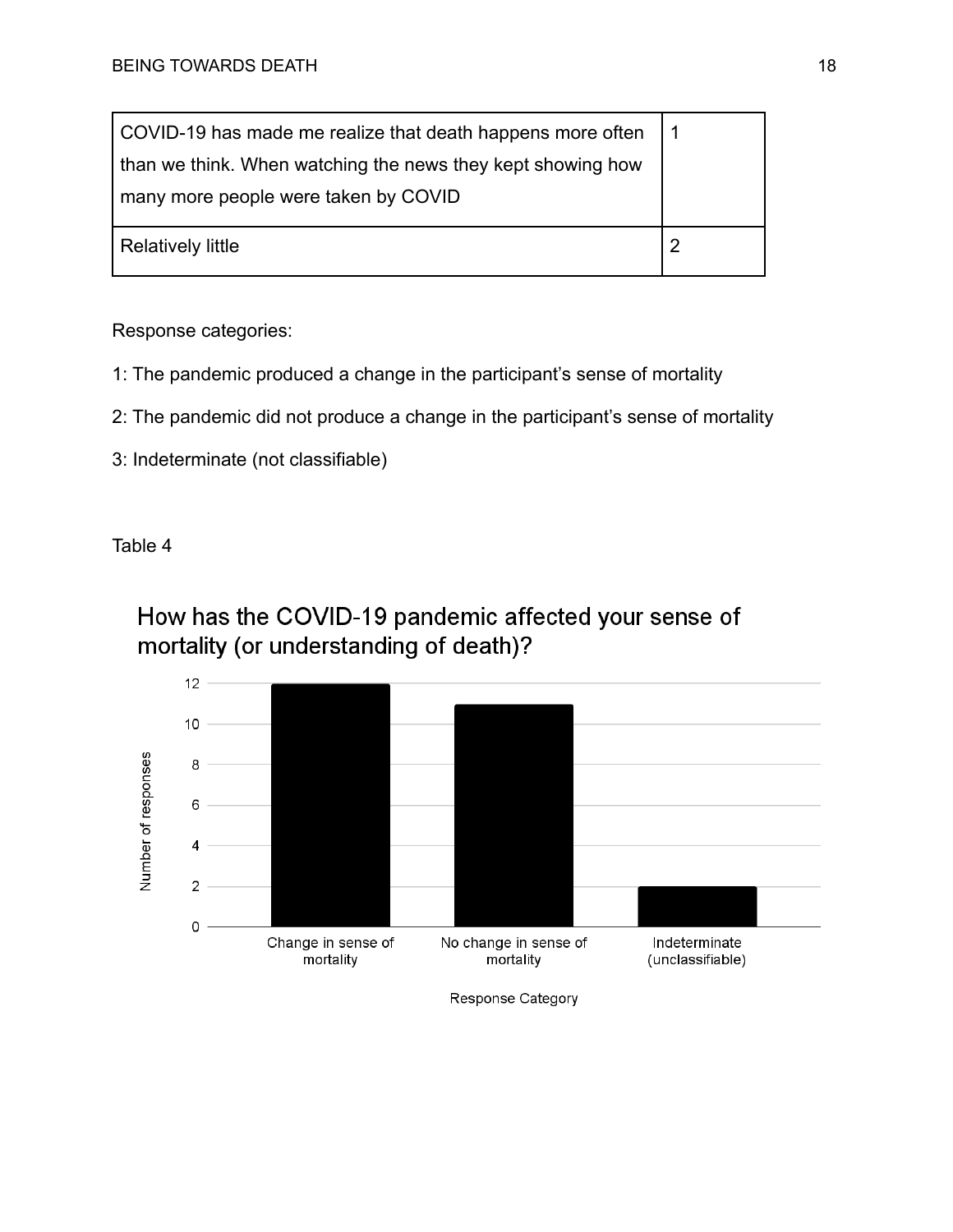Participants were also asked to rate (on 7-point Likert scales) the extent to which (a) they perceived Covid to be a threat and (b) they perceived the world as becoming more strange, uncanny or 'off' since the pandemic began. Both questions (and response scales) are copied below:

How significant of a threat is COVID-19 to your way of life?

| Not a  |  | Moderate threat |  | A significant |
|--------|--|-----------------|--|---------------|
| threat |  |                 |  | threat        |

Has the world or life in general felt strange, uncanny, or "off" to you since the pandemic began?

| It feels almost   |  | It feels           |  | It feels   |
|-------------------|--|--------------------|--|------------|
| entirely the same |  | somewhat different |  | completely |
|                   |  |                    |  | different  |

Responses to the question assessing perceptions of COVID as a threat ranged from 2 to 6, with a mean of 4.07 (SD = 1.4). This suggests that many, if not most, participants do indeed feel that COVID-19 posed some threat to themselves or the people they loved. Responses for the question assessing perceptions of the world as more strange, uncanny, or "off" ranged from 2 to 7, with mean of 5.38 (SD = 1.38). This data suggests that the majority of respondents felt that the pandemic had a notable affect on how they perceived the world. This "strangeness" was qualified by their responses to the prompt encouraging them to explain their answer. Many cited restrictions and regulations, e.g. mask-wearing and social/physical distancing for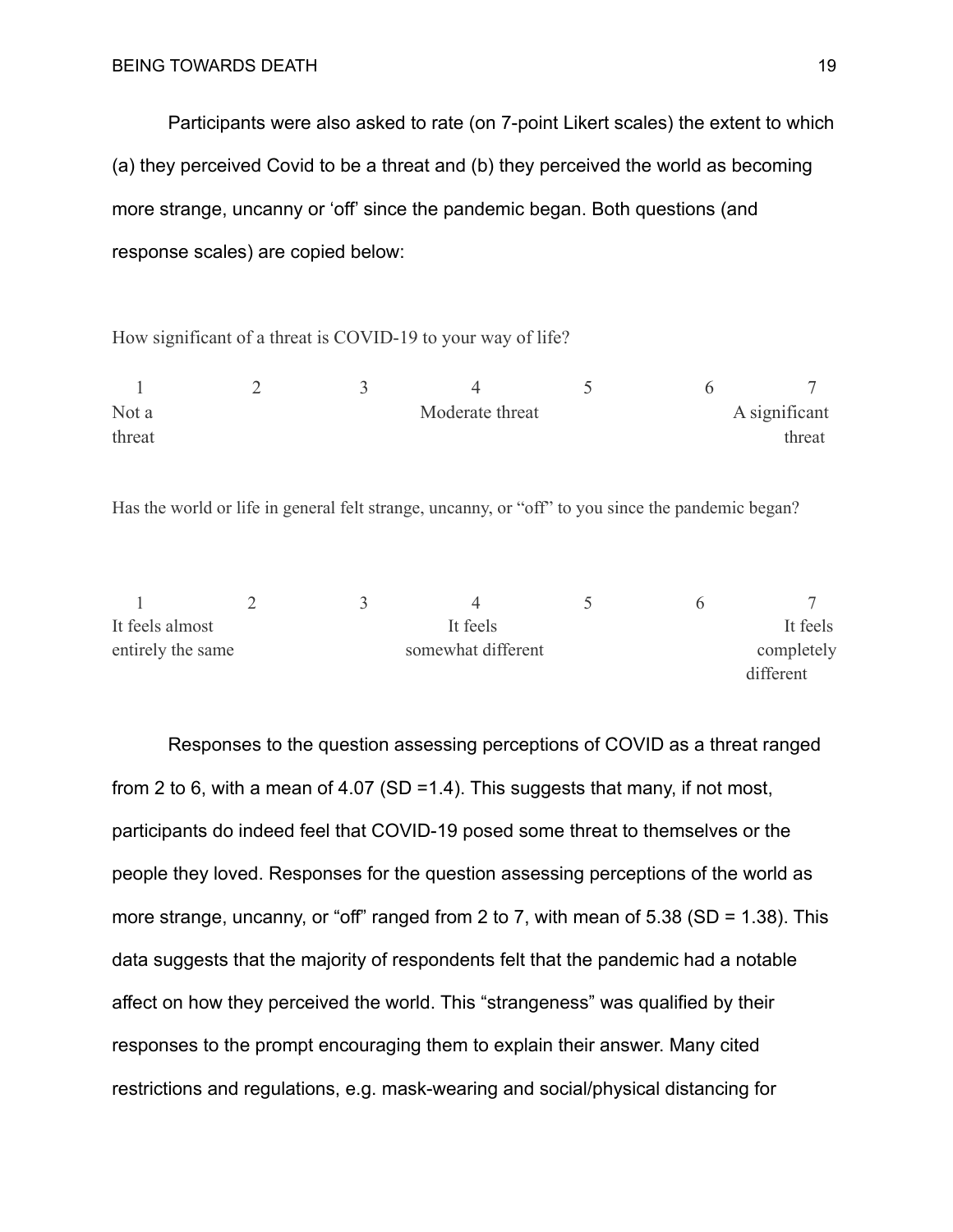producing feelings of uncanniness, both when they were first implemented *and* when they were stripped back. In fact, being near others *without* masks was frequently cited as a "weird" experience for participants. Others cited vague fluctuations in the way time passed or how the world generally "felt". All participant responses to this question are recorded in table 5 below.

**Table 5: Has the world or life in general felt strange, uncanny, or 'off' to you since the pandemic began?**

## Response

I think wearing a mask and trying to limit interactions with my grandparents were the biggest changes for me. When I do watch the news this feeling that things are off does get stronger, but quite honestly I've usually forgotten by the next day or whatever it was that made me uneasy was replaced by something new.

I got a job a month after the pandemic began in the US and I feel like going back to not wearing a mask is going to feel weird to me and see peoples faces and not just their eyes.

Nothing is okay or the same, everything got worse. Life has been strange

Everything about the way I live life around people has changed, and I can't do anything without considering how it would affect me in terms of being potentially exposed to COVID-19.

The ease that life used to have has gone away and most things seem hard and anxiety inducing.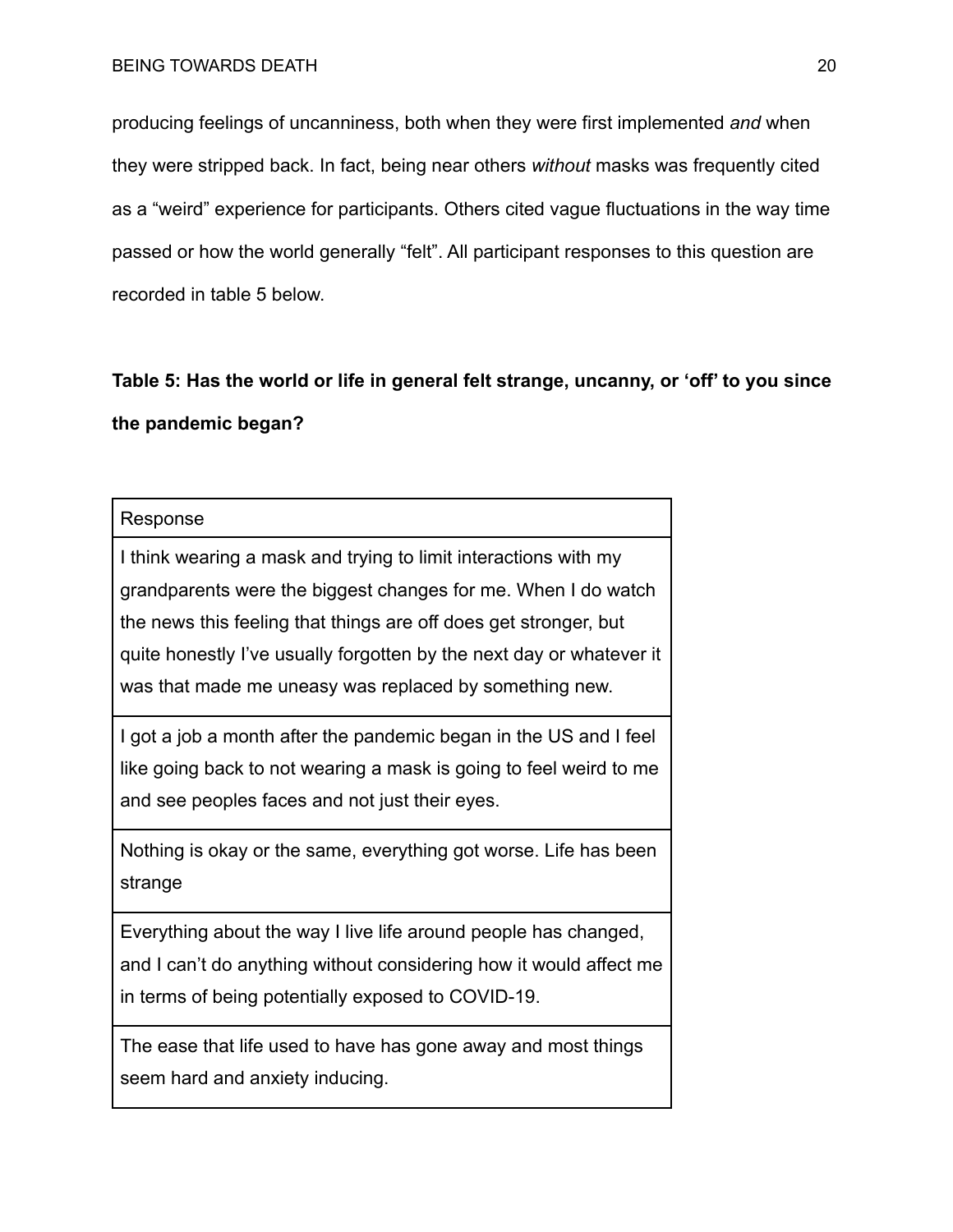Especially in the beginning of the pandemic things felt very uncanny with lockdowns. But now things are still different but they feel more normal.

The whole world has changed and it doesn't seem like it will ever be the way it was before the pandemic.

While it feels "back to normal" now with restrictions lifted it feels weird. Almost wrong that I'm doing the things I'm doing now. It's like it pushed a sense of fear in me now.

I feel like I had more fun before, I was more creative and enjoyed doing things more before the pandemic.

Everything has felt almost dreamlike since quarantine. It still feels like I'm going to wake up tomorrow in my bed in 2019. Days tend to blend together more now.

It hit me when I was thinking about how theres no where in thee entire world you can go to escape this. Everything feels completely different.

It did at the start, but now it is feeling more normal again

At first it felt really weird but now this is like the new normal and it's hard to remember what it would be like without masks or worrying about everything

It felt really weird at first but now I've adjusted. It was odd not seeing people everywhere

It felt really off at first. Quarantine felt like a zombie apocalypse. Couldn't go anywhere or ee anyone. The following year, being at school with masks was still weird but better. Now I am more used to wearing the masks and people self quarantining.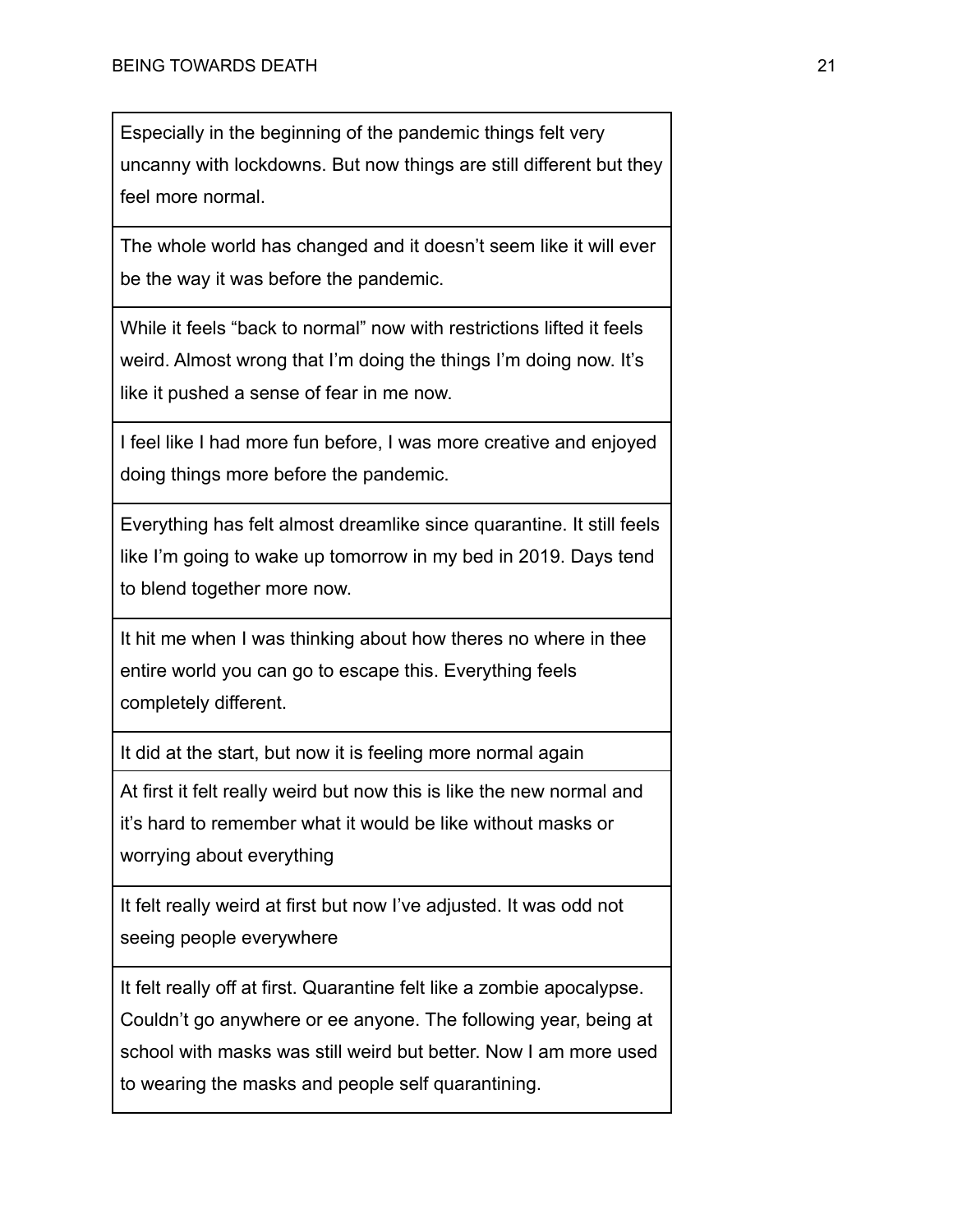Now especially, more than last year, we're doing the same things, just in different ways. Everyone wearing a mask seems "off", and evaluating my friends' social interactions with others before letting them into my house is certainly weird. I really miss being able to eat food in class.

With all the mask wearing, social distancing, life is moving along as [indecipherable] it can.

It is constantly in the back of everyone's minds. When I moved back home last summer, I felt strange leaving my room to go to the bathroom. I realized that because on campus, if I was leaving my dorm I has to have a mask, I felt weird walking around my own home without one.

I think it feel somewhat different because it seems to be all that people talk about, and it makes me realize how fragile our system is.

It just is not the same at all, I miss when people were happy and seeing people's faces, hugging my relatives.

Before the pandemic I have always thought that Americans would bind together to fight anything that could be a threat to us. But after seeing the amount of people that won't wear masks, geet vaccinated, or do anything to help this go away, I feel like it was a lie. I feel betrayed by what we have been taught about our country since we were kids.

The world had many controversial topics come about and change many things while we stayed home/worked the majority of the time. People became quite opinionated during this time and either became very isolated or I've also seen people become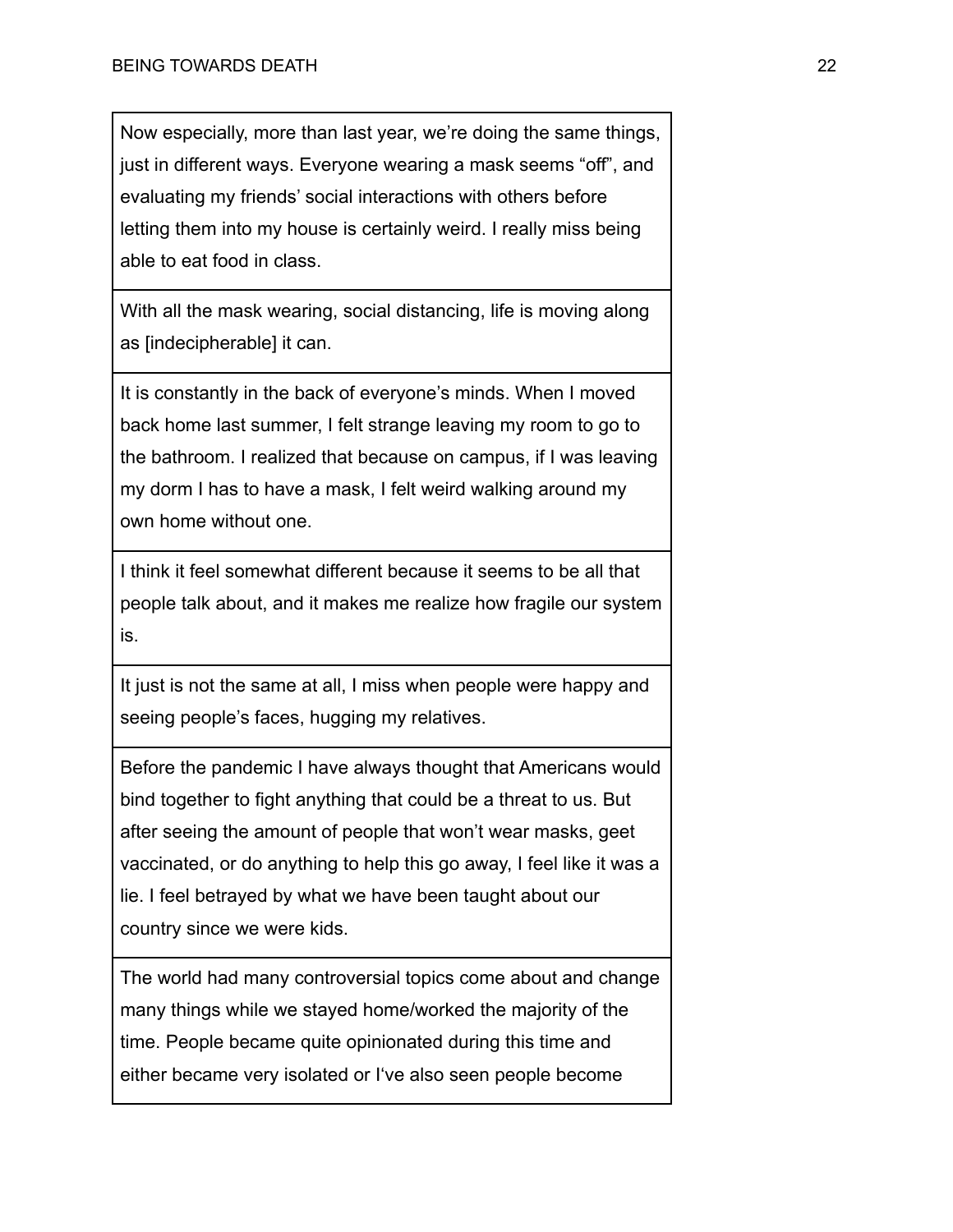ignorant or aggressive. Everyone's changed is [sic] some way shape or form.

The years feel like they've gone by faster. COVID felt like it happened a year ago but it originated in 2019-2020 and now it's almost 2022.

Participants were also asked to complete the Life Attitude Profile Revised (LAP-R) developed by Gary Reker. The LAP-R is comprised of 48 items measuring six distinct aspects of meaning in life. Participants responded to each item on a seven point Likert scale (1= strongly disagree; 7= strongly agree), and average scores were computed for each of the following subscales:

- *Purpose* (e.g., "My past achievements have given my life meaning and purpose.";  $M = 4.26$ ;  $SD = 1.14$ )
- *Coherence* (e.g., "I have the sense that parts of my life fit together into a unified pattern"; M= 4.01; SD=1.26)
- *Choice/Responsibility* (e.g., "My life is in my hands and I am in control of it"; M=5.14; SD=.668)
- *Goal Seeking* (e.g., "I am determined to achieve new goals in the future"; M=5.32; SD=.817)
- *Existential Vacuum* (e.g., "I feel that some element which I can't quite define is missing from my life"; M=4.25; SD=.893)
- *Death Acceptance* (e.g., "Death makes little difference to me one way or another; I accept death as just another life experience; I think I am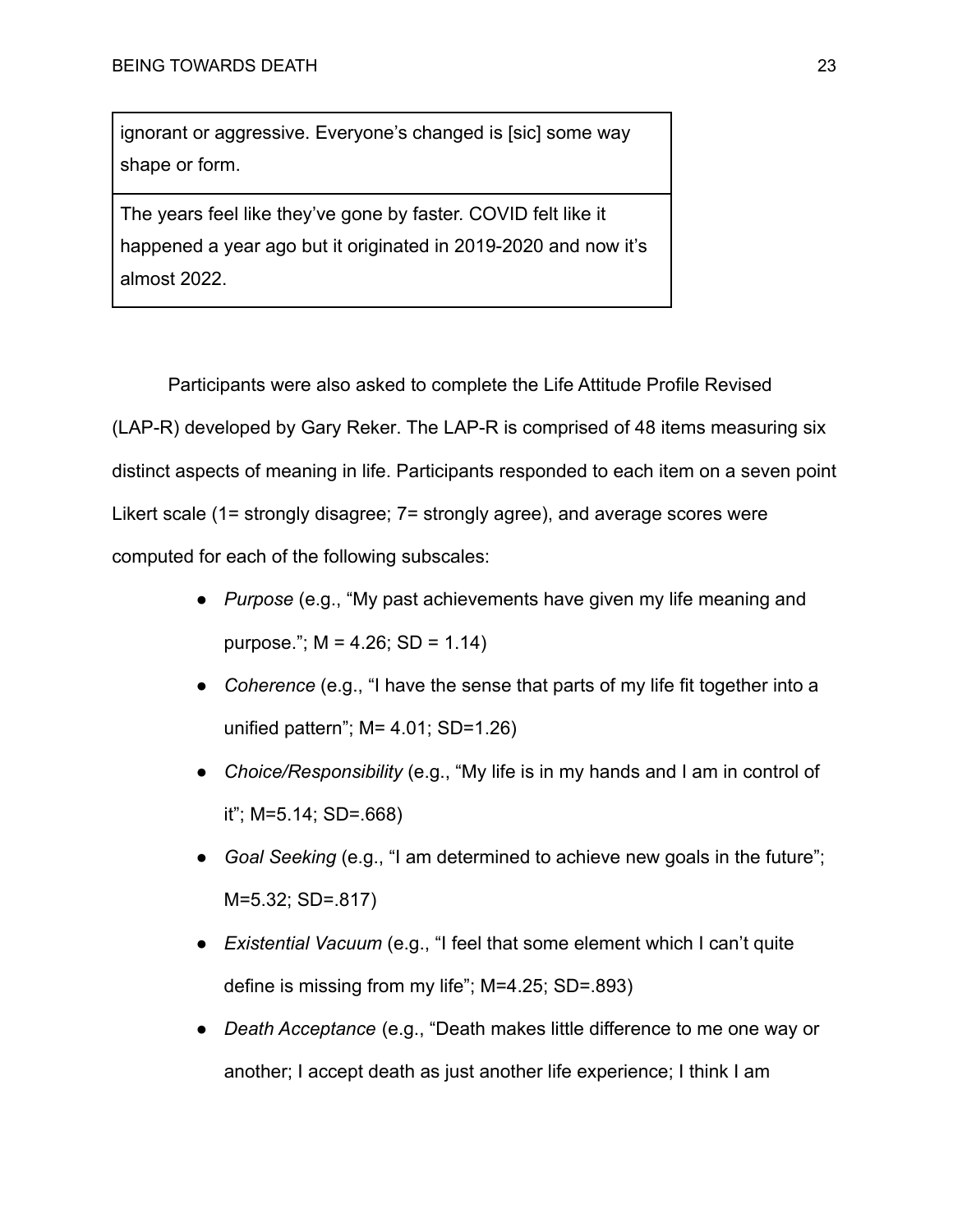generally much less concerned about death than those around me, etc.;

```
M=4.07; SD= 1.30)
```
The Death Acceptance subscale warrants further discussion as it is especially relevant to the existential threat posed by COVID-19 and Martin Heidegger's conception of Being-toward-Death. Death acceptance here is defined as "fearlessness of death and its acceptance as a natural aspect of life" (Dagach, Brotfield, & Garcìa-Alandete, 2021).

As previously noted, the majority (59%) of participants reported a positive change in their sense of self during the pandemic. A substantial minority (26%) reported a negative change, and the remainder (7%) reported relatively little change. This result was unexpected: perhaps students were more able than I expected to resolutely confront death and come out on the other side of the pandemic as authentic individuals. To explore existential correlates of positive change as a result of the pandemic, a series of ANOVAs were performed with the *Self Change* category (*positive change* vs. *negative/no change*) serving as the independent variable and the six subscales of the LAP-R serving separately as dependent variables. These analyses failed to yield any significant effects. However, a non-statistically significant tendency was observed for participants who reported a positive change to also report greater "purpose" and "coherence" in life. This is not surprising, as individuals who purported to emerge from the pandemic with a more authentic sense of themselves would be expected to have a stronger sense of purpose and feeling of coherence.

With respect to Covid-related mortality awareness, 44% of respondents reported a change in their conception of mortality that involved some kind of confrontation with the possibility of their own death (and that of others). The remaining 56% didn't indicate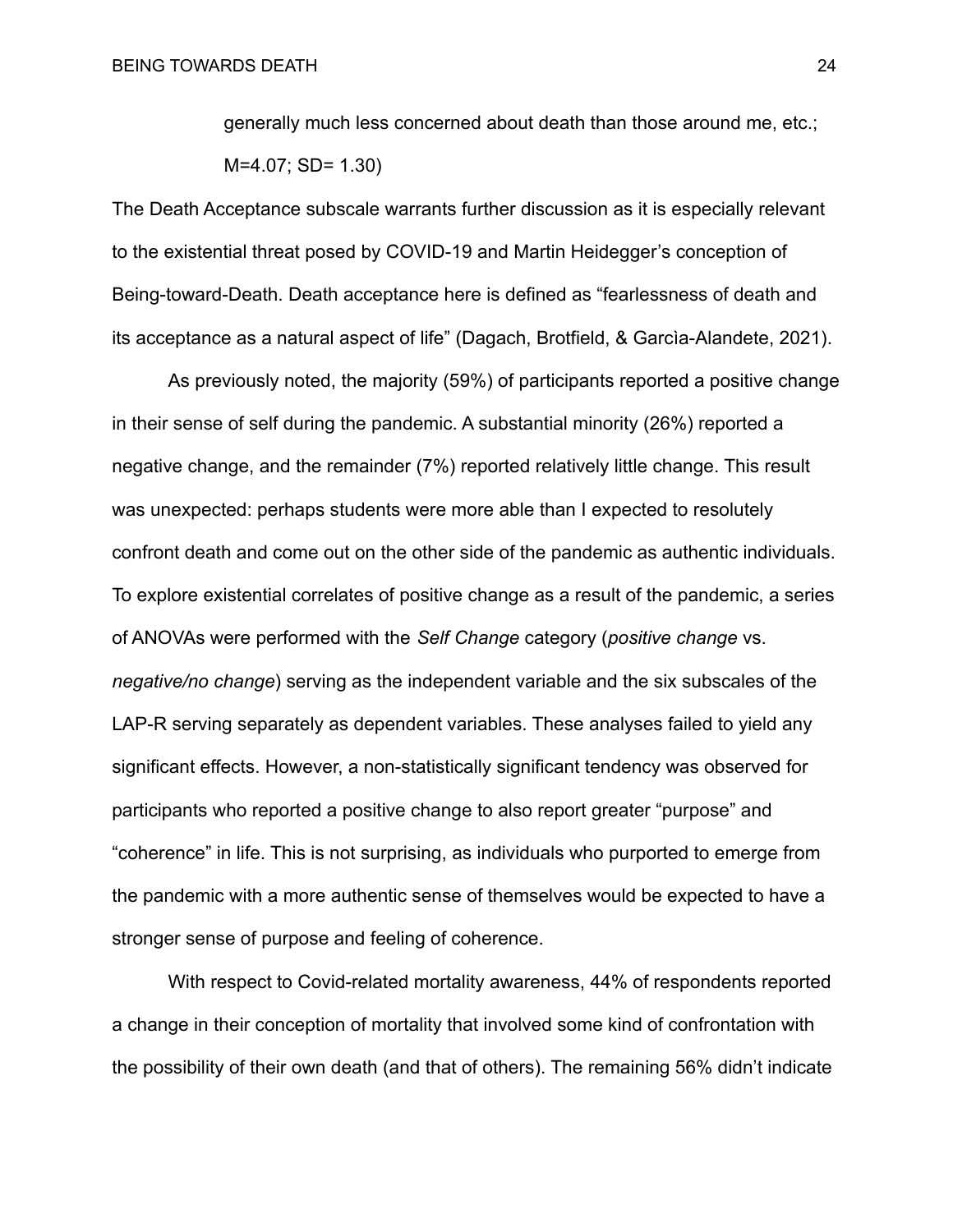a change (perhaps because they didn't confront their death during the pandemic or had already done so before the pandemic). To explore existential correlates of mortality awareness as a result of the pandemic, a series of ANOVAs were performed with the *Mortality Change* category (*change in mortality awareness* vs. *no change in mortality awareness*) serving as the independent variable and the six subscales of the LAP-R serving separately as dependent variables. This analysis yielded a significant effect of Mortality Change on Death Acceptance, *F*(1,26) *=* 16.5; *p <* 0.001. Specifically, the group that describe a confrontation with their mortality as a result of the pandemic reported a *lower* level of Death Acceptance (M = 3.1) than those who did not experience such a confrontation (M=4.8; See Table 6).

## Table 6



Death Acceptance as a Function of Change in Mortality Awareness

Participant Category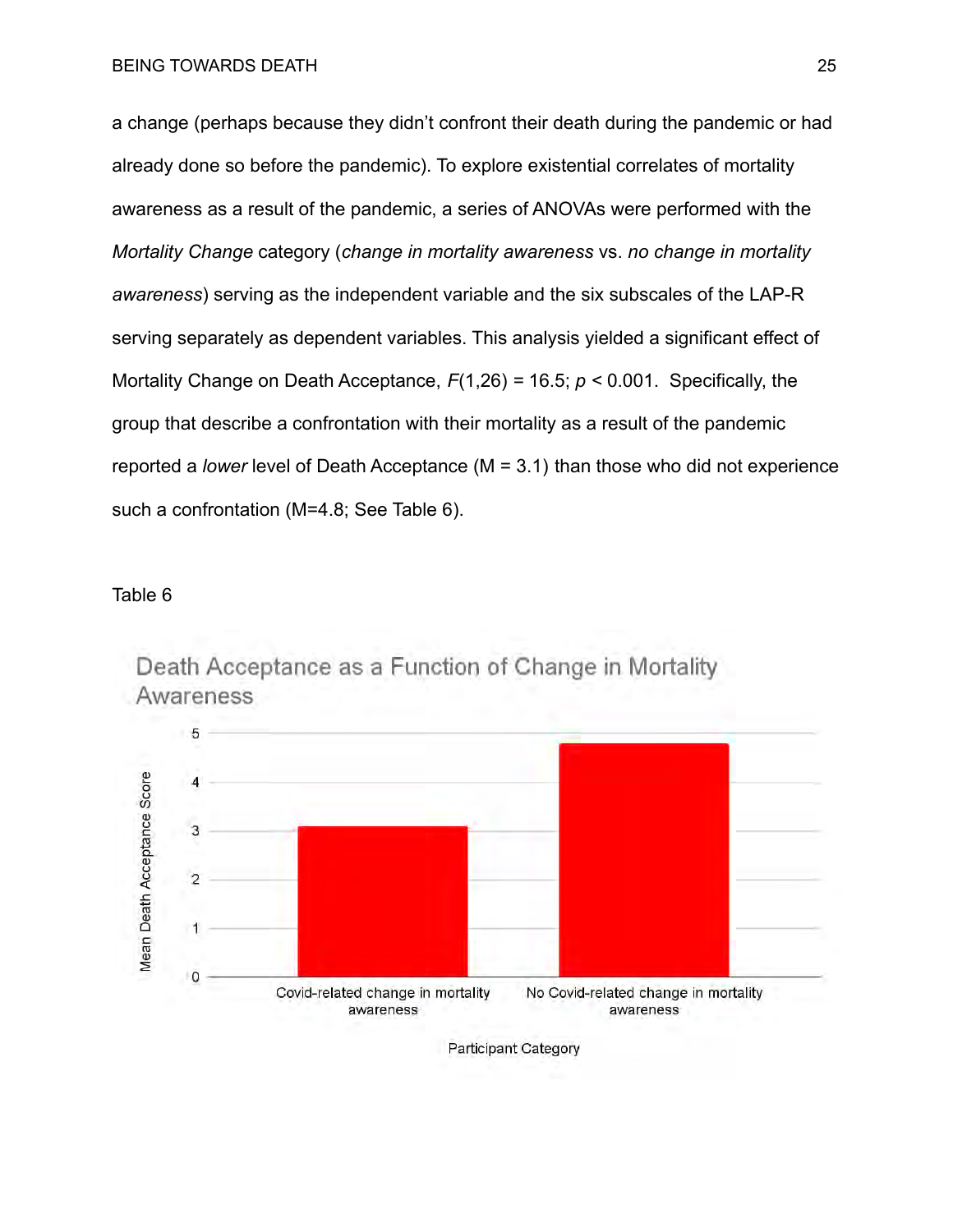## **II - A Heideggerian Approach**

## **A. Heidegger's Ontology**

Heidegger's analysis of existence is well-equipped to characterize the plight of many individuals affected by the COVID-19 Pandemic. It can also address why certain behavioral patterns have been exhibited by many as a result of the pandemic.

*Being and Time,* Heidegger's most significant work, can be fairly characterized as a contribution to ontology, or the philosophical study of the nature of Being. What, precisely, is Being? Heidegger does not provide a straightforward answer. However, it can be said that Being is not an object. It might be better characterized by the *way* something is than by *what* it is. Humans, for Heidegger, are best described by the neologism Dasein (English: literally, "being-there"). This is because *as Dasein* we are accordingly *thrown* into the world, in that we are constantly "being delivered over" to our "there". Our "there" is the selfsame, embodied and in-a-space presence which we constantly occupy. Wherever you *are*, you always find yourself "there" (though it *feels* like "here"). This quality of being always-already "there" and inextricably immersed in the space constituted by our surroundings is called *Being-in-the-World*. This term denotes the fact that, for Heidegger, we are completely, inextricably immersed in the world from the moment we are born to the moment we die.

Heidegger posits that Dasein can maintain itself in two modes of "living" in the world. Dasein can exist either authentically or inauthentically, and Dasein's mode of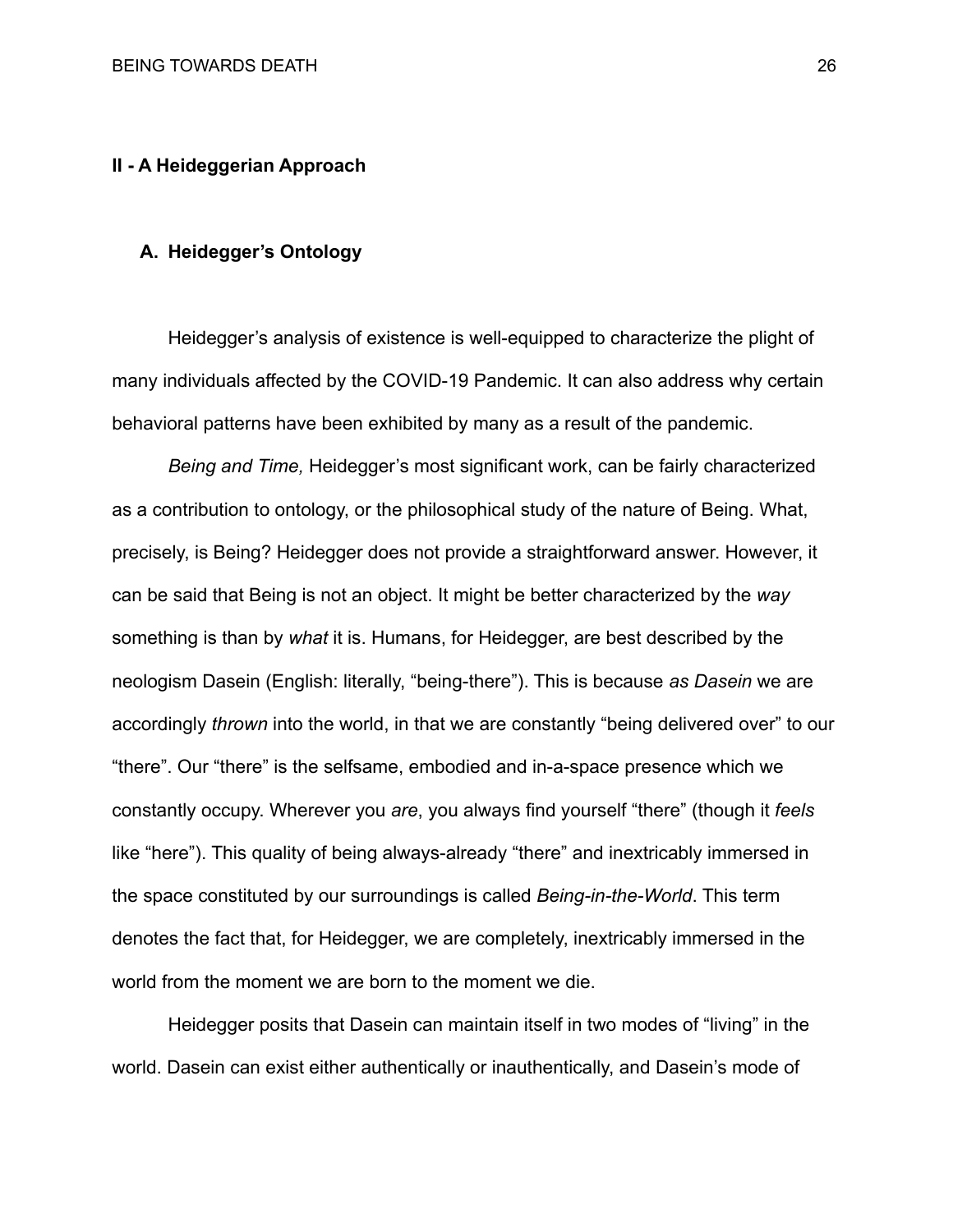existing is determined primarily by how aligned with itself it is. If Dasein can be said to be itself in such a way that it owns up to itself *in the face of itself*, Dasein exists authentically. This involves, most crucially, an acknowledgement of one's mortality. However, if Dasein cannot do so, it flees from confronting the face of itself (which will shortly be discussed) to the realm of the They. In this case, Dasein can be said to exist inauthentically.

Heidegger discusses several states of being that exist in Dasein, notably those characterized as "Moods". The existential moods most pertinent to both Heidegger's arguments, and mine, are Fear and Anxiety (also called Angst to distinguish it from what feelings we normally refer to as "anxiety"). Dasein can always find itself in a *mood–* a representation of "how one is faring" (p.173) that brings Dasein into the present realization of its thrown presence– its "there". Moods can also be described as one's perception of how they are *feeling* at any given moment.

Fear is one of Dasein's salient moods. What we fear, the fearsome, are things within the world which can be classified as "threatening" (p.179) to the existence of Dasein. Fear, for Heidegger, always has an object, even if the source of fear is cognitive and not really "present" in front of us. Though Heidegger strictly concerns himself with the fear which manifests in the face of fearsome entities alongside us at the moment, I posit that the fearsome can induce fear from the "past" and from the "future" in the form of fearsome thoughts. Though not "present", these thoughts which "have been" fearsome or "will be" fearsome have the ability to reach Dasein. Simply put, that which is "past" is *Dasein's* past, and that which is "future" is Dasein's possibility. Heidegger observes that "we do not first ascertain a future evil and then fear it" (p.180). Fear is not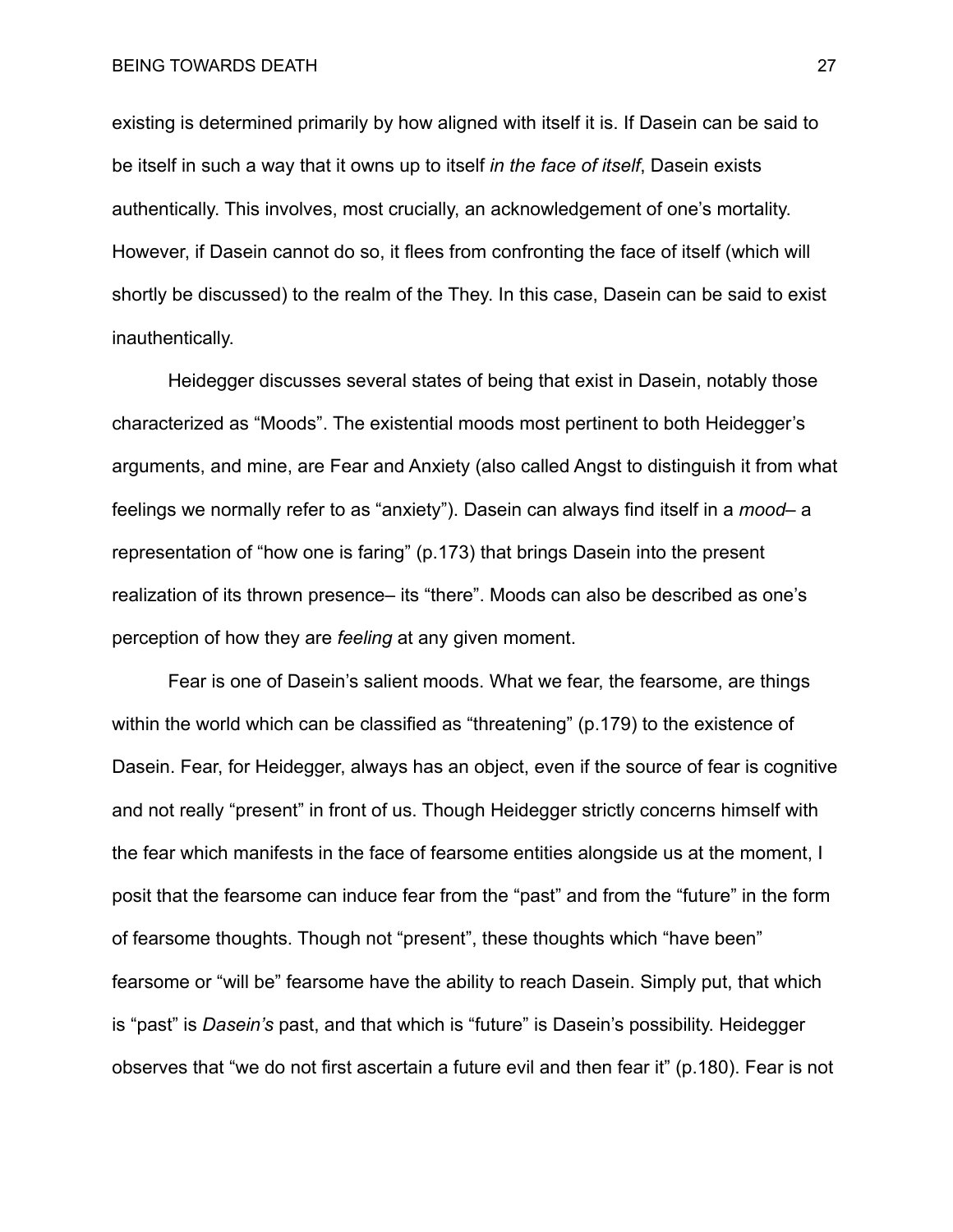simply the result of a cognitive process. Rather, what is fearsome in the future has *already* been disclosed to us *as fearsome*.

More primordial than Fear, and what makes it possible, is Anxiety, or *Angst*. Since the DSM-V uses the same term to denote a certain symptomatic category of mental illnesses, we shall use Heidegger's original German (Angst) to refer to his conception of anxiety. One does not experience Angst in the face of just any*thing*. Angst is decidedly unconcerned with Fear. In fact, "That in the face of which one is anxious is completely indefinite" (p.231). Angst emerges precisely from "nowhere", and this nowhere is everywhere. The utter insignificance and meaninglessness of the world as such is the everywhere and nowhere which "individualizes" (p.232) Dasein and isolates it from its inauthentic existence in the world which it is thrown into. The strange and alien appearance of the world to a Dasein experiencing Angst comes from Angst's *uncanny* character, making Dasein feel that it is "not at home" (p.234). Ultimately, Angst lets Dasein "find itself face to face with…its Death" (p.310), letting it enter into a confrontation with the face of a more authentic self.

The normal response to Angst is a fleeing of Dasein from itself to the inauthentic world of entities and the They, and in doing so Angst is effectively *converted* into Fear. Also connoted by the expression One (as in, "One must always…" or "When One does this…"), the They is a hypothetical abstract subject which "prescribes the kind of Being of everydayness" (p.164). By everydayness, Heidegger means the quality possessed by a human being which consigns them to merely functional living, a kind of living which thrives on appearances and generally does not question or investigate the self or its experiences. This term also denotes the qualities that everyday things display *for*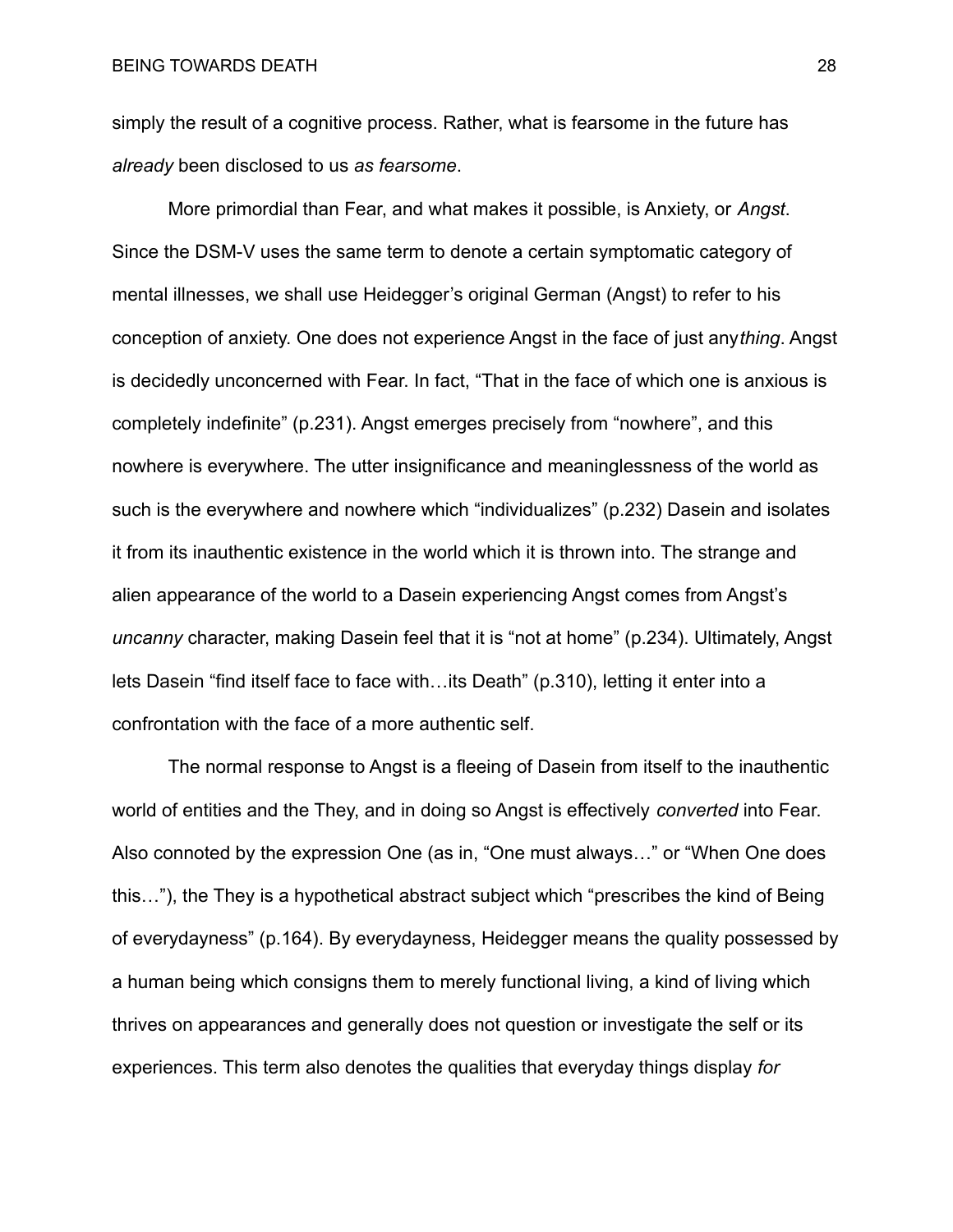BEING TOWARDS DEATH 29

*humans* when they live in this average way. Heidegger considers this type of "living" to be typical of the average person. This is not to say that humans are necessarily faulted for living in this way – it is merely the type of living we, as humans, are tempted to *fall* into. However, for Heidegger, continuing to dwell in the world of the They shouldn't be the aspiration of a truly authentic individual.

The way in which Dasein may confront Angst and become authentic is by heeding the *call of conscience*. The call allows Dasein to find themselves. The call itself is Angst, the sheer and shocking feeling of worldly mundanity which displaces Dasein from its "home" into what it feels is not its home (which is actually authentic Dasein, the self which it has originally been displaced from), and the caller is Dasein itself, calling itself back to authenticity. What the call "tells" Dasein is that it is *Guilty*. This is not ordinary guilt, like that which one would feel after stealing from a store or neglecting to return a call from their mother. Rather, this guilt is *existential*. Existential guilt commonly manifests in such deathbed exclamations as "I could have done more" or "I missed so many opportunities". This kind of guilt is felt when one realizes that they are choosing certain possibilities over others. As such, they come to grasp the vastness of themselves which *is not* in the form of possibilities which they have *not* chosen for themselves. In other words, existential guilt is felt when one realizes the different, infinite "paths of life" which could have been taken by them and are currently being presented to them at every passing moment. The choices which aren't chosen aren't "seized" and incorporated into the self, leaving a large gap in their own experience of Being. To despise and exclude these wants is the common, fleeing tendency. But to *want* and accept the want is to become "ready for anxiety" (p.343) and in doing so to be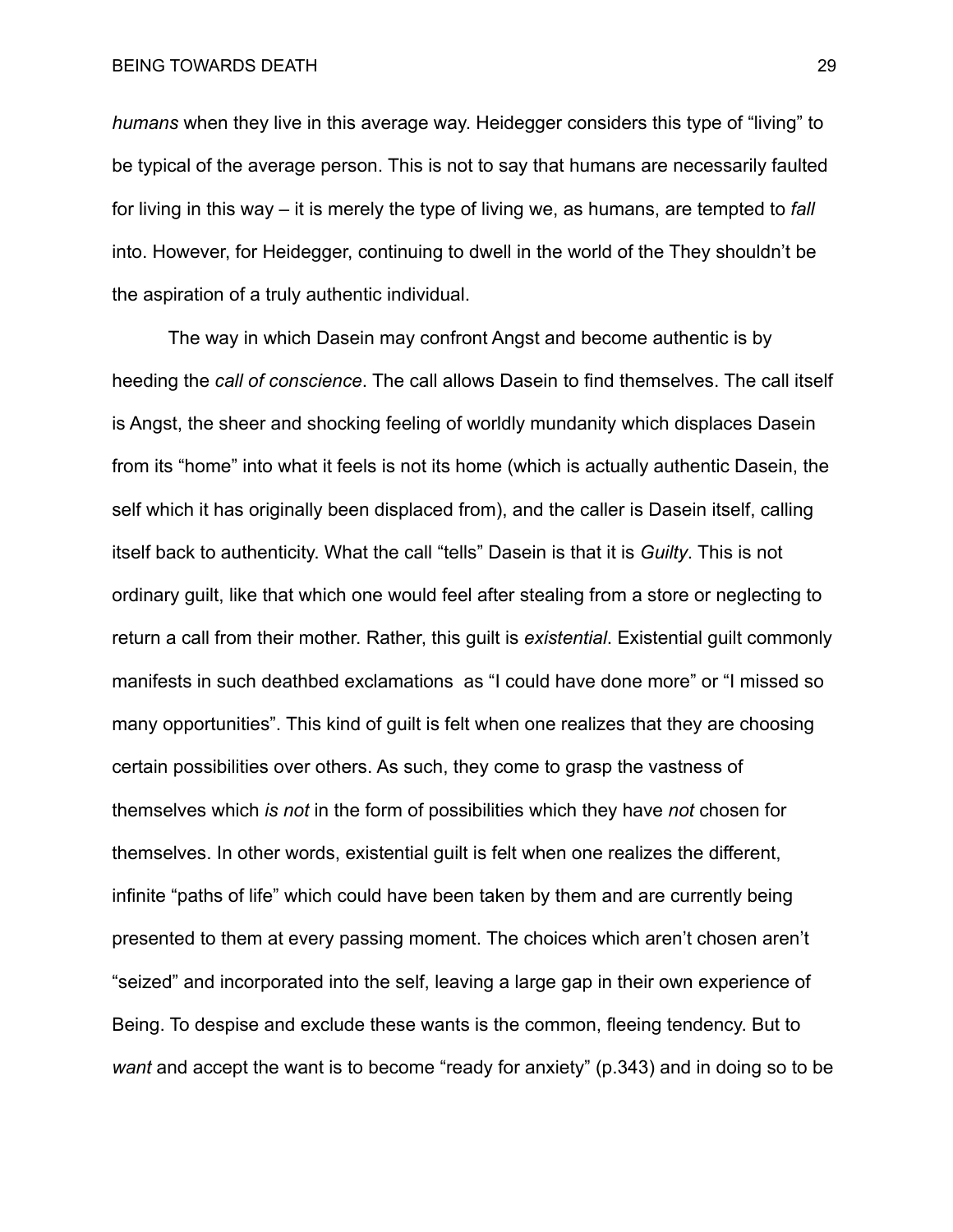authentic and *resolute*. Combine this with *anticipation*, the way in which Dasein recognizes that death is its ultimate possibility (and lives their life with this recognition in mind, and you have the character of a Dasein which has found itself, confronted the Angst which resulted from being separated from itself, and has finally become authentically one with itself. This is Dasein's Being-toward-Death: an authenticity that recognizes the fundamental significance of death in the structure of existence and guides one's decisions and attitudes in life with this fact in mind.

## **B. A Heideggerian Analysis of the Pandemic**

From this Heideggerian point of view, we can further investigate and explain the results of the study. The difference between death acceptance scores between the "change in sense of mortality" and "no change in sense of mortality" groups might be interpreted as a discrepancy of "resoluteness" between the two. The group that had a higher death acceptance score indicated in their responses that they did not fear their own death, with some respondents saying it was "natural" or "just another part of life" for them. While this does not necessarily indicate an attitude of Being-Toward-Death proper, it shows at least an understanding of human finality, and a level of comfort with that finality. These participants may not have been especially concerned about dying from COVID-19 (which can be dismissed as just one more cause of an inevitable death). On the other hand, the group with a lower death acceptance score noted having realizations about human mortality. One respondent noted that the pandemic showed them that "death could happen to anyone at anytime...death is not something that you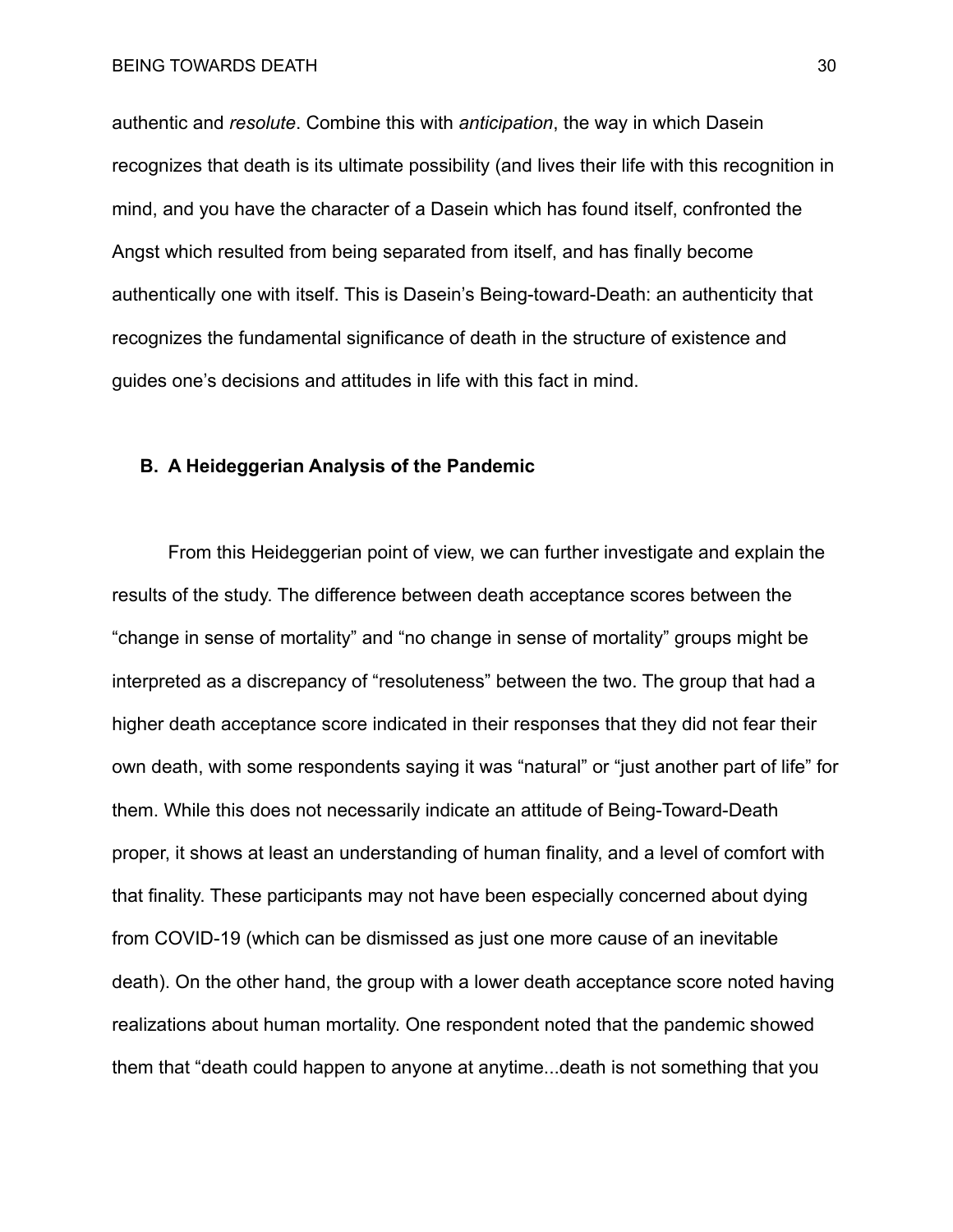can avoid". For these participants, Covid was indeed revelatory. It reminded them that death isn't just an abstract possibility, but a condition of being that surrounds and defines the human condition.

Interestingly, 75% of those reporting a covid-related confrontation with mortality *also* noted positive changes in their perceptions of themselves during the pandemic. Perhaps these individuals – already low in death acceptance – ultimately failed to come to terms with their Being-toward-Death and concealed this failure with positive self-evaluations. From a Heideggerian point of view, they successfully escaped into the They-world (which grounds inauthentic positive self-perceptions). Alternatively, these individuals may be on their way to becoming authentic. If this is the case, we might anticipate improved death acceptance scores with time.

Explained by Heidegger's theory of existential moods, the emotional response provoked by the presence of COVID-19 is a multifaceted one. It is composed of both Fear and Angst. The response is phobic and fearful, because it has a discrete object: the actual virus, COVID-19, and any vessel that carries it (this may vary by person: perhaps it is any unmasked individual, a crowded place, a hospital, etc.). The announcement of a deadly, unknown virus sends Dasein into shock. The ready-to-hand (e.g., this computer) is no longer *for* any specific goal (e.g., writing this honors thesis). Rather, all goals have been trumped by death. This leaves one confused and aimless with respect to one's pre-established system(s) of meaning and value.

Of course, it is possible to respond authentically to this situation and hear the call of conscience. Some individuals may have been authentic before the pandemic began. Others may experience the pandemic as an opportunity to reconsider their existential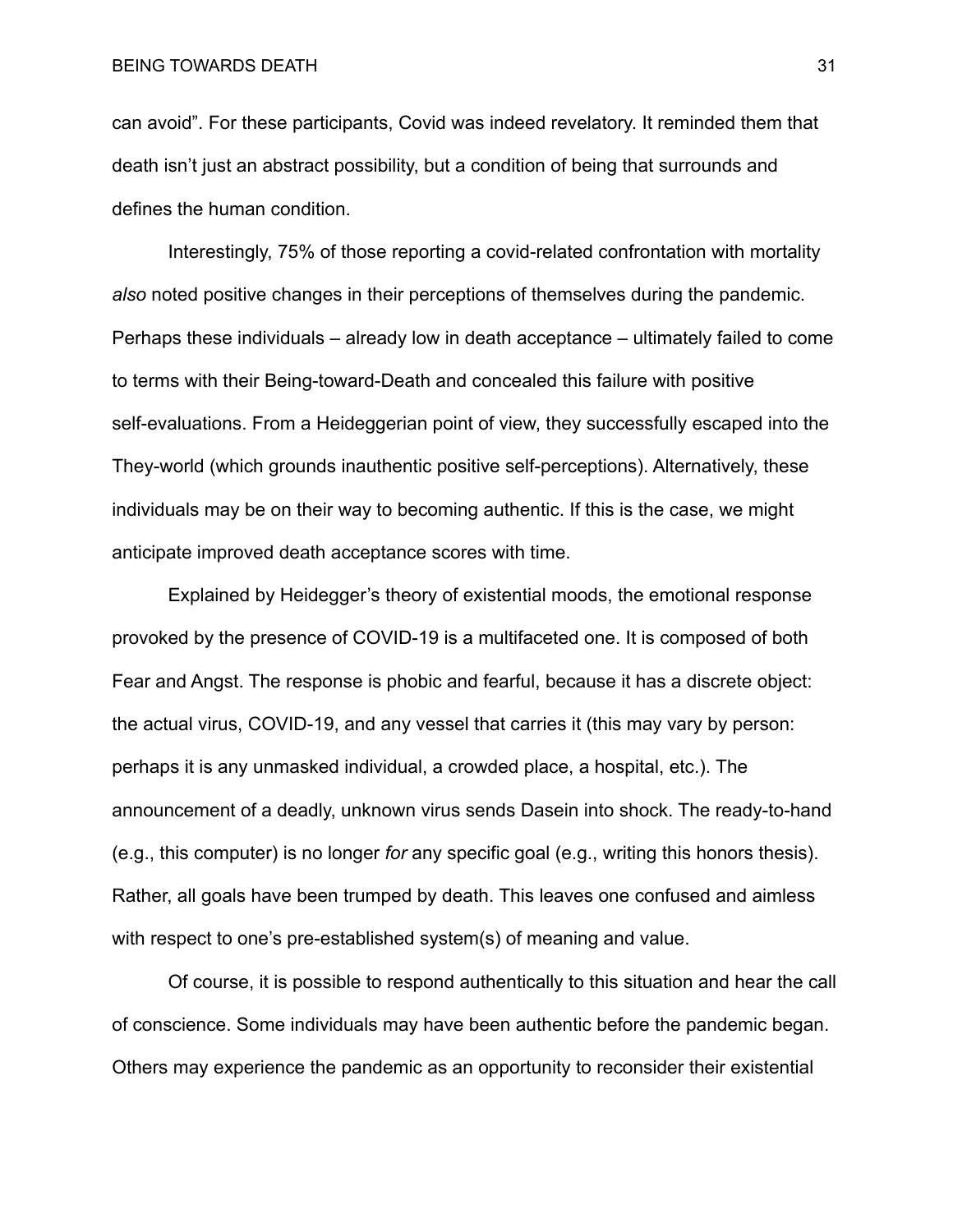#### BEING TOWARDS DEATH 32

position. The difference between someone who has used the pandemic as an opportunity for personal growth and someone who allows their anxieties to compromise their existential well-being would seem to be the difference between the anticipatorily resolute and those who are lost in the They-world: between the authentic and the inauthentic. But this is not necessarily the case. Those compelled to steep themselves in projects, reflections, and "introspections" may seem at peace with their finality, but this flurry of involvement may have a protective function: a "healthy" distraction from reckoning with their death (even as they seem to be quite comfortable talking about it). By the same token, one who's anxiety has gotten worse as a result of the pandemic may be in the process of answering the call of conscience and wrestling with the uncomfortable realities of the human condition.

The key question, then, is whether one is able to confront their own death (as a defining feature of Dasein) or whether they prefer to deflect, deny, and distract themselves from the truth and reality of their mortality. Significantly, this "denial of death" (Becker, 1973) is a salient theme in the Terror Management literature.

Terror management Theory (TMT) proposes "that humans are motivated to quell the potential for terror inherent in the human awareness of vulnerability and mortality by investing in cultural belief systems (or worldviews) that imbue life with meaning, and the individuals who subscribe to them with significance (or self-esteem)." (University of Missouri, 2008, para. 2). This implies that the "solution" to death anxiety isn't final, nor does it necessarily involve any explicit confrontation with the idea of death. Rather, TMT suggests that people participate in the Heideggerian They with all the more enthusiasm, given the ready-made meaning systems offered by culture. These include an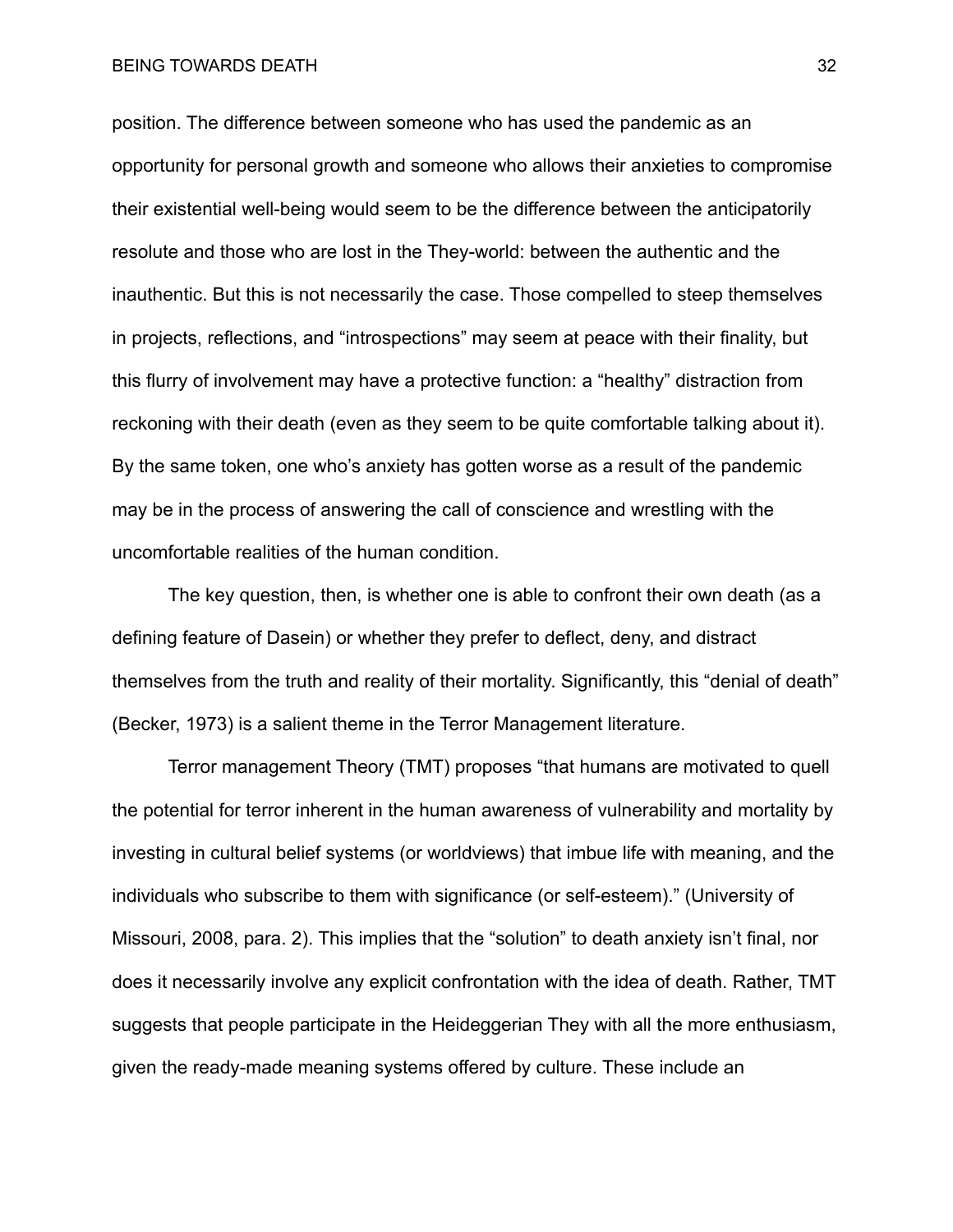#### BEING TOWARDS DEATH 33

established system of values, opportunities for self-esteem, and meaningful interpersonal relationships (Greenberg, Pyszczynski, & Solomon 1986). Indeed, this is how some individuals navigate their lives within the They, minimizing encounters with Angst and suppressing their authentic self.

Significantly, Terror Management theorists have recognized the Covid pandemic as a full-scale existential crisis:

> "The personal, social, economic, and political costs of the COVID-19 crisis are unprecedented. From the perspective of TMT, the root cause of all these problems is glaringly obvious—the risk of dying from the virus. Regardless of how contagious and lethal the virus ultimately turns out to be, or what one consciously thinks about it, the possibility of dying from it is highly salient and evident in ever-increasing death toll statistics, vivid images of overburdened hospitals and makeshift morgues, and the testimonials of victims of the virus, both famous and unknown. The deadly disease is spawned by an invisible pathogen that is conveyed by droplets expelled in the breath of its victims and thus might be lurking almost anywhere." (Pyszcznski, Lockett, Greenberg, & Solomon, 2021, para. 6 )

The root of the existential crisis for Terror Management theorists is that the pandemic, and the corresponding collapse of human infrastructure, have "seriously undermined major resources for managing the potential terror of death" (para. 8). However, people may find other ways to manage death anxiety. For example, people will use cognitive mechanisms to minimize thoughts about death or deny the reality of their mortality (Arndt, Greenberg, & Cook, 2002; Arndt, Solomon, Kasser, & Sheldon, 2004; Burke et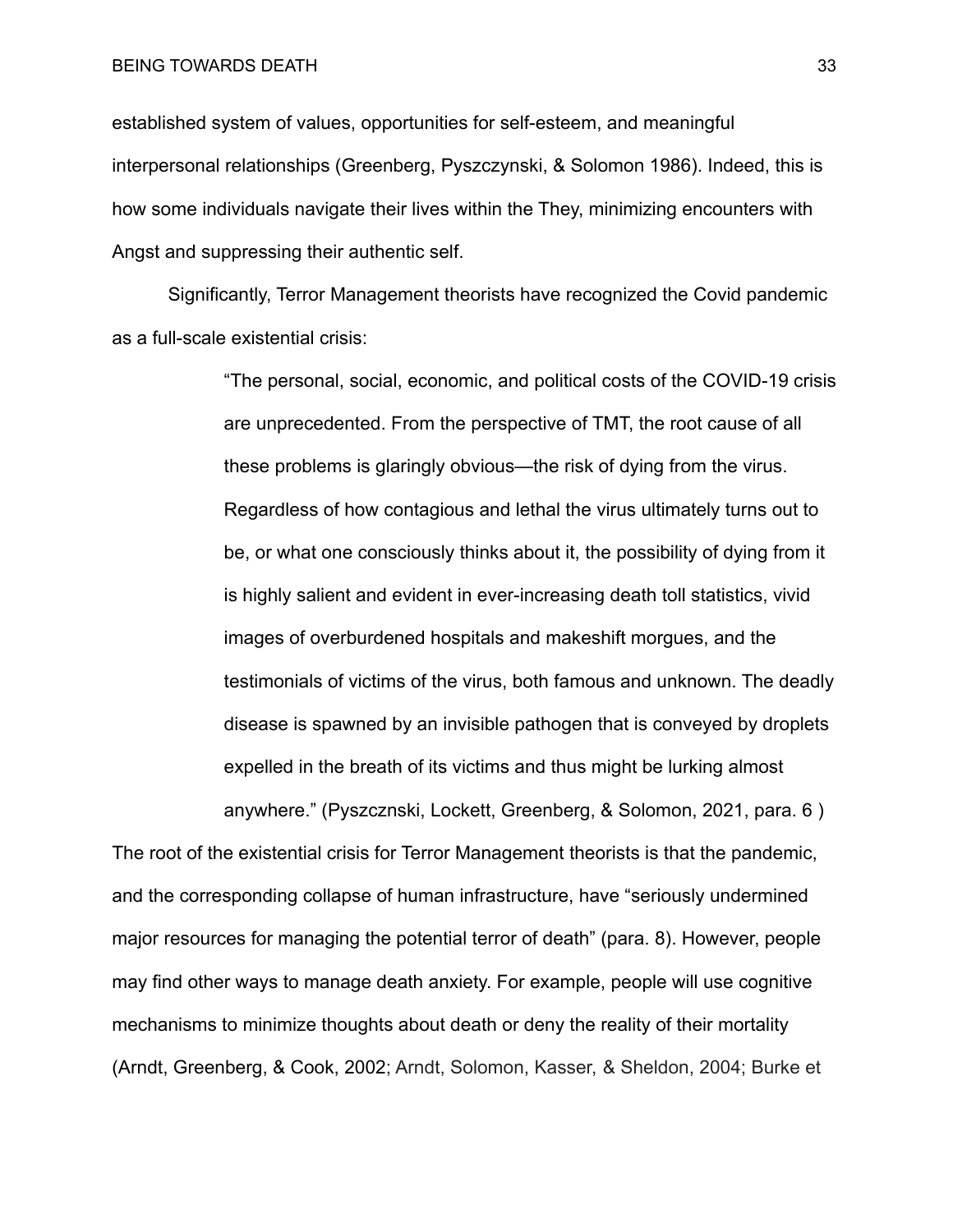al., 2010). Managed improperly, death anxiety may also intensify negative evaluations of potential threats (Holbrook, Sousa, & Hahn-Holbrook, 2011) and increase materialistic thoughts and impulses (Kasser & Sheldon, 2000).

Death anxiety allows for the "[alteration of] thoughts and behaviors" to bolster national, personal, and religious pride as well as a means to "defend one's world view" (Greenberg, Pyszczynski, & Solomon, 1986). In five studies conducted by Scott, Schimel, and Sharp (2021) it was demonstrated that reminders of one's mortality increased individuals' strength of belief in the "lastingness" of their country. This illustrates how nationalism was able to grow with rapidity and vigor during the pandemic, and how inaccurate beliefs about the virus that accompanied (and in most cases, bolstered) this nationalism were able to spread almost as well as the virus did. Couple this with the fact that, for example, out of 678 randomly selected tweets about the COVID-19 pandemic, 24.8% included misinformation and an additional 17.4% included information that was unverifiable, and the way is paved for individuals to hold their own (inaccurate) beliefs about the virus and hold them strongly (Kouzy et al., 2020). The ubiquity of information, legitimate or questionable, about the virus through various media is another concern: college students who used social media *more* during the pandemic "displayed increased concern for their future" and increased concern for society at large (Fraser et al., 2020).

Besides triggering death anxiety, the salience of mortality and death-related thoughts triggers a more generalized *state anxiety* (Juhl, 2019): Brooks & Schweitzer (2011) define state anxiety as "a state of distress and/or physiological arousal in reaction to stimuli, including novel situations and the potential for undesirable outcomes"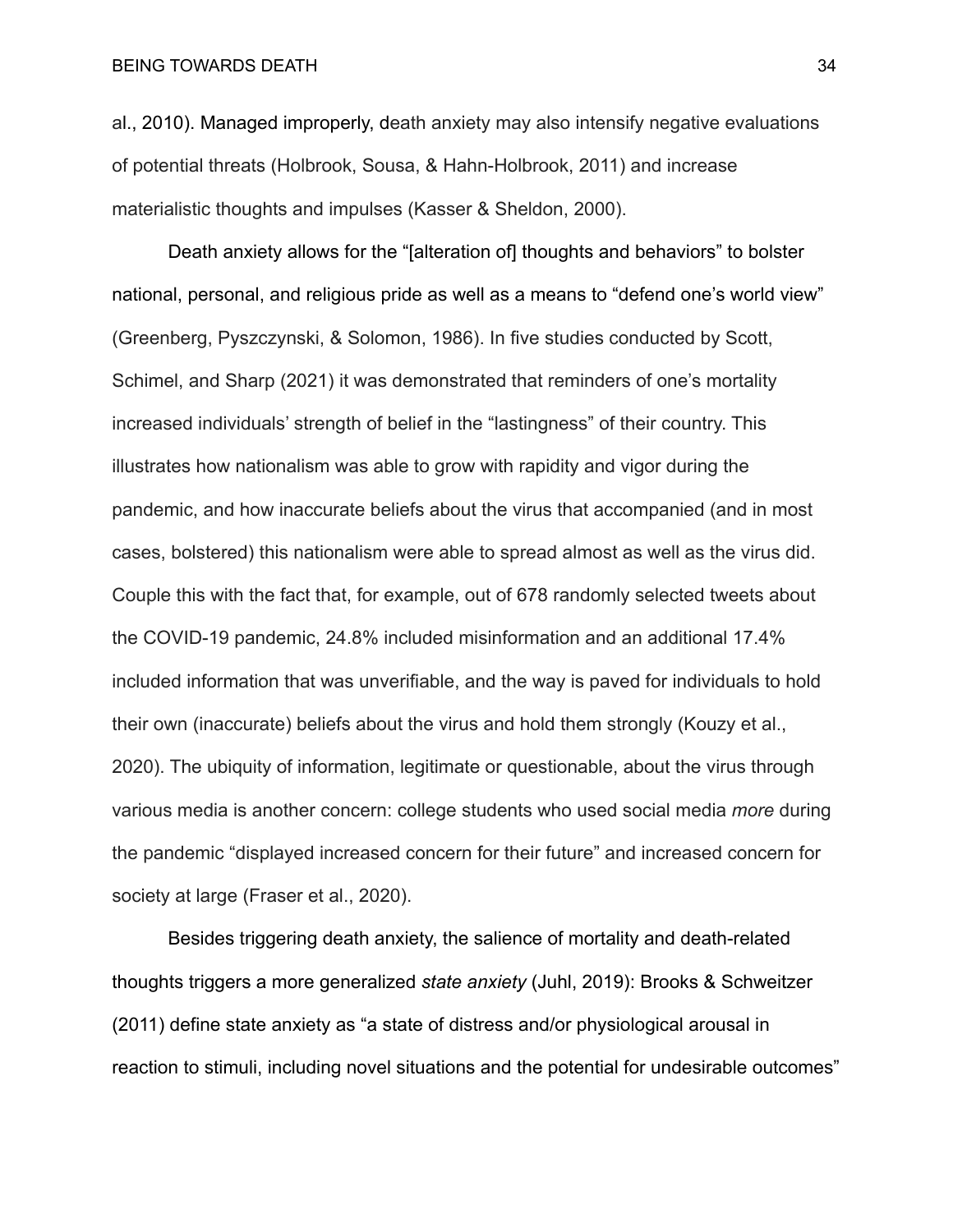(p.48). This is defined in opposition to *trait anxiety*, anxiety that arises as part of a particular individual's personality and predisposition. Hu, He, & Zhou (2020) found that mortality salience induced by COVID-19 increases death-specific anxiety and "tremendous" generalized state anxiety. Mortality salience is the "awareness of the inevitability of one's death" (APA, 2020; Greenberg, Pyszczynski, & Solomon,1986). Additionally, Hu, He, & Zhou (2020) found that anxiety was boosted more robustly by subjective thoughts of death rather than information about new cases, hospitalizations, and deaths. This is a testament to the individual nature of death – the fact that one can only die their own death, for themselves. This is an essential quality of death for Heidegger. Overall, the pandemic is indeed so overwhelming that when one is not worrying about the possibility of their own death and the death of loved ones, they are still stricken with a general worry and unease.

## **III – Managing the Pandemic**

#### **A. The CDC Approach**

How should we be helping college students – and other adults – cope with the pandemic and its effects on mental wellness? Here are recommendations provided by the CDC (directly quoted from their webpage) describing ways to deal with pandemic-related "stress" and "anxiety".

● Take breaks from watching, reading, or listening to news stories, including those on social media. It's good to be informed, but hearing about the pandemic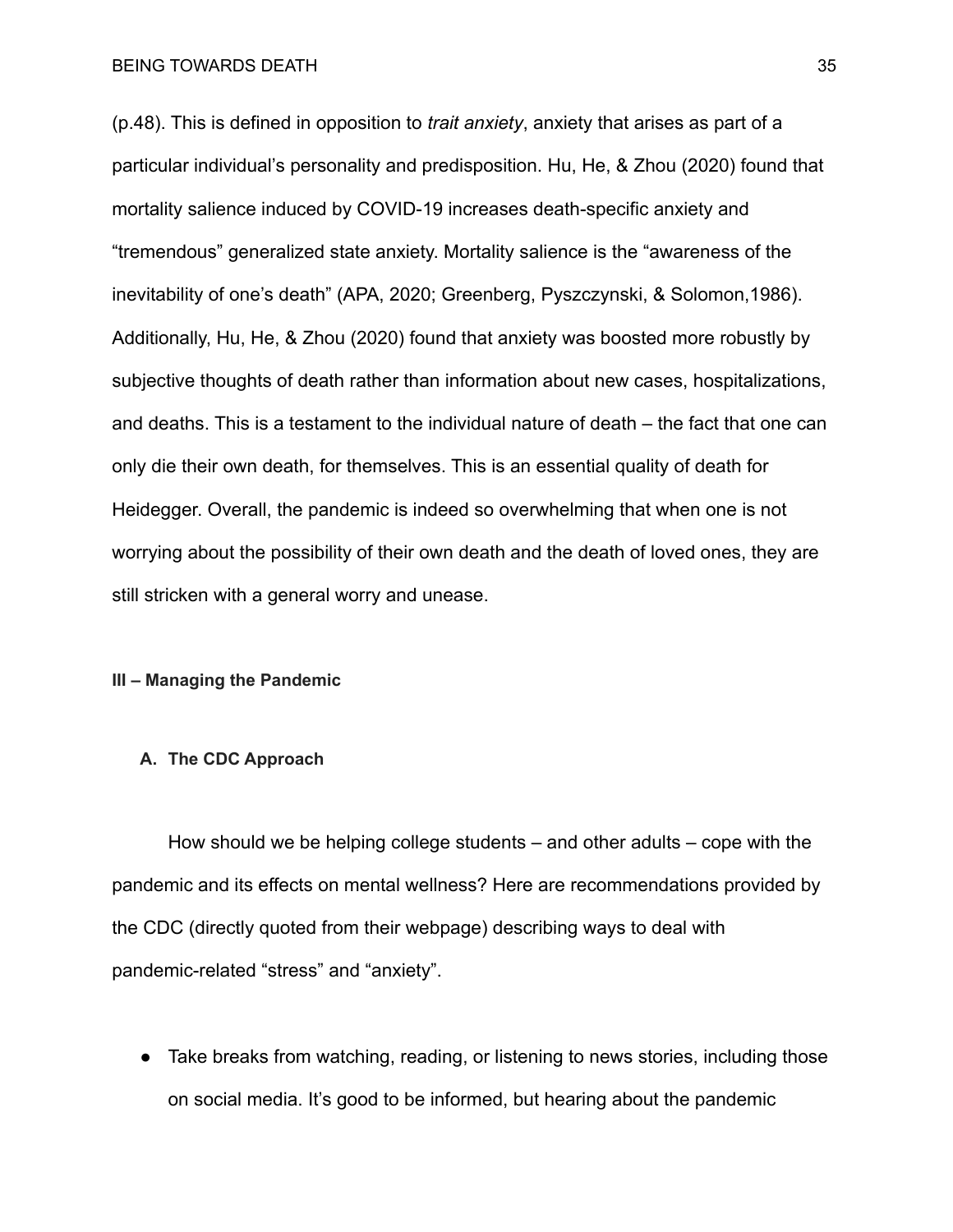constantly can be upsetting. Consider limiting news to just a couple times a day and disconnecting from phone, tv, and computer screens for a while.

- Take care of your body
	- Take deep breaths, stretch, or meditate
	- Try to eat healthy, well-balanced meals
	- Exercise regularly
	- Get plenty of sleep
	- Avoid excessive alcohol, tobacco, and substance use
	- Continue with routine preventive measures (such as vaccinations, cancer screenings, etc.) as recommended by your healthcare provider
	- Get vaccinated with a COVID-19 vaccine
- Make time to unwind  $-$  Try to do some other activities you enjoy
- Connect with others Talk with people you trust about your concerns and how you are feeling
- Connect with your community- or faith-based organizations While social distancing measures are in place, try connecting online, through social media, or by phone or mail

(CDC, 2021)

Apart from their patronizing, pandering character, these suggestions may not actually treat the anxiety they claim to treat. While certain aspects of life may be improved by implementing these ideas, the CDC ignores the possibility of pandemic-related anxiety having a more existential origin. Taking up an exercise routine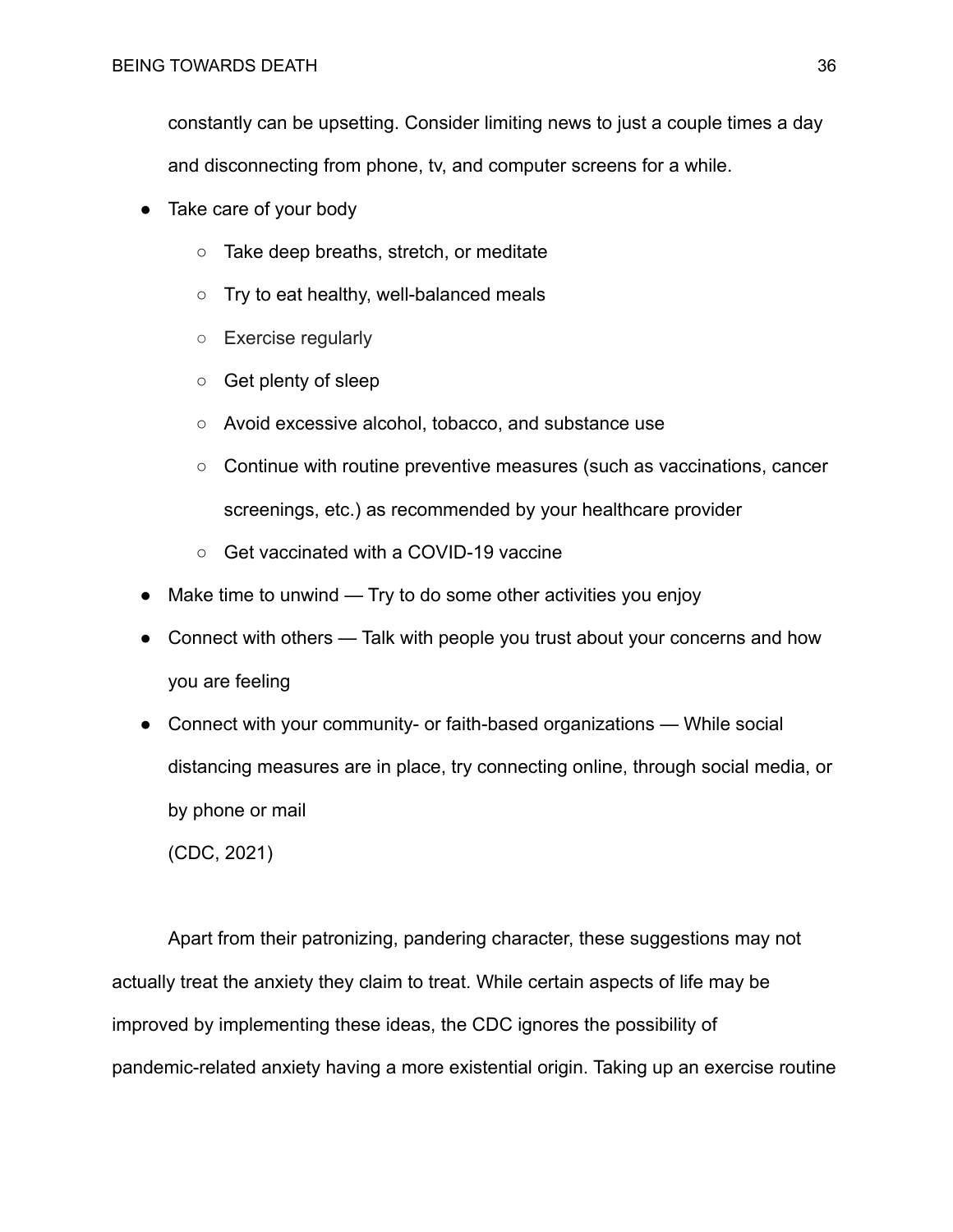can certainly improve one's mood and overall health, but no amount of exercise or any other of the CDC's prescriptions can help someone successfully confront the reality of

The CDC's recommendations push individuals who have not already adequately confronted death away from the possibility of doing so. While the first, avoiding the consumption of too much media, is a good first step, and there are references to practicing meditation (a welcome practice for Heidegger, who thinks that "the nature of thinking... is fixed in releasement" (Discourse on Thinking, p.62)), their suggestions on the whole are surface-level, vague, and too focused on the corporeal. Of course, who can expect the CDC to dispense an "existential prescription" when therapeutic approaches are myriad? This would additionally require a government institution to formally "have the belief" that death anxieties (as angst) are unique in constitution and need specific forms of therapy to treat them. This is precisely the prescription for them, though. The distinction between fear and anxiety (Angst) isn't as enshrined in principle as the differences between other mental afflictions are. Yet, this distinction is crucially important not just for effective treatment of Angst (and the authentic flourishing which should follow), but for our current global plight. Pre-pandemic, it was quite convenient and relatively easy to avoid thinking about, seeing, or confronting your own mortality, excluding personal circumstances like the death of a family member or pet. But the discovery of COVID-19 was a massive, existential shock to death-avoiding strategies. There is no foolproof escape into media, into conversation, or into activity without incessant reminders of the possibility of one's death. On any local or national newscast, there is daily information about case numbers, hospitalizations, and deaths<sup>1</sup>, with the

 $1$  One study participant noted that pandemic media coverage made them exceedingly aware of the frequency of death – "....[death] happens more often than we think. When watching the news they kept showing how many more people were taken by COVID"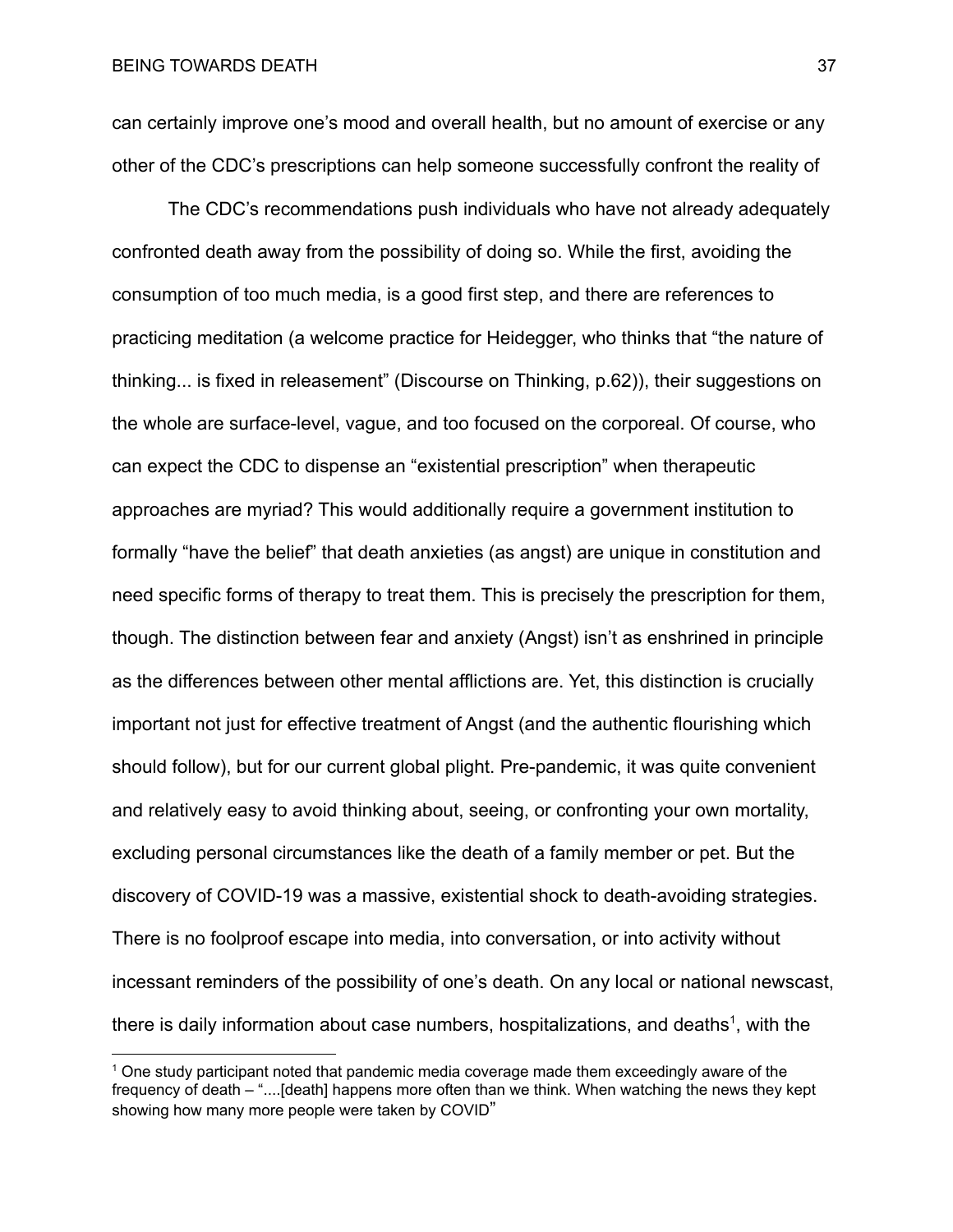#### BEING TOWARDS DEATH 38

occasional horror stories of clogged morgues. Any attempt to leave the house to do something, anything (especially before vaccination) is met with personal assessments of risk concerning the virus, e.g., should I wear my mask? Is it enforced in this shop? In the park? Is this place too crowded to be safe? Even if one forgets that the pandemic is ongoing, one sight of a face obscured with a mask reignites this process.

So an escape into the They, into true distraction seems significantly more difficult, if not impossible without some sort of informational isolation. My postulation is that individuals who had not reckoned with their mortality before COVID-19 became a threat, started to exist in an "existential limbo" of sorts if one assumes a Heideggerian framing of the situation. One cannot sufficiently distance themselves from death due to high mortality salience, thus setting up a confrontation. But, as an individual begins to approach their authentic self, the messaging that continues to be most prominent is that of the CDC – e.g., *if you are feeling anxious, down, or depressed, don't forget to practice mindfulness, do yoga, hang out with friends, exercise, eat healthy, and relax!* The CDC reemphasizes the ubiquity of human fragility by reporting daily figures concerning impacts from COVID-19 (directing one towards their death anxiety/hearing the call of conscience) without providing adequate guidance for navigating a confrontation with mortality and becoming resolute. As it does this, the CDC suggests methods of avoiding this confrontation that are futile because of the inescapability of the virus and the news of deaths that it has caused. The CDC acts with potent bad faith here: they present material that is almost certain to rapidly elevate mortality salience without offering relevant coping strategies. The coping strategies they *do* offer catapult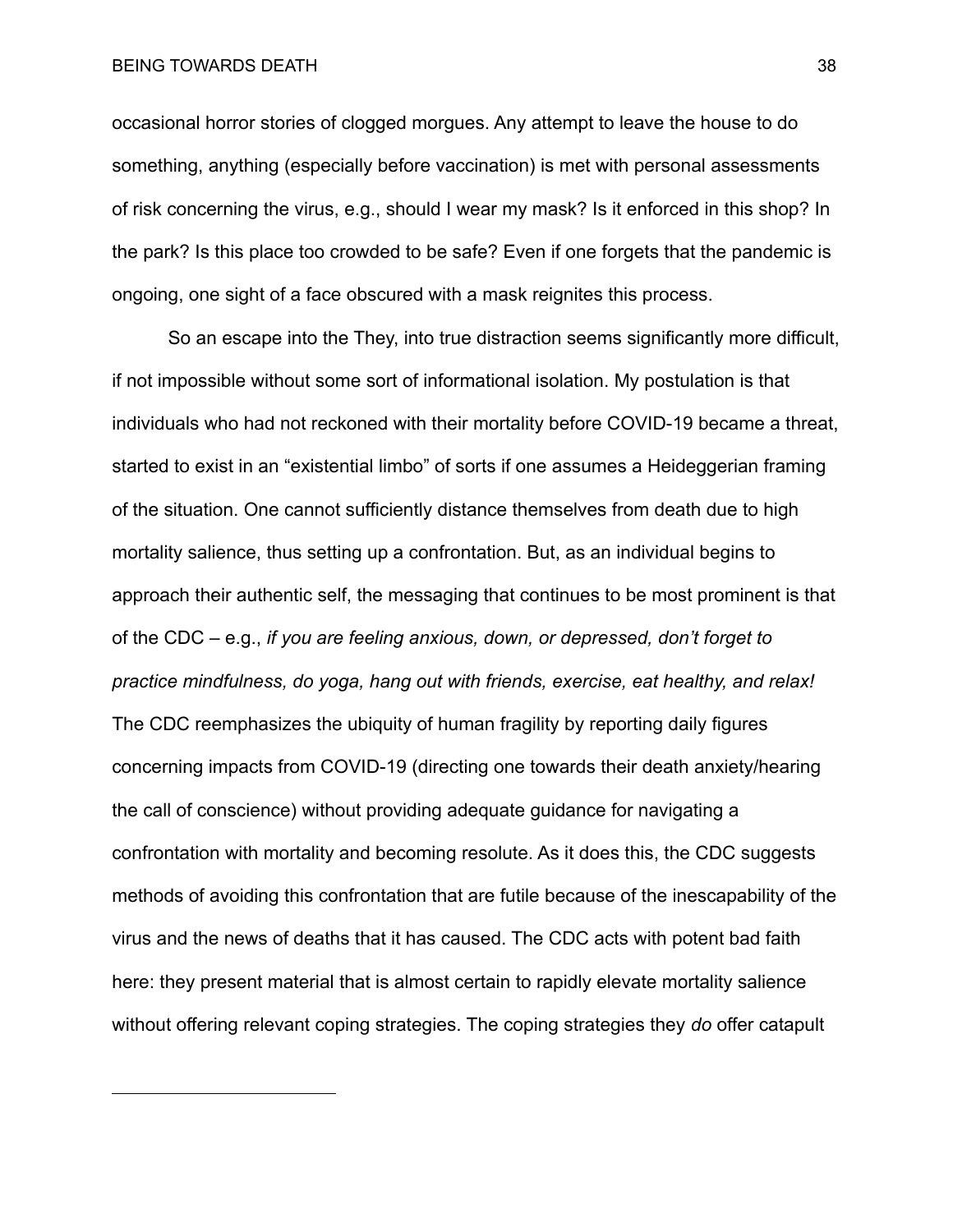someone who may be struggling with Angst back towards a state of worldly distraction that they cannot enter into.

I posit that the worldwide disruption and disarray is a reflection of inner turbulence – the turbulence of wrestling with the notion and reality of one's finiteness without proper tools<sup>2</sup>. A battle that has been catalyzed by a virus that, when no protection was available, was a universal threat and possibilized death for every individual who knew of it. The inescapability of both the *image* and the *reality* of death, perpetuated by media, government restrictions, vulnerable family members, etc. barred Dasein from really escaping into the They. This would be good – *if* there were resources available promoted by the media and the government which helped individuals confront their death and become authentic. But because there are not, many are concurrently stranded in a position of having to confront their death while receiving information about how to not confront their death. Further, their Angst is being addressed as "anxiety" (really fear) by their main source of information, gloom, and solace, that being the CDC.

I am not positing that an escape into the They-world is impossible, but merely more difficult, and requires more delusion: enter nationalistic tendencies.The worst instantiation of ignoring the call of conscience is blatant denial, the kind that requires conspiracy and intellectual gymnastics to perfect. Current surges in American nationalistic attitudes and stronger belief in conspiratorial thought could be birthed out of (among other things) a higher general threshold for escaping the confrontation of one's mortality. This is due to the ubiquity of the pandemic and the mass death that follows it. The process of converting angst to "anxiety", or fear, is more difficult when death

 $2$  It is not the case that the "right" tools were necessarily available when the pandemic wasn't a reality everyone had to contend with, but it is the failure of institutions to find adequate ones when mortality salience is so high that makes this a dire issue.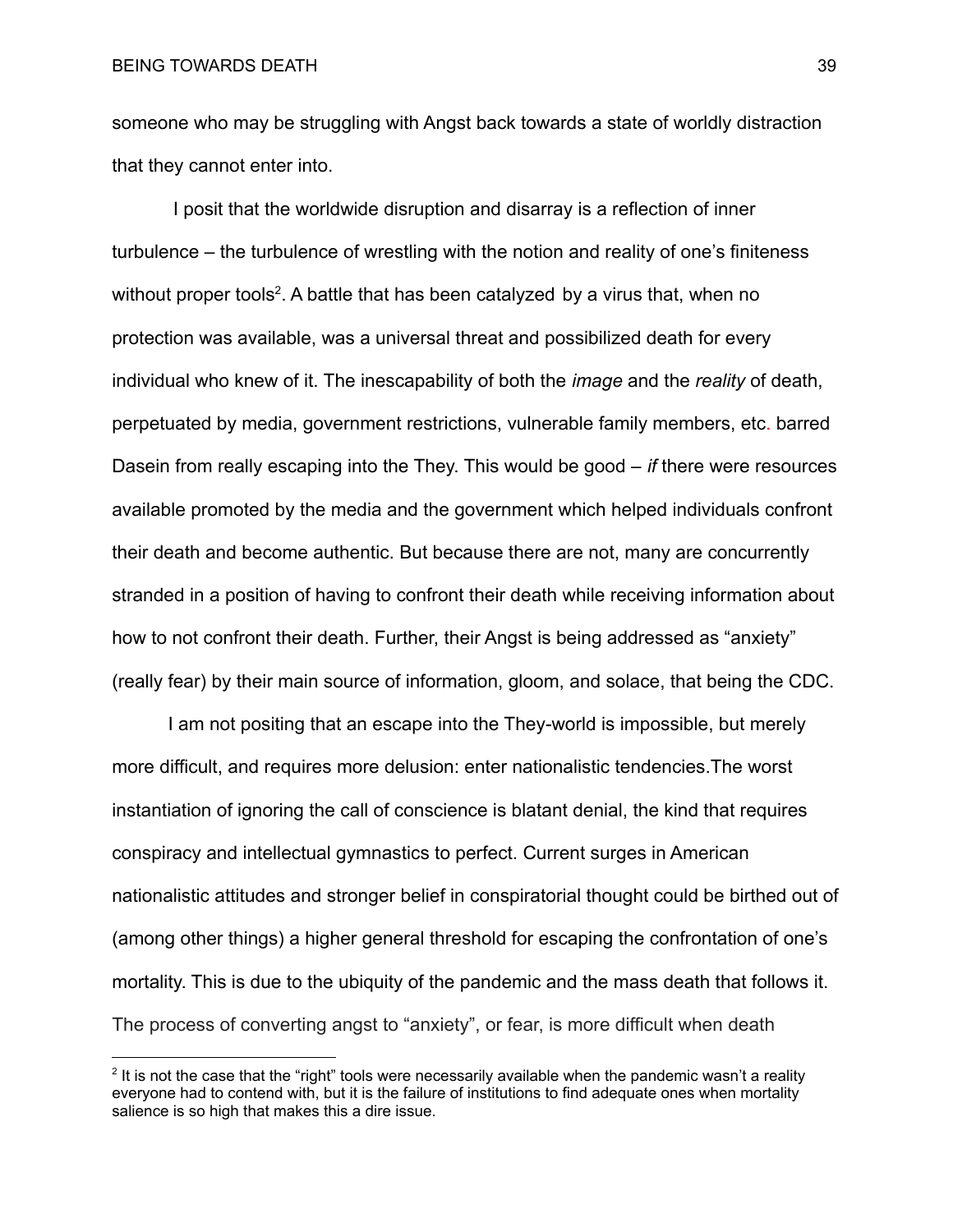salience is so high, and so many possibilities have tinges of death and reminders of mortality attached to them. Naturally, the effort one must expend to effectively convert Angst into Fear increases, and this is what can lead to denying the existence or deadliness of COVID-19. If the threat to my life isn't that much of a threat, it's omnipresence won't be enough to catalyze a confrontation with my death. The mismanagement of existential anxiety could be said to have resulted, more than mental anguish, in the strengthening of forms of denial of the virus and its deadliness.

## **B. Existential Epidemiology (A Heideggerian Alternative)**

Heidegger's ontology suggests an alternative approach to managing the psychological impact of the pandemic. Put most simply, we need to come to terms with our mortality. But, the path to the acceptance of one's mortality doesn't have to be a obscure and metaphysical one; it ultimately reduces itself to the practice of self-knowledge.

To become authentic, we simply must hear our own call of conscience and heed it when it calls us to be authentic, to accept our deaths. We must accept that we can neither fulfill every possibility we have and *are*, nor outstrip our ultimate possibility that *must* be fulfilled (our death). As no one chose to be born in the first place, so can no one choose to not die in the second.

However, Heidegger's explication isn't adequate in itself as a "solution" to the problem of our COVID-19-induced mental health pandemic, nor is the blanket prescription to "accept your inevitable death and innate incompleteness as a human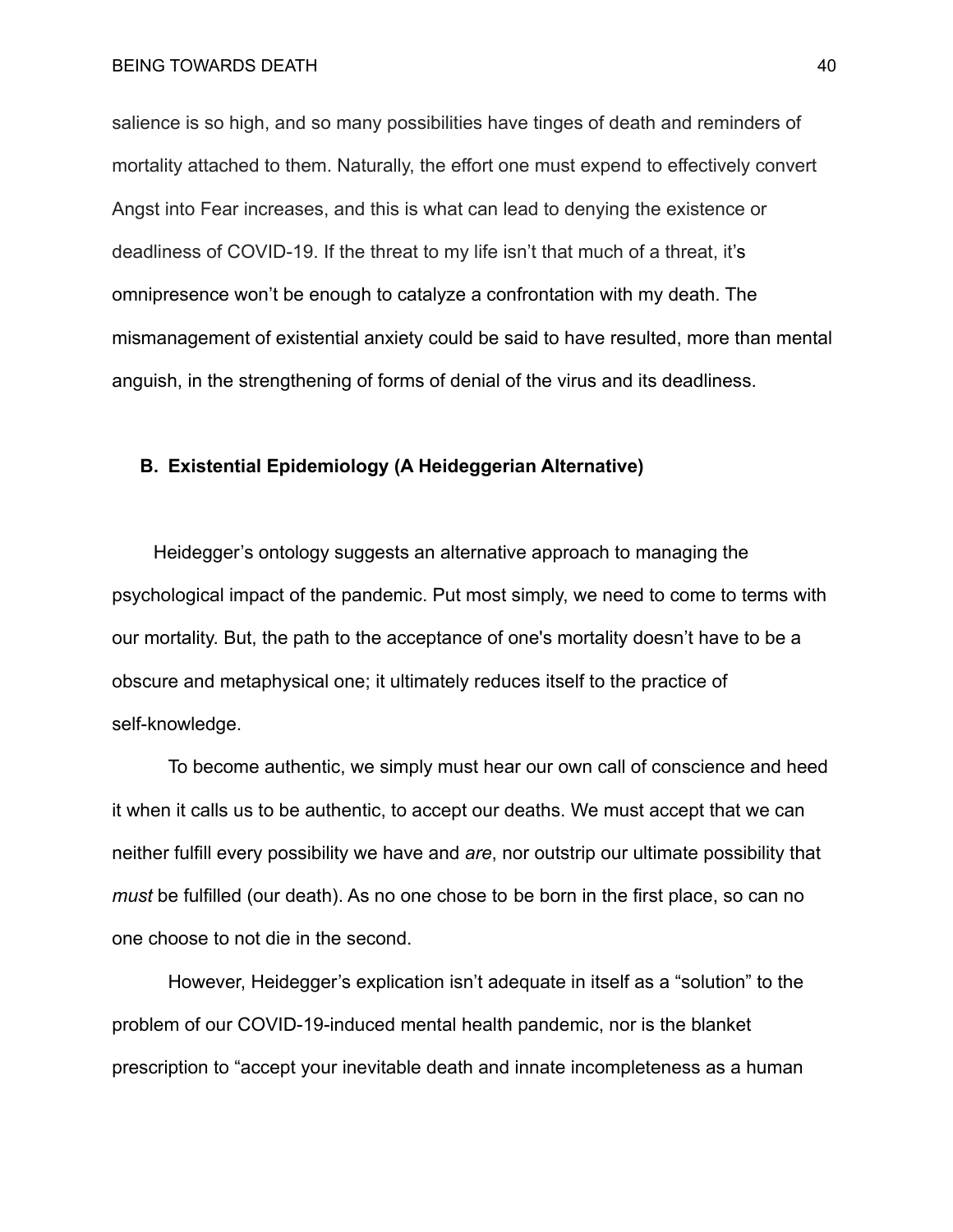being". Perhaps the question to ask here is one that ventures to find the best way to become *anticipatorily resolute*, the best way to hear the call of conscience in our time and our circumstances. I will propose several solutions.

**1.Humility.** Perhaps the answer can be found in humility. Over six studies, researchers found that high levels of humility (and low levels of "psychological entitlement") was associated with lower death anxiety and concomitant defensive behaviors (Kesebir, 2014 p. 610). Additionally, a "humility mindset" decreased self-reported death anxiety and prevented "mortality thoughts from draining self-control" (p.619). Kesebir (2014) defines humility as involving "seeing and accepting the truth about the self" – knowing one's "strengths and weaknesses" and "coming to terms with one's imperfections" (p.620). This attitude precludes behaviors that attempt to cover-up or conceal the self from manifesting too redoubtably. More significantly, this also means "accurately judging the self's place within the larger context of existence" (p.619), specifically in relation to our finality.

This is not to say that one must deindividualize oneself or destroy the ego. This would be counterproductive for Heidegger, as "Dying is something that every Dasein itself must take upon [itself….by](https://itself�.by) its very essence, death is *in each case mine*" (*Being and Time,* p.284). Mineness, or the phenomenological primordiality of the world being centered around oneself instead of others, is "ontologically constitutive for Death"(p.284). Simply, death is each person's own, and no one else's. It must be confronted individually as well, and this is why Angst individualizes and removes the feelings of "homeliness" and familiarity from the world. It serves as a reminder that no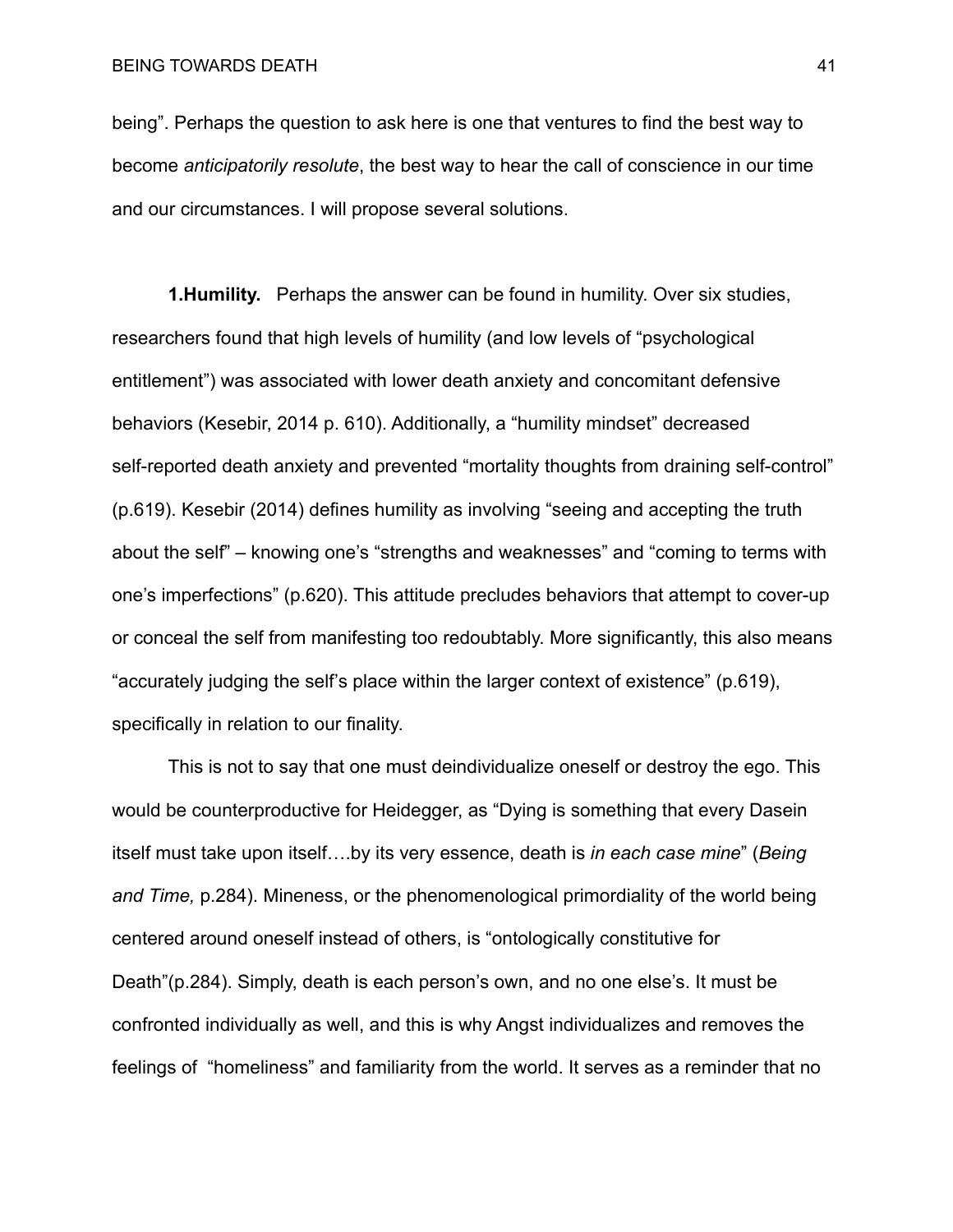amount of external involvement or meaning-creation will exempt anyone from dying their own death and owning their finality *as an individual*.

Resoluteness, then, could be interpreted as a balanced mixture of conscious individuality and enormous humility. On one hand, one must acknowledge oneself as an individual, and be confident enough to stand as an individual in the clearing of ontological truth. On the other hand, they must also be humble enough to acknowledge that becoming the highest manifestation of an authentic individual involves a radical acceptance of one's incompleteness, fragility, fallibility, and finality. Indeed, the most (healthily) humble individuals are also the most authentic, and authentic humility is resolute Being-Toward-Death. Paradoxically, the quality of being humble allows one to listen to their own voice *more clearly*. The call of the authentic self is heard by the inauthentic self when it makes the decision to see itself without denial or deflection.

It is perhaps poignant, then, for Heidegger to designate the Being of Dasein, our fundamental constitution, is *Care, or Concern*– by default, we are always-already concerning ourselves with things, possibilities, and people. To be humble is to recognize oneself clearly as a being whose being is founded in *caring-about \_\_\_\_\_.*The most radical level of individuation catalyzes the most radical form of being concerned for others and the surrounding world.

**2. Sartre's Existential Psychoanalysis.** A contemporary of and successor to Heidegger, Jean-Paul Sartre was a french thinker who was most prominent in the existentialist movement of the early 20th century. His tome *Being and Nothingness*, heavily influenced by Heidegger's own *Being and Time*, explored the relationship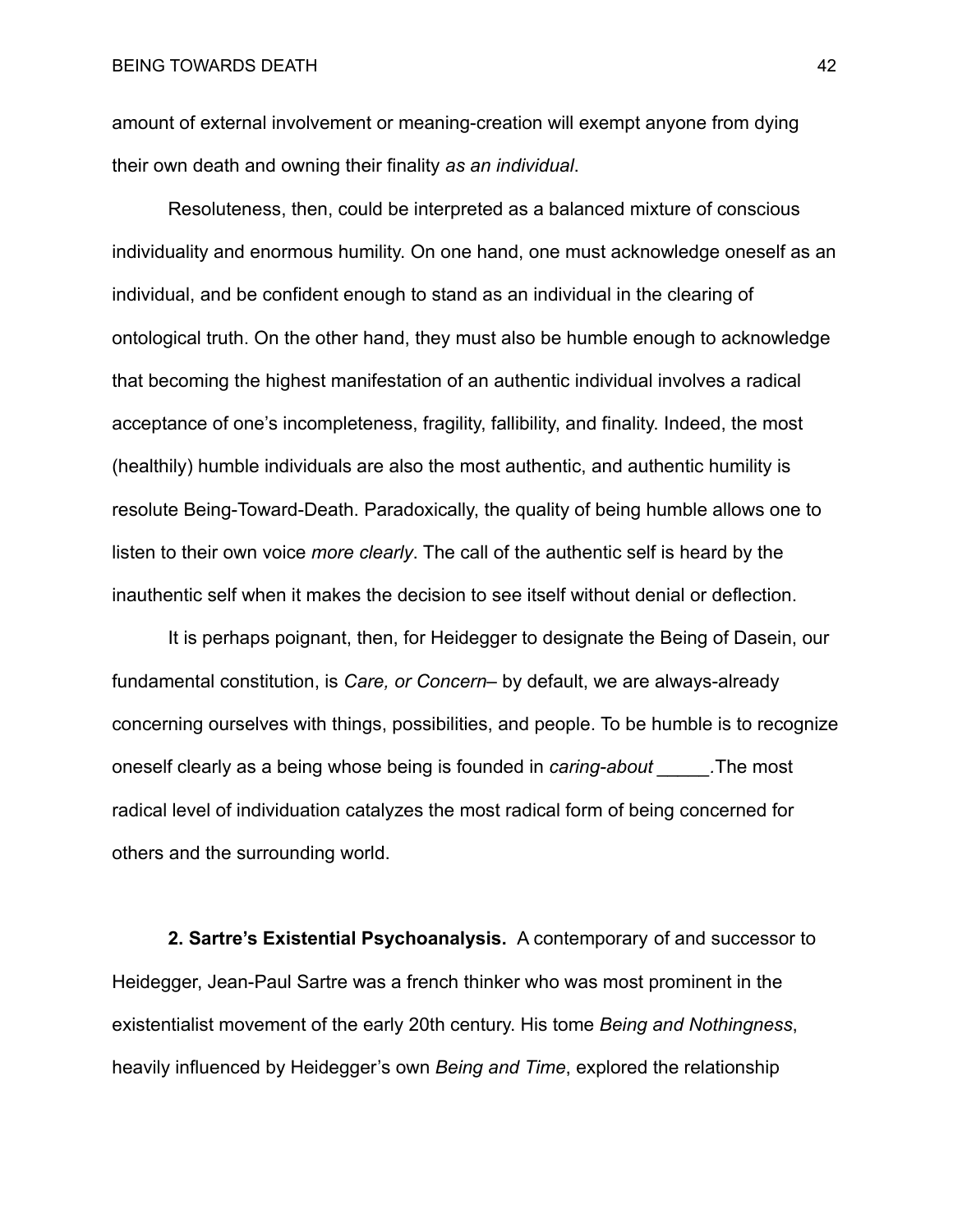between presence, absence, and freedom, with the question of Being mediating the metaphysical discussion. Towards the end of his work, Sartre provides preliminary sketches of a kind of phenomenological therapy he terms "existential psychoanalysis". In criticizing psychologists who reduce one's "complex personality to a few primary desires, in the way in which a chemist reduces compound substances to...a combination of pure elements" (Being and Nothingness, p.724), Sartre searches for a "genuine irreducible" (p.727) that can accurately (and in good faith) characterize and explain a person's behavior and psychological constitution. For Sartre, it is not playing an empirical guessing-game of complexes and disorders, but "discover[ing] in each tendency of the subject, and each of his ways of behaving, a meaning that transcends it" (p.731). It is about seeing the *fundamental project* that each individual undertakes *and is*. The aim of existential psychoanalysis is to "bring to light, in a strictly objective form, the subjective choice through which each person makes himself a person, i.e., acquaints himself with what he is" (p.745). This involves abandoning traditional symbols and having a "flexible" symbological system at hand for interpreting the project of each individual, even one that alters itself for each and every patient to ensure that interpretive schemes are not being "prescribed" to them. The therapeutic process, for Sartre, should be as dynamic as individuals themselves and their projects (p.743).

An interesting proposal Sartre makes about these projects is that "human-reality's fundamental project is to regard man as the being whose project is to be God...God, as the value and supreme goal of transcendence, represents the permanent limit in terms of which man becomes acquainted with what he is" (735). Undergirding Sartre's existential psychoanalysis is a primordial God project that every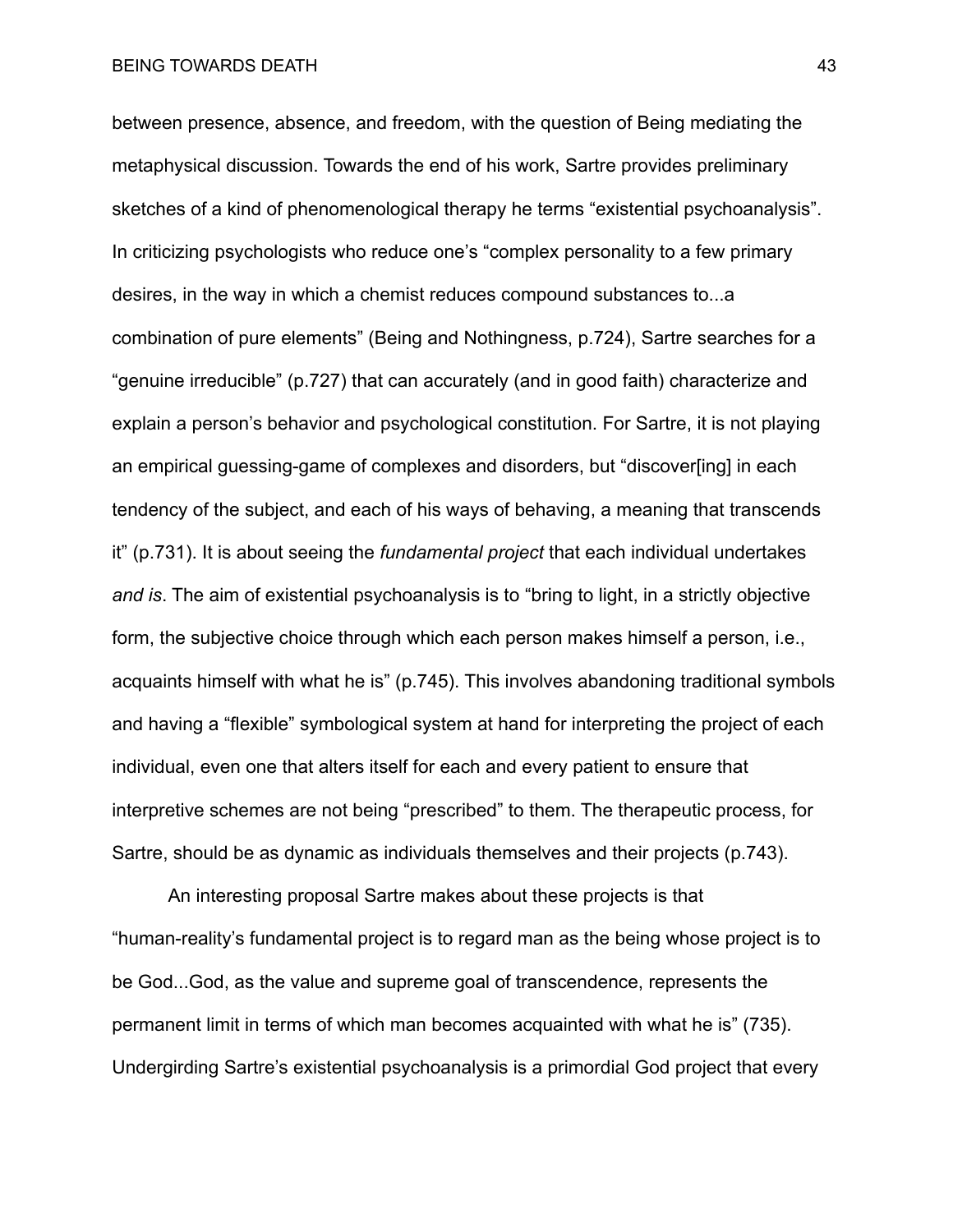person pursues – why? God is the "supreme goal of transcendence", and the ultimate *familiar* (God supposedly created man in his image) escape from the limits of the human condition, *namely mortality*. So existential psychoanalysis therefore can be interpreted as a process of understanding how the fundamental human project of becoming-God, in the form of escaping-one's-mortality, manifests itself problematically in any given individual. By understanding how one, through every choice and behavior, endeavors to escape the reality of their death, these escape plans can be more robustly refuted. In the case of the pandemic, existential psychoanalysis could help individuals understand the unique "voice" of themselves calling them to authenticity, and similarly uncover the best way to "be-resolute" in the face of death.

**3. Noematic Psychoanalysis.** Sartre's account of an existential psychoanalysis, in addition to the philosophy of Heidegger and Edmund Husserl, influenced the development of my own psychotherapeutic method (Fisher, 2019) which I will here outline as another possible solution or tool. I termed it "noematic psychoanalysis", after the post-kantian concepts of *noesis and noema*, developed by Husserl in his phenomenological project, *Ideas*. In the simplest terms, *Noesis* is "the meaning given" (to objects, situations, idealities, etc. preemptively by the human mind; the interpretive frame or tools, if you will), and *Noema* is "the meaning received" (the perceptive significance of these objects, situations, idealities, etc. to the human mind; the interpretation proper) (Husserl, 2015). In noematic psychoanalysis, the subject or patient is asked to suppose "as if" the totality of their received experience (the complete *noema*) is entirely representative of the projections of the unconscious mind, i.e., as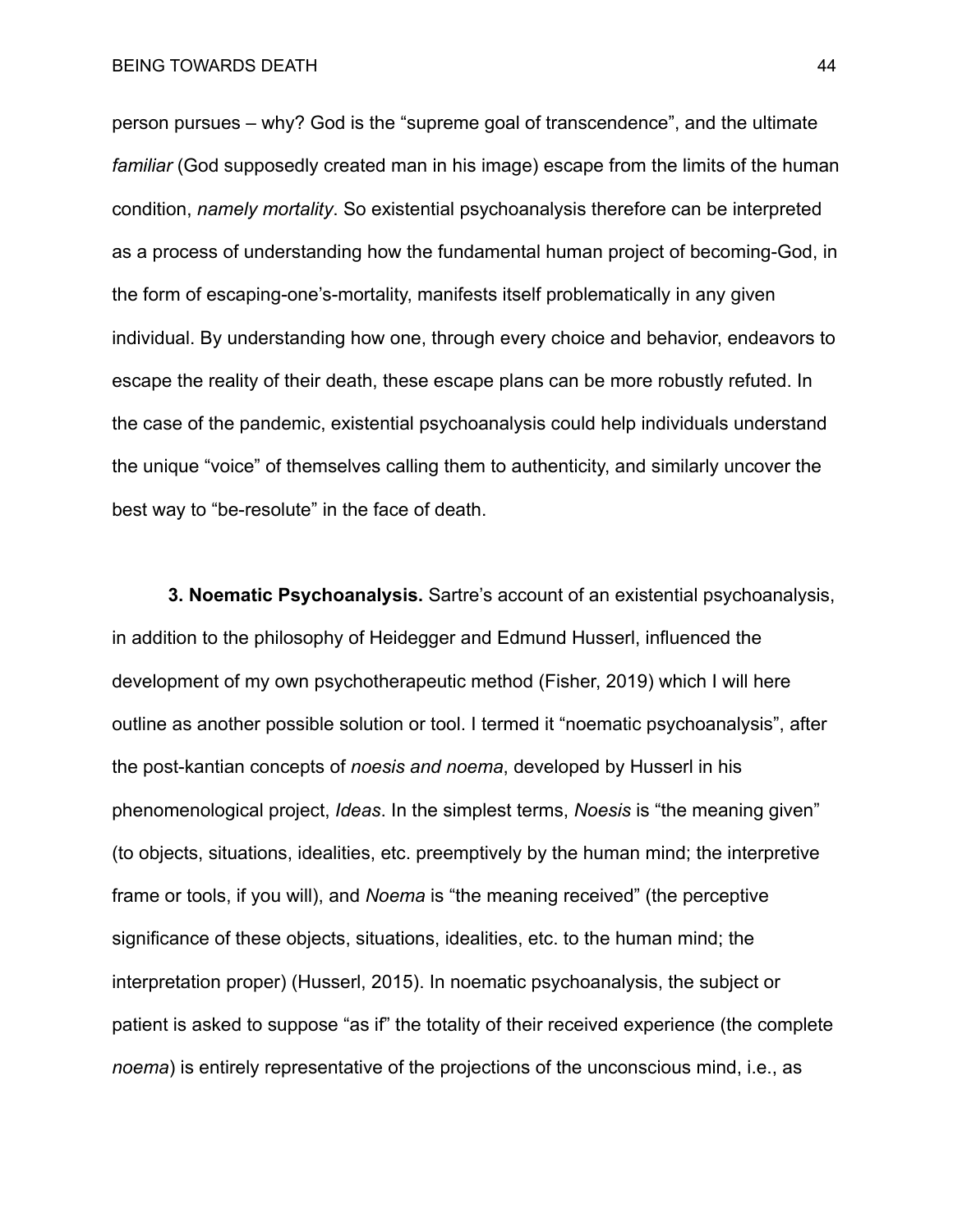entirely symbolical. Thus, the unique noema received implicitly reveals, with the interpretive work of both the therapist and patient, intentional heuristics, frames, and tools (noeses) which allowed for the present noema (or, roughly, "meaning") to be received in the first place, and which thus underly the problematic structure or condition at hand. In other words, once the therapist understands the patient's unique systems (or tendencies) of ascribing and perceiving meaning in any given environment, they also have a better understanding of how (a) the patient's problem developed and how (b) it can most effectively be treated and resolved. Similar to Sartre's sketches of existential psychoanalysis, it is a way of enticing the patient to do phenomenology so their underlying project can be uncovered and understood.

The result of the correct application of the therapy, and a favorable response from the patient, is the (not absolute, but *functional*) coincidence of the meaning given and the meaning received: the object's intention and the received intention are minimally distant from each other. The patient thus understands from the inside the structuration of their world and their Self, and something akin to a Hegelian attainment of Reason comes into fruition. The person, ideally, reconciles with their alienated authenticity through understanding the unique language of their call.<sup>3</sup>

## **Conclusion**

 $3$  Another possible way of helping individuals cope with the reality of death, especially given the universal nature of the pandemic, is to modify one of these approaches for group therapy. The Ernst Becker Foundation offers something akin to this, several "Mortality Awareness Preparedness" workshops and seminars designed to "familiarize individuals and groups with the way death anxiety can operate in human lives." (Ernst Becker Foundation, 2019)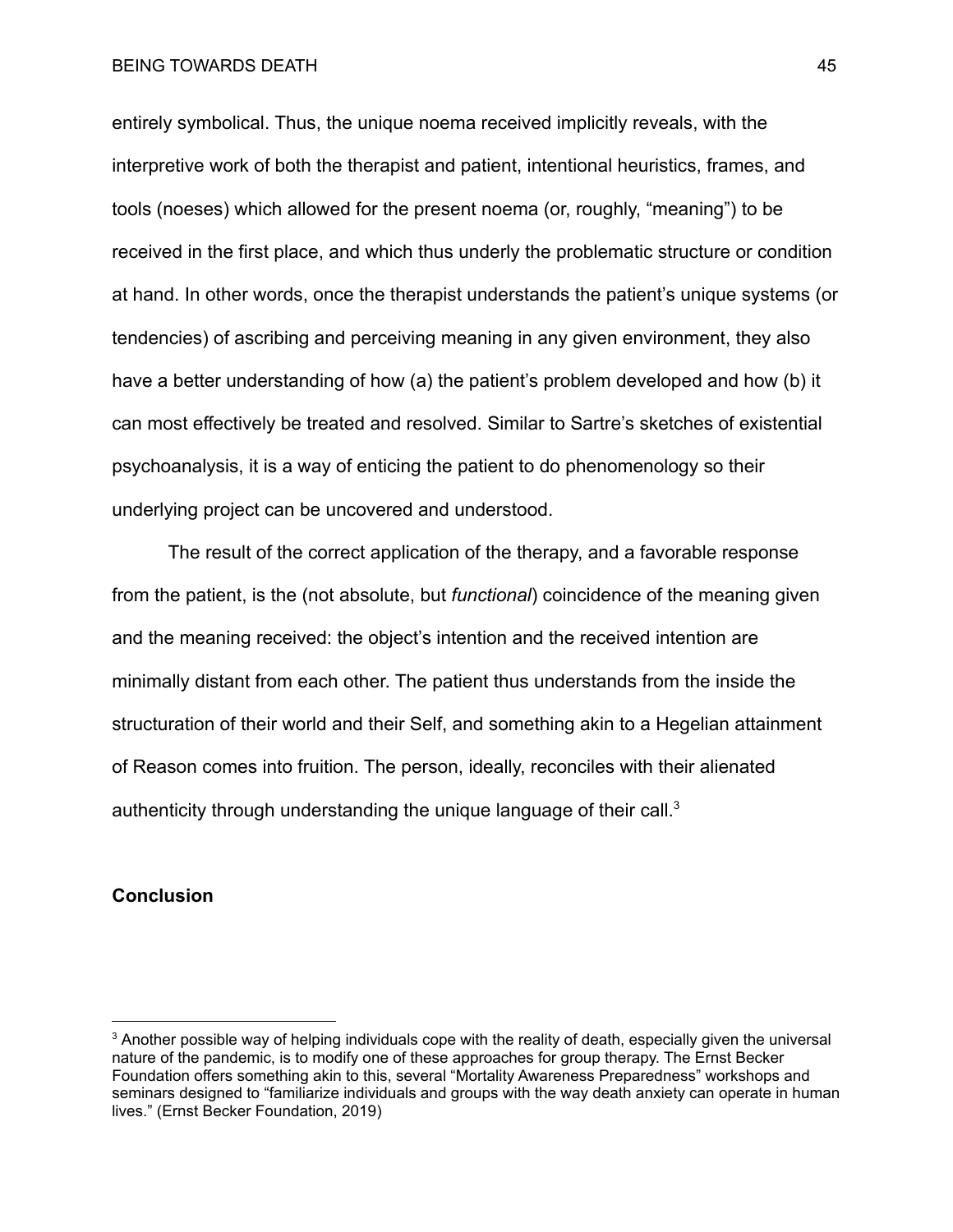It is clear that the COVID-19 pandemic is an inconceivably complex issue that will continue to be problematic after it has concluded. The same holds true for the mental health pandemic that has accompanied it. The present study offers a Heideggerian interpretation of our struggle with Covid-19, with a special focus on the experience of New England college students. The results suggest that COVID-19 had a significant impact on most students, with almost all reporting Covid-related changes in their sense of self (whether they were positive or negative), half reporting Covid-related changes in their sense of mortality awareness, and many agreeing that the pandemic made the world seem strange or uncanny. From a Heideggerian perspective, this suggests that the pandemic brought some students face-to-face with their mortality for the first time, and overall allowed students to consider their authenticity as a function of attunement with themselves. The qualitative nature of the study also allowed for students' subjective experiences with and insights about the pandemic to be brought to light and considered.

Further research should explore the implementation of different types of psychotherapy on individuals who have been adversely affected by the pandemic. This could be made more specific by implementing different types of psychotherapy on individuals who have reported death anxiety or adjacent concerns in light of the pandemic, and seeing which therapies have the most success. One might also try to compare the effectiveness of psychotherapy that uses a Heideggerian approach (or proceeds from Heidegger's understanding of anxiety) with another form that doesn't on patients with these concerns.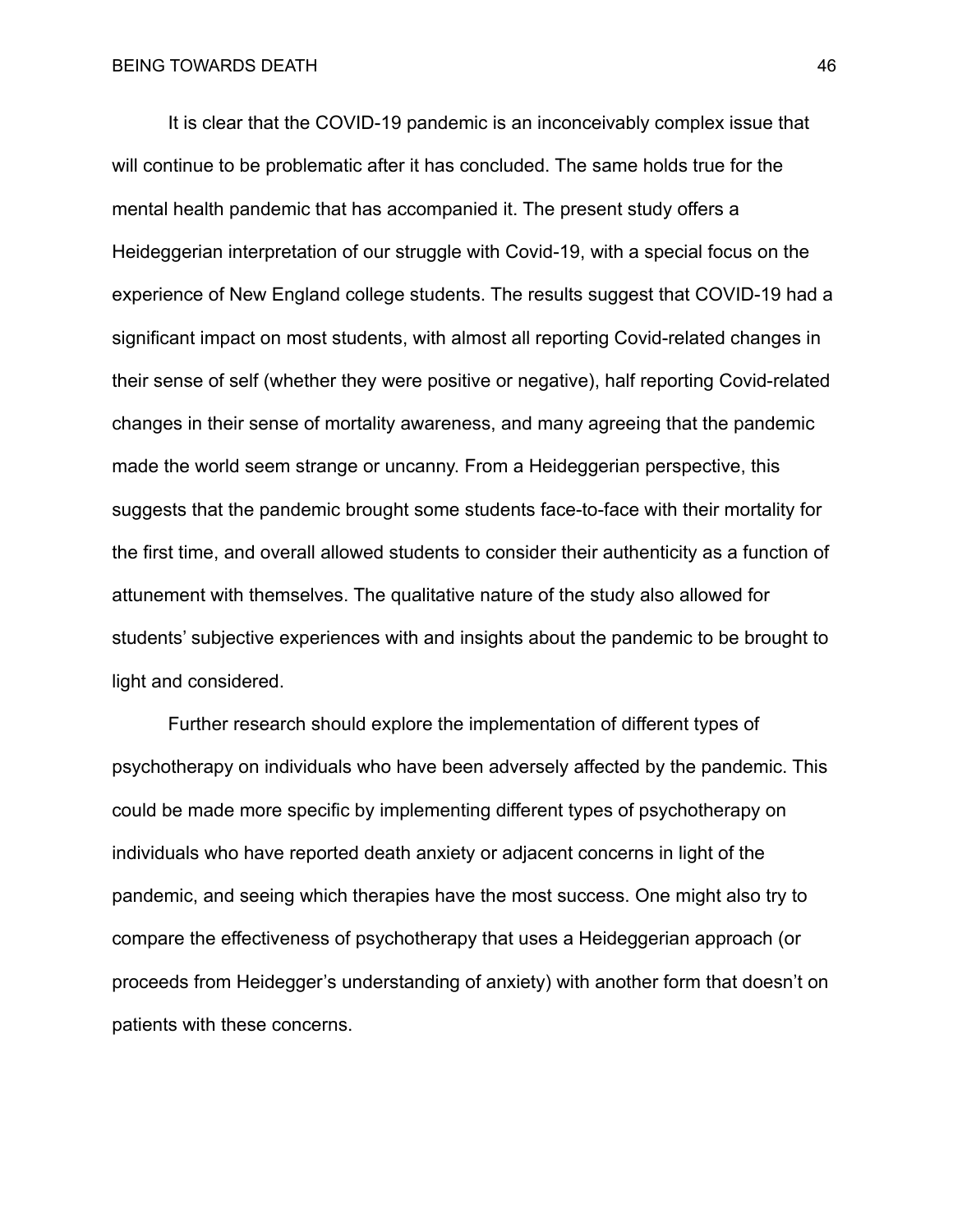## **APPENDIX A: Measures**

#### Informed Consent Form

I, \_\_\_\_\_\_\_\_\_\_\_\_\_\_\_\_\_\_\_\_\_\_\_\_\_\_\_\_\_\_\_\_\_\_, have carefully listened to and fully understand the purpose of this research, the length of time I will participate, the procedures to be followed, and any foreseeable risks, discomforts, or benefits of the research. I understand that my records will be kept confidential, my participation is voluntary, and I may withdraw at any time without penalty. If I have any questions about my rights as a subject or the manner in which this research is conducted, I can contact the chair of the UMF Institutional Review Board, Donna Karno  $(donna.karno@maine.edu)$  $(donna.karno@maine.edu)$  $(donna.karno@maine.edu)$ . I fully understand the above and give my consent to serve as a subject.

Are you at least 18 years old?

(Date) (Signature)

## **Life Attitude Profile-Revised (LAPR)4**

 $\mathcal{L}_\text{max}$  and the contract of the contract of the contract of the contract of the contract of the contract of

 $4$  Counterbalancing was implemented by distributing the LAP-R first and the COVID-19 survey second to half of participants, and distributing the COVID-19 survey first and the LAP-R second to the other half of participants.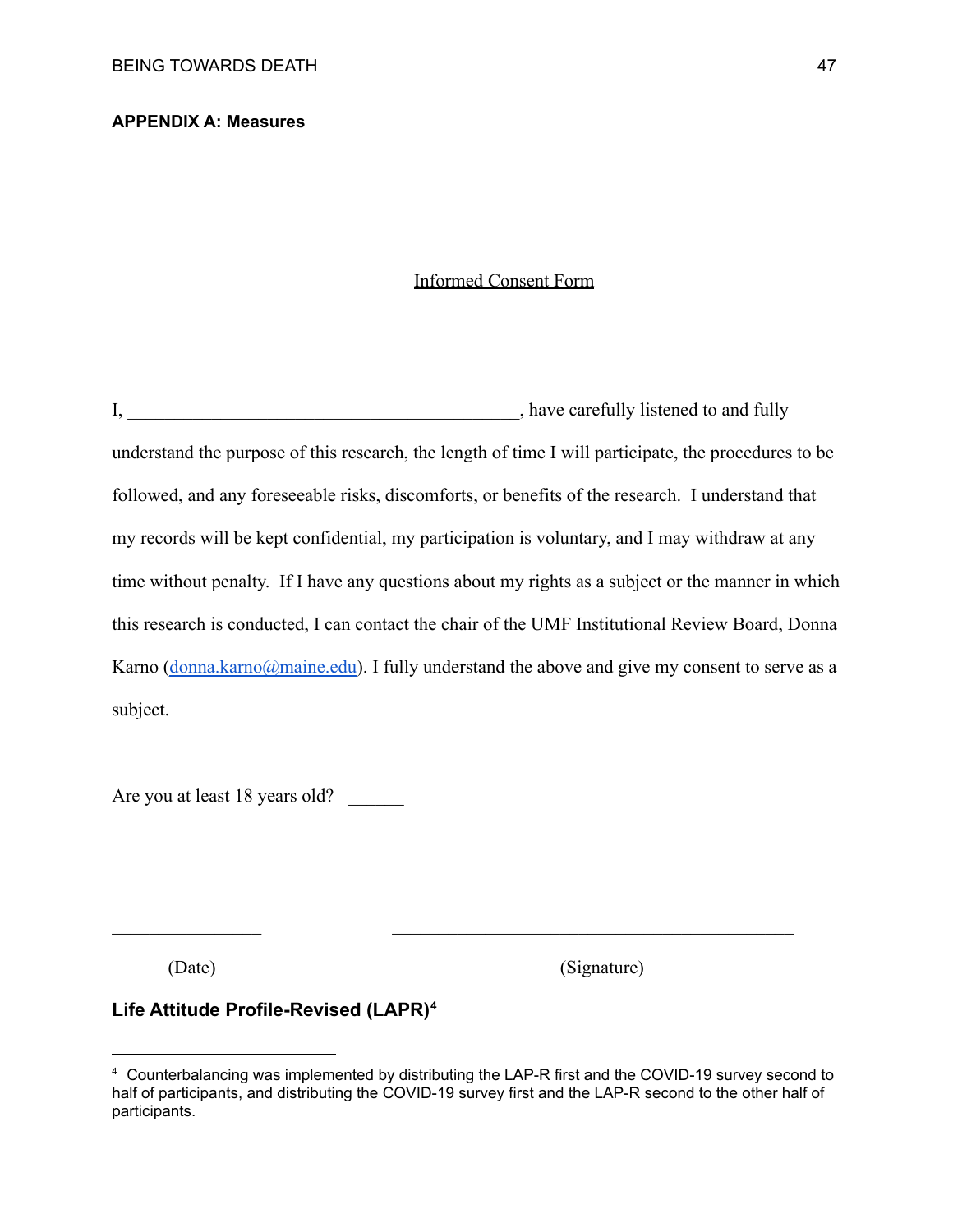#### LIFE ATTITUDE PROFILE-REVISED (LAP-R)

#### C Gary T. Reker

This questionnaire contains a number of statements related to opinions and feelings about you and life in general. Read each statement carefully, then indicate the extent to which you agree or disagree by circling one of the alternative categories provided. For example, if you STRONGLY AGREE, circle SA following the statement. If you MODERATELY DISAGREE, circle MD. If you are UNDECIDED, circle U. Try to use the undecided category sparingly.

| SА<br><b>STRONGLY</b><br><b>AGREE</b>                                              | A<br><b>AGREE</b>                               | MA<br>MODERATELY UNDECIDED<br><b>AGREE</b>                                         | U                 | MD<br><b>MODERATELY</b><br><b>DISAGREE</b> |  | D<br><b>DISAGREE</b> |  | SD<br><b>STRONGLY</b><br><b>DISAGREE</b> |  |  |
|------------------------------------------------------------------------------------|-------------------------------------------------|------------------------------------------------------------------------------------|-------------------|--------------------------------------------|--|----------------------|--|------------------------------------------|--|--|
|                                                                                    | meaning and purpose.                            | 1. My past achievements have given my life                                         |                   |                                            |  | SA A MA U MD D SD    |  |                                          |  |  |
|                                                                                    |                                                 | 2. In my life I have very clear goals and aims.                                    |                   |                                            |  | SA A MA U MD D SD    |  |                                          |  |  |
| 3. I regard the opportunity to direct my life as<br>very important.                |                                                 |                                                                                    | SA A MA U MD D SD |                                            |  |                      |  |                                          |  |  |
| 4. I seem to change my main objectives in life.                                    |                                                 |                                                                                    | SA A MA U MD D SD |                                            |  |                      |  |                                          |  |  |
|                                                                                    | 5. I have discovered a satisfying life purpose. |                                                                                    |                   |                                            |  | SA A MA U MD D SD    |  |                                          |  |  |
| 6. I feel that some element which I can't quite<br>define is missing from my life. |                                                 |                                                                                    |                   |                                            |  | SA A MA U MD D SD    |  |                                          |  |  |
| around us.                                                                         |                                                 | 7. The meaning of life is evident in the world                                     |                   |                                            |  | SA A MA U MD D SD    |  |                                          |  |  |
|                                                                                    |                                                 | 8. I think I am generally much less concerned<br>about death than those around me. |                   |                                            |  | SA A MA U MD D SD    |  |                                          |  |  |
|                                                                                    |                                                 | 9. I feel the lack of and a need to find a real<br>meaning and purpose in my life. |                   |                                            |  | SA A MA U MD D SD    |  |                                          |  |  |
|                                                                                    |                                                 | 10. New and different things appeal to me.                                         |                   |                                            |  | SA A MA U MD D SD    |  |                                          |  |  |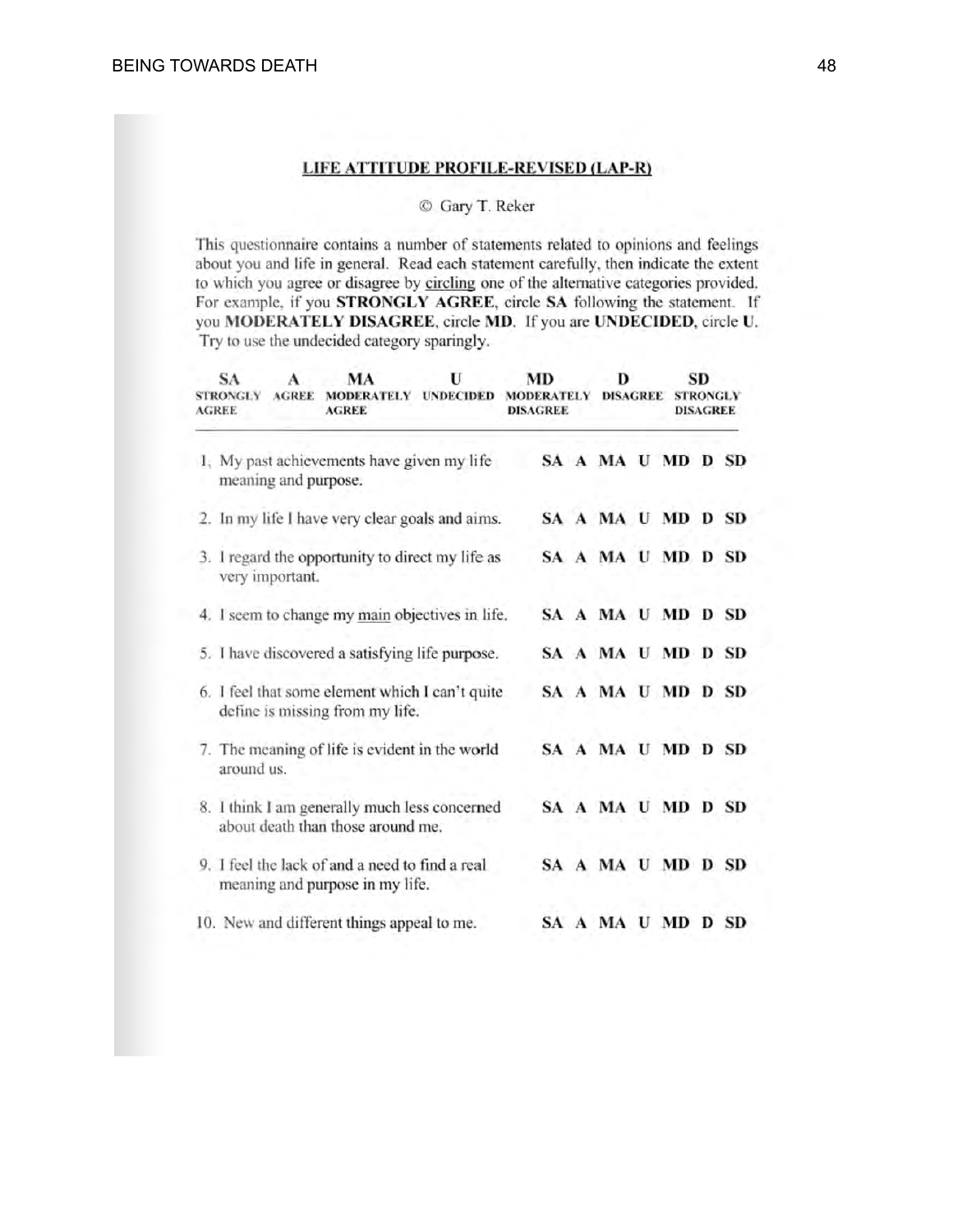|       |                                                                |                     |                                                                                                                                                 |   |                                            |                      |  |                                   | Page 2 |  |
|-------|----------------------------------------------------------------|---------------------|-------------------------------------------------------------------------------------------------------------------------------------------------|---|--------------------------------------------|----------------------|--|-----------------------------------|--------|--|
| AGREE | SА<br><b>STRONGLY</b>                                          | <b>AGREE</b>        | MA<br>MODERATELY UNDECIDED<br>AGREE                                                                                                             | U | MD<br><b>MODERATELY</b><br><b>DISAGREE</b> | D<br><b>DISAGREE</b> |  | SD<br><b>STRONGLY</b><br>DISAGREE |        |  |
|       |                                                                |                     | 11. My accomplishments in life are largely<br>determined by my own efforts.                                                                     |   |                                            | SA A MA U MD D SD    |  |                                   |        |  |
|       |                                                                | has been directed.  | 12. I have been aware of an all powerful and<br>consuming purpose towards which my life                                                         |   |                                            | SA A MA U MD D SD    |  |                                   |        |  |
|       |                                                                |                     | 13. I try new activities or areas of interest and<br>then these soon lose their attractiveness.                                                 |   |                                            | SA A MA U MD D SD    |  |                                   |        |  |
|       | 14. I would enjoy breaking loose from the<br>routine of life.  |                     |                                                                                                                                                 |   |                                            | SA A MA U MD D SD    |  |                                   |        |  |
|       | 15. Death makes little difference to me one way<br>or another. |                     |                                                                                                                                                 |   |                                            | SA A MA U MD D SD    |  |                                   |        |  |
|       |                                                                |                     | 16. I have a philosophy of life that gives my<br>existence significance.                                                                        |   |                                            | SA A MA U MD D SD    |  |                                   |        |  |
|       |                                                                |                     | 17. I determine what happens in my life.                                                                                                        |   |                                            | SA A MA U MD D SD    |  |                                   |        |  |
|       | to live.                                                       |                     | 18. Basically, I am living the kind of life I want                                                                                              |   |                                            | SA A MA U MD D SD    |  |                                   |        |  |
|       | choices.                                                       |                     | 19. Concerning my freedom to make my choice,<br>I believe I am absolutely free to make all life                                                 |   |                                            | SA A MA U MD D SD    |  |                                   |        |  |
|       |                                                                |                     | 20. I have experienced the feeling that while I am<br>destined to accomplish something important,<br>I cannot put my finger on just what it is. |   |                                            | SA A MA U MD D SD    |  |                                   |        |  |
|       | 21. I am restless.                                             |                     |                                                                                                                                                 |   |                                            | SA A MA U MD D SD    |  |                                   |        |  |
|       |                                                                | concerned about it. | 22. Even though death awaits me, I am not                                                                                                       |   |                                            | SA A MA U MD D SD    |  |                                   |        |  |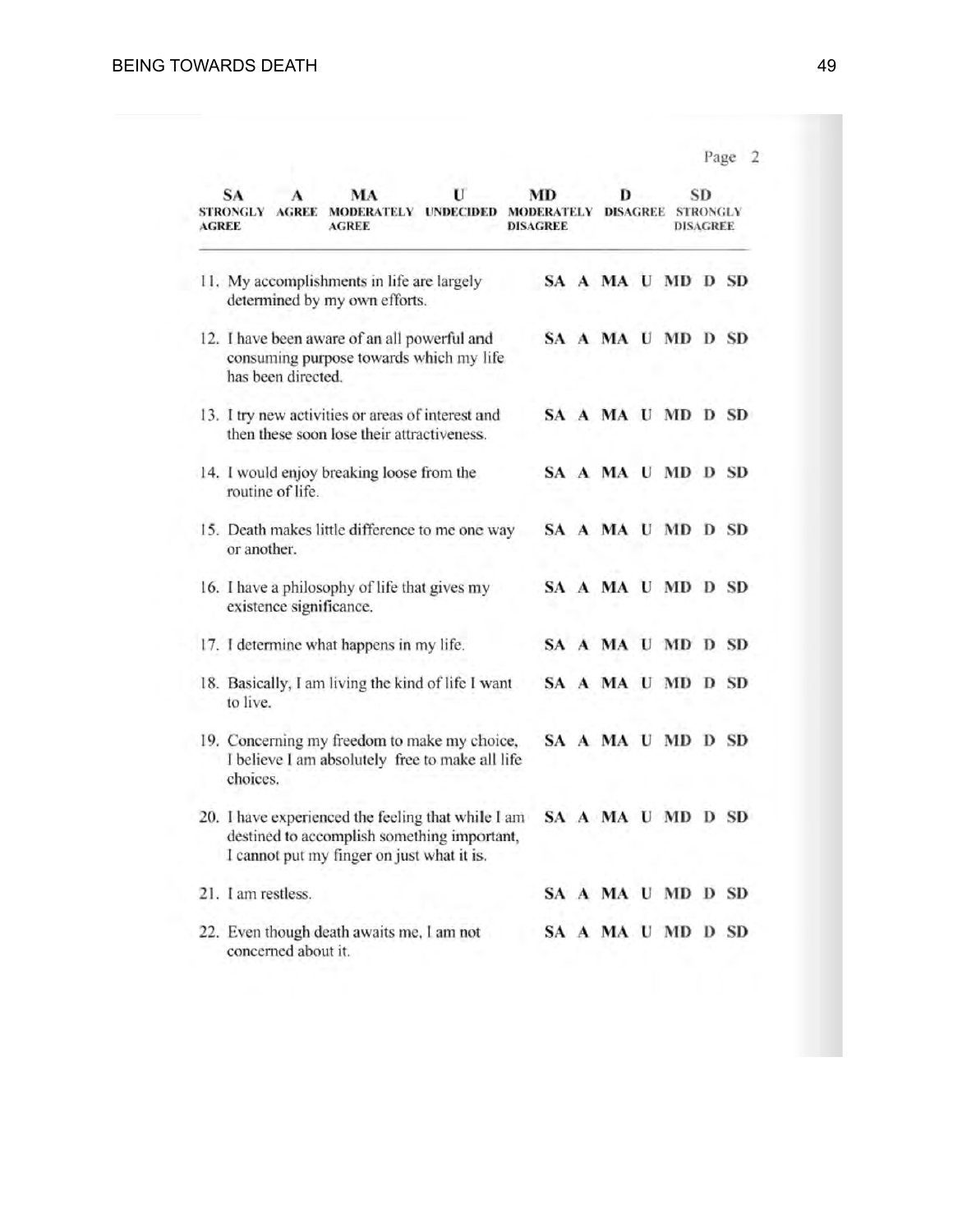Page 3

| AGREE | U<br>MA<br>SA<br>MODERATELY UNDECIDED MODERATELY<br>STRONGLY<br><b>AGREE</b><br><b>AGREE</b> | MD<br><b>DISAGREE</b> |                   | D<br><b>DISAGREE</b> |  | SD<br><b>STRONGLY</b><br><b>DISAGREE</b> |  |
|-------|----------------------------------------------------------------------------------------------|-----------------------|-------------------|----------------------|--|------------------------------------------|--|
|       | 23. It is possible for me to live my life in terms<br>of what I want to do.                  |                       | SA A MA U MD D SD |                      |  |                                          |  |
|       | 24. I feel the need for adventure and "new<br>worlds to conquer".                            |                       | SA A MA U MD D SD |                      |  |                                          |  |
|       | 25. I would neither fear death nor welcome it.                                               |                       | SA A MA U MD D SD |                      |  |                                          |  |
|       | 26. I know where my life is going in the future.                                             |                       | SA A MA U MD D SD |                      |  |                                          |  |
|       | 27. In thinking of my life, I see a reason for my<br>being here.                             |                       | SA A MA U MD D SD |                      |  |                                          |  |
|       | 28. Since death is a natural aspect of life, there<br>is no sense worrying about it.         |                       | SA A MA U MD D SD |                      |  |                                          |  |
|       | 29. I have a framework that allows me to<br>understand or make sense of my life.             |                       | SA A MA U MD D SD |                      |  |                                          |  |
|       | 30. My life is in my hands and I am in control<br>of it.                                     |                       | SA A MA U MD D SD |                      |  |                                          |  |
|       | 31. In achieving life's goals, I have felt<br>completely fulfilled.                          |                       | SA A MA U MD D SD |                      |  |                                          |  |
|       | 32. Some people are very frightened of death,<br>but I am not.                               |                       | SA A MA U MD D SD |                      |  |                                          |  |
|       | 33. I daydream of finding a new place for my<br>life and a new identity.                     |                       | SA A MA U MD D SD |                      |  |                                          |  |
|       | 34. A new challenge in my life would appeal to<br>me now.                                    |                       | SA A MA U MD D SD |                      |  |                                          |  |
|       | 35. I have the sense that parts of my life fit<br>together into a unified pattern.           |                       | SA A MA U MD D SD |                      |  |                                          |  |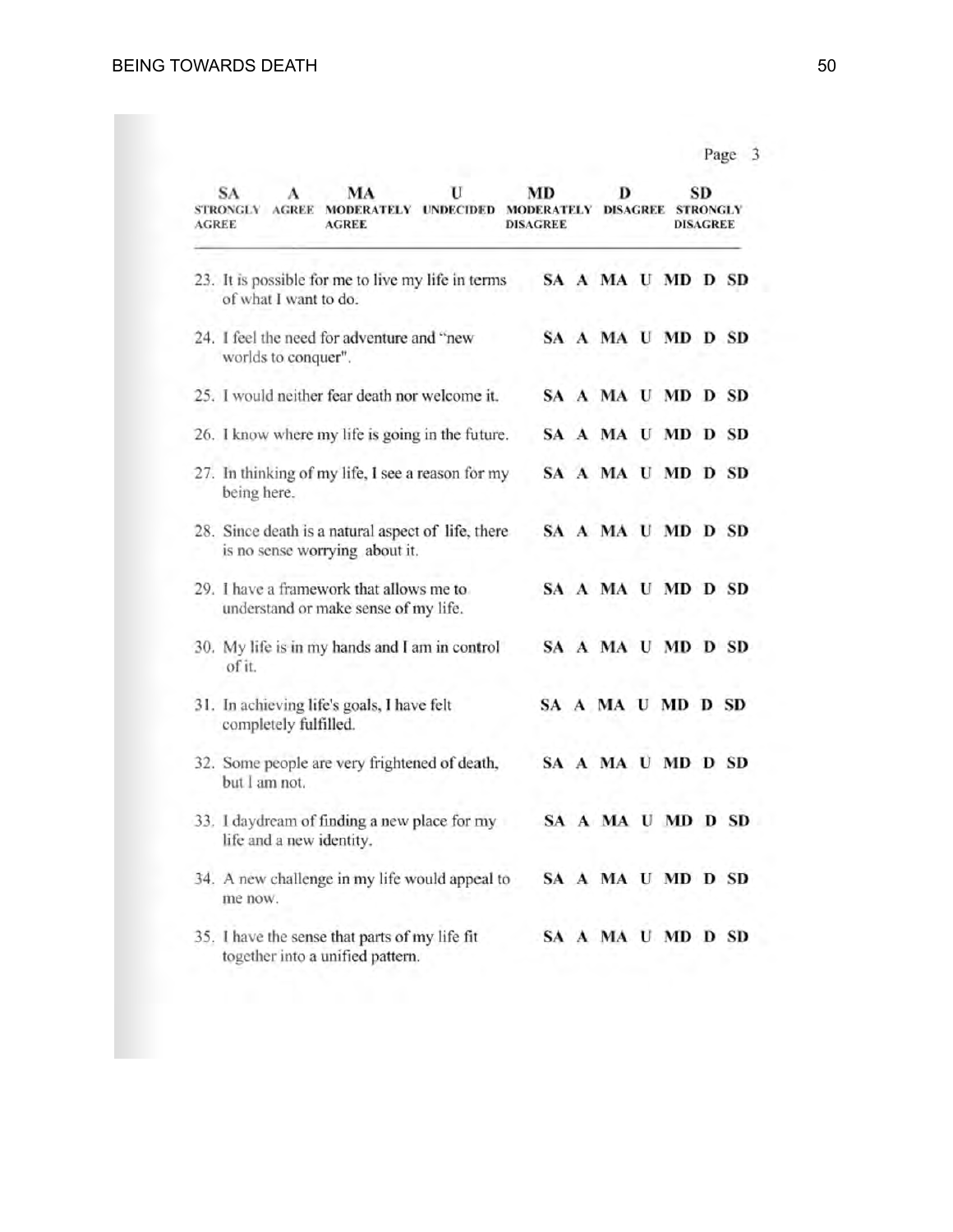| SА<br>MA<br>STRONGLY AGREE MODERATELY UNDECIDED MODERATELY DISAGREE STRONGLY<br>AGREE<br><b>AGREE</b> | U | MD<br><b>DISAGREE</b> | D                 |  | <b>SD</b><br><b>DISAGREE</b> |  |
|-------------------------------------------------------------------------------------------------------|---|-----------------------|-------------------|--|------------------------------|--|
| 36. I hope for something exciting in the future.                                                      |   |                       | SA A MA U MD D SD |  |                              |  |
| 37. I have a mission in life that gives me a sense<br>of direction.                                   |   |                       | SA A MA U MD D SD |  |                              |  |
| 38. I have a clear understanding of the ultimate<br>meaning of life.                                  |   |                       | SA A MA U MD D SD |  |                              |  |
| 39. When it comes to important life matters, I<br>make my own decisions.                              |   | SA A MA U MD D SD     |                   |  |                              |  |
| 40. I find myself withdrawing from life with an<br>"I don't care" attitude.                           |   |                       | SA A MA U MD D SD |  |                              |  |
| 41. I am eager to get more out of life than I have<br>so far.                                         |   |                       | SA A MA U MD D SD |  |                              |  |
| 42. Life to me seems boring and uneventful.                                                           |   |                       | SA A MA U MD D SD |  |                              |  |
| 43. I am determined to achieve new goals in<br>the future.                                            |   |                       | SA A MA U MD D SD |  |                              |  |
| 44. The thought of death seldom enters my<br>mind.                                                    |   |                       | SA A MA U MD D SD |  |                              |  |
| 45. I accept personal responsibility for the<br>choices I have made in my life.                       |   |                       | SA A MA U MD D SD |  |                              |  |
| 46. My personal existence is orderly and<br>coherent.                                                 |   |                       | SA A MA U MD D SD |  |                              |  |
| 47. I accept death as another life experience.                                                        |   |                       | SA A MA U MD D SD |  |                              |  |
| 48. My life is running over with exciting good<br>things.                                             |   |                       | SA A MA U MD D SD |  |                              |  |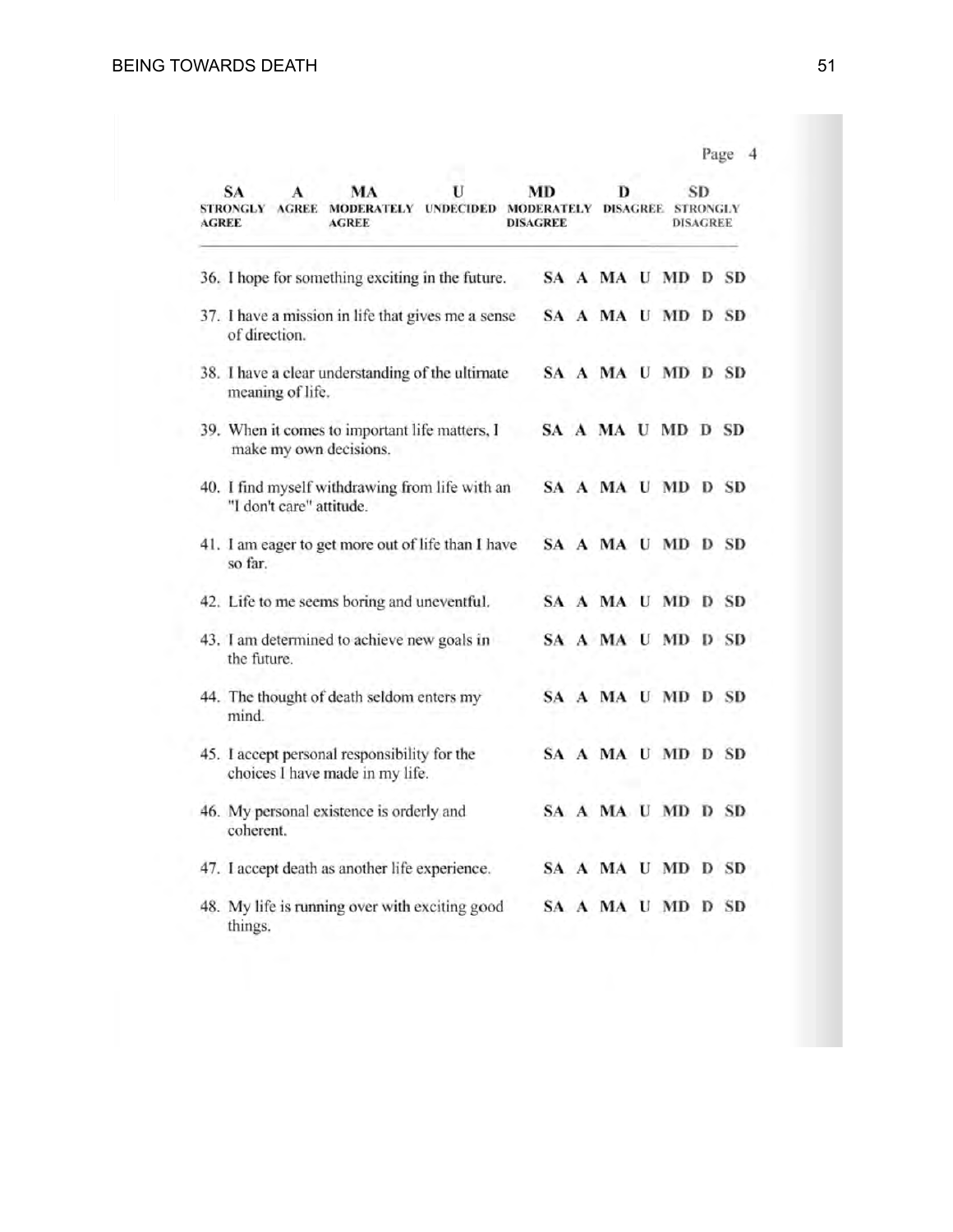## **COVID-19 Survey**

How has the COVID-19 Pandemic affected your sense of self?

How has the COVID-19 Pandemic affected your sense of mortality (or understanding of death)?

A friend of yours is deeply concerned about the COVID-19 pandemic. In addition to fears for the well-being of his community, he is worried that he might contract the illness himself. How would you respond to this friend?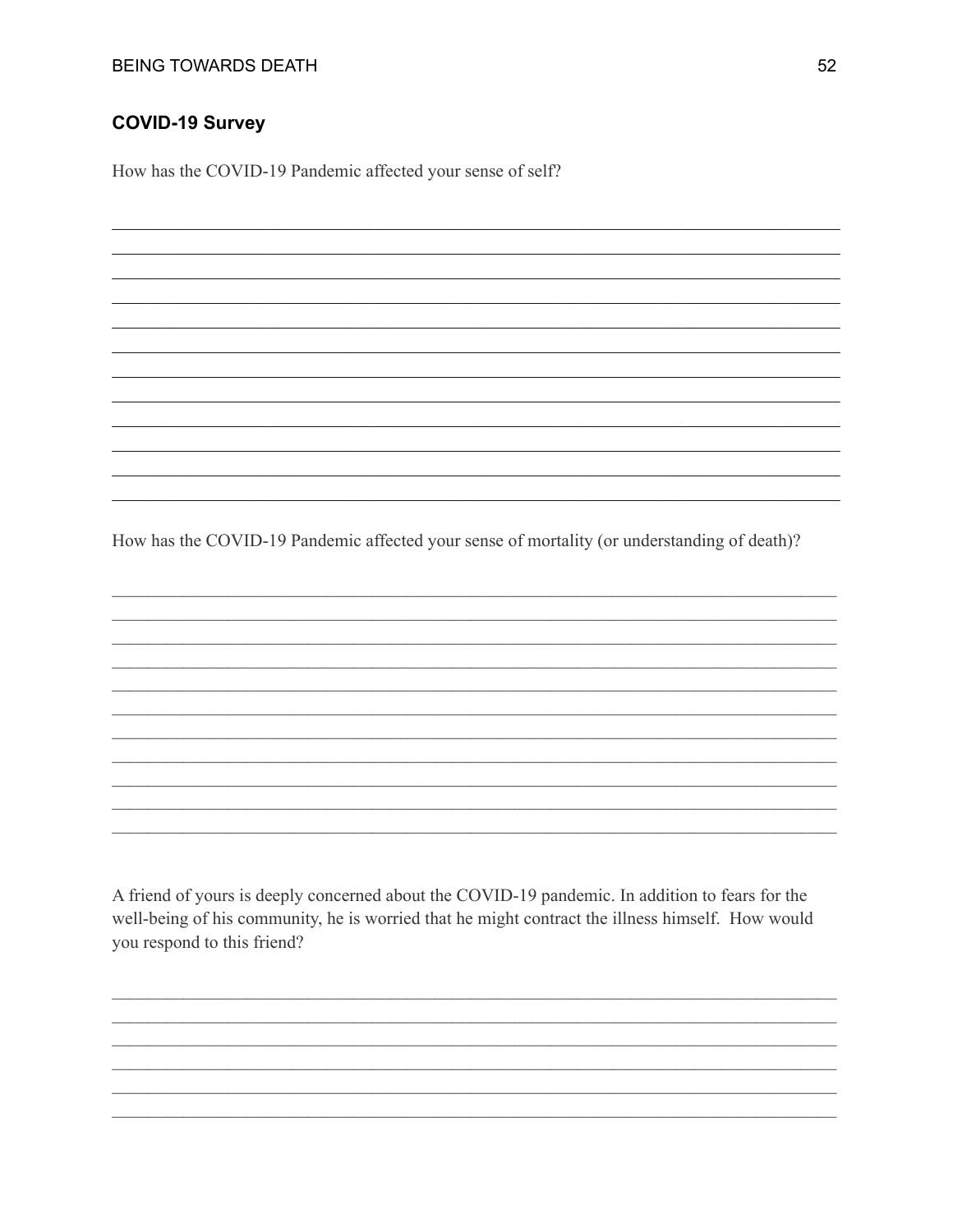|  | <b>BEING TOWARDS DEATH</b> |  |
|--|----------------------------|--|
|--|----------------------------|--|

|                                          |                                       |                | How significant of a threat is COVID-19 to your way of life?                                      |   |   |                                     |
|------------------------------------------|---------------------------------------|----------------|---------------------------------------------------------------------------------------------------|---|---|-------------------------------------|
| 1<br>Not a<br>threat                     | $\overline{2}$                        | $\mathfrak{Z}$ | $\overline{4}$<br>Moderate threat                                                                 | 5 | 6 | 7<br>A significant<br>threat        |
| Please briefly explain<br>your response: |                                       |                |                                                                                                   |   |   |                                     |
|                                          |                                       |                |                                                                                                   |   |   |                                     |
|                                          |                                       |                |                                                                                                   |   |   |                                     |
|                                          |                                       |                |                                                                                                   |   |   |                                     |
|                                          |                                       |                |                                                                                                   |   |   |                                     |
|                                          |                                       |                | Has the world or life in general felt strange, uncanny, or "off" to you since the pandemic began? |   |   |                                     |
| 1                                        | $\overline{2}$                        | 3              | $\overline{4}$                                                                                    | 5 | 6 | 7                                   |
| It feels almost<br>entirely the same     |                                       |                | It feels<br>somewhat different                                                                    |   |   | It feels<br>completely<br>different |
|                                          | Please briefly explain your response: |                |                                                                                                   |   |   |                                     |
|                                          |                                       |                |                                                                                                   |   |   |                                     |
|                                          |                                       |                |                                                                                                   |   |   |                                     |
|                                          |                                       |                |                                                                                                   |   |   |                                     |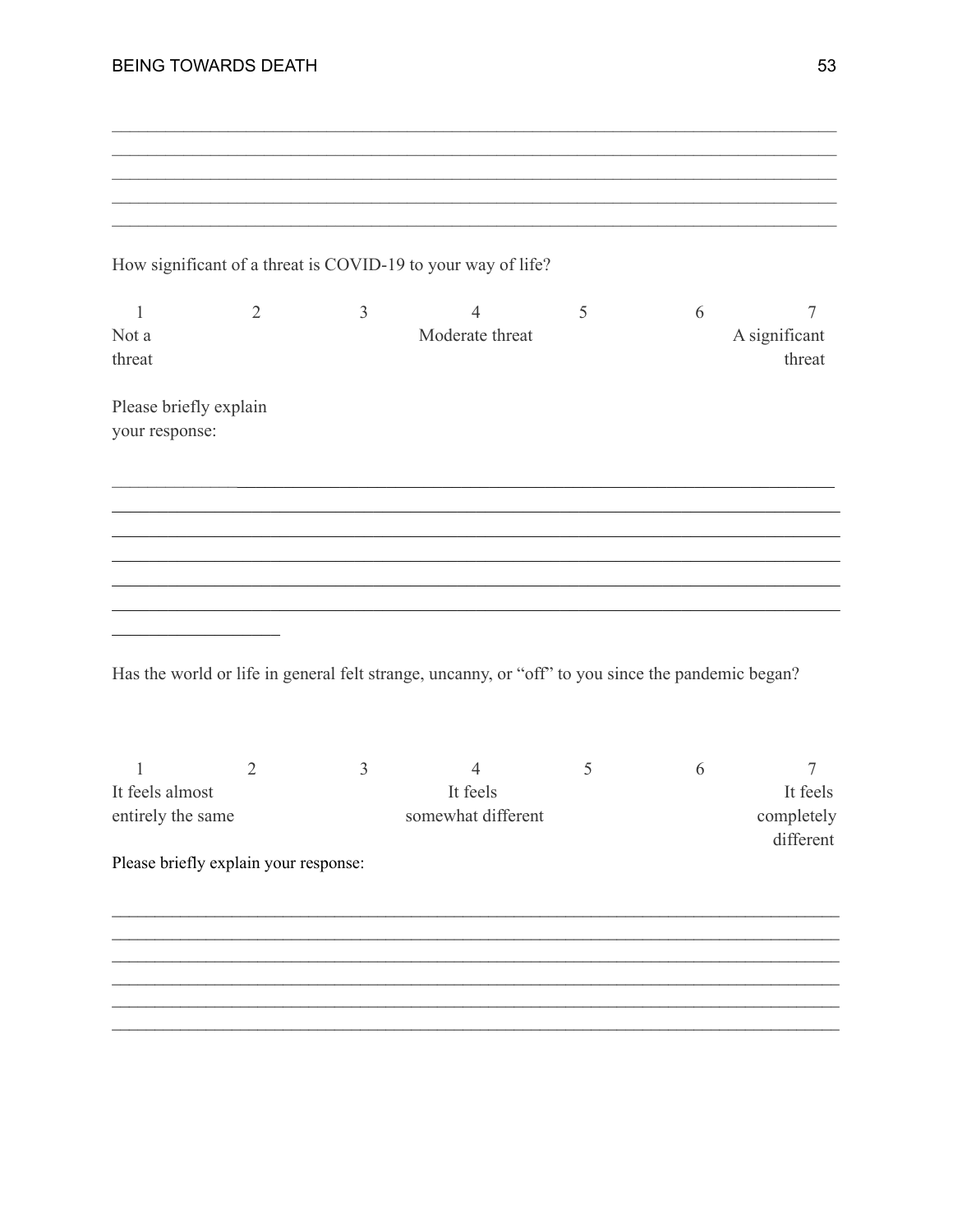## **Demographics Survey**

For questions 1-3, please *check* the appropriate category.

1. Gender

Male

**Example** 

- 2. What is your religious affiliation (please check one)
	- Jewish

\_\_ Muslim

Protestant; please give denomination: \_\_\_\_\_\_\_\_

\_\_ Catholic

None

Other; Specify: \_\_\_\_\_\_\_\_\_

3. How often do you participate in religious activities? (e.g., attend church, pray, etc.)

Never

Once a year to every few years

Once a month to twice a year

Once a week to twice a month

Twice a week to once a day

More than once a day

4. Please provide your age: \_\_\_\_\_\_\_\_\_\_\_\_\_\_\_\_\_\_\_

5. Please provide your college major: \_\_\_\_\_\_\_\_\_\_\_\_\_\_\_\_\_\_\_\_\_\_\_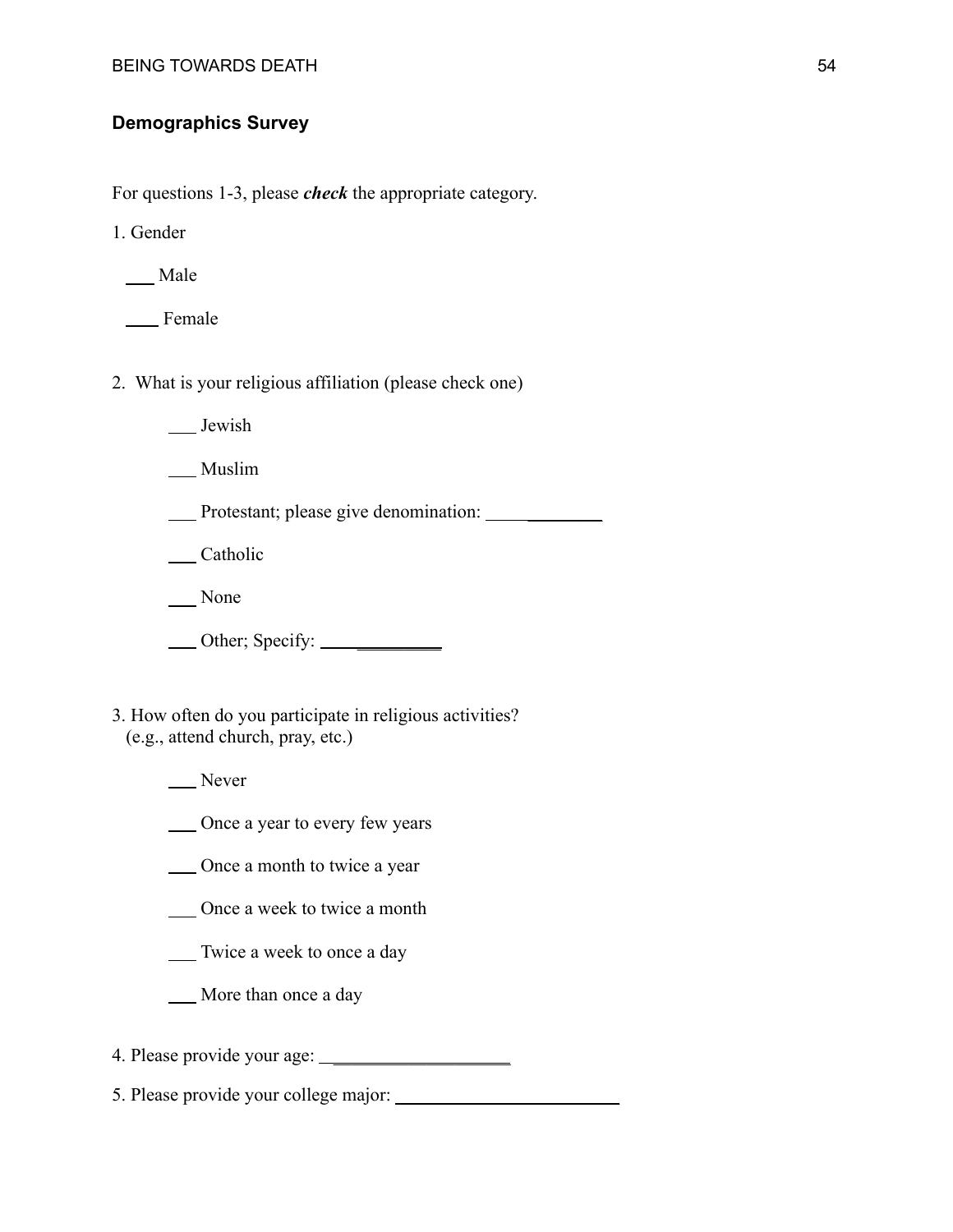## **List of Works Consulted**

- Arndt, J., Greenberg, J., & Cook, A. (2002). Mortality salience and the spreading activation of worldview-relevant constructs: Exploring the cognitive architecture of terror management. *Journal of Experimental Psychology: General, 131*(3), 307–324. <https://doi.org/10.1037/0096-3445.131.3.307>
- Arndt, J., Solomon, S., Kasser, T., & Sheldon, K. M. (2004). The urge to splurge: A terror management account of materialism and consumer behavior. *Journal of Consumer Psychology, 14*(3), 198–212.

[https://doi.org/10.1207/s15327663jcp1403\\_2](https://doi.org/10.1207/s15327663jcp1403_2)

- Breitbart W. (2017). Existential guilt and the fear of death. *Palliative & supportive care*, *15*(5), 509–512. <https://doi.org/10.1017/S1478951517000797>
- Burke, B. L., Martens, A., & Faucher, E. H. (2010). Two decades of terror management theory: A meta-analysis of mortality salience research. *Personality and Social Psychology Review*, *14*(2), 155–195. <https://doi.org/10.1177/1088868309352321>
- Brooks, A. W., & Schweitzer, M. (2011). Can nervous nelly negotiate? How anxiety causes negotiators to make low first offers, exit early, and earn less profit. *Organizational Behavior and Human Decision Processes, 115*(1), 43-54. <http://dx.doi.org/10.1016/j.obhdp.2011.01.008>
- CDC. (2021, August 6). *Coping with Stress*. [Www.cdc.gov.](Www.cdc.gov) <https://www.cdc.gov/mentalhealth/stress-coping/cope-with-stress/index.html>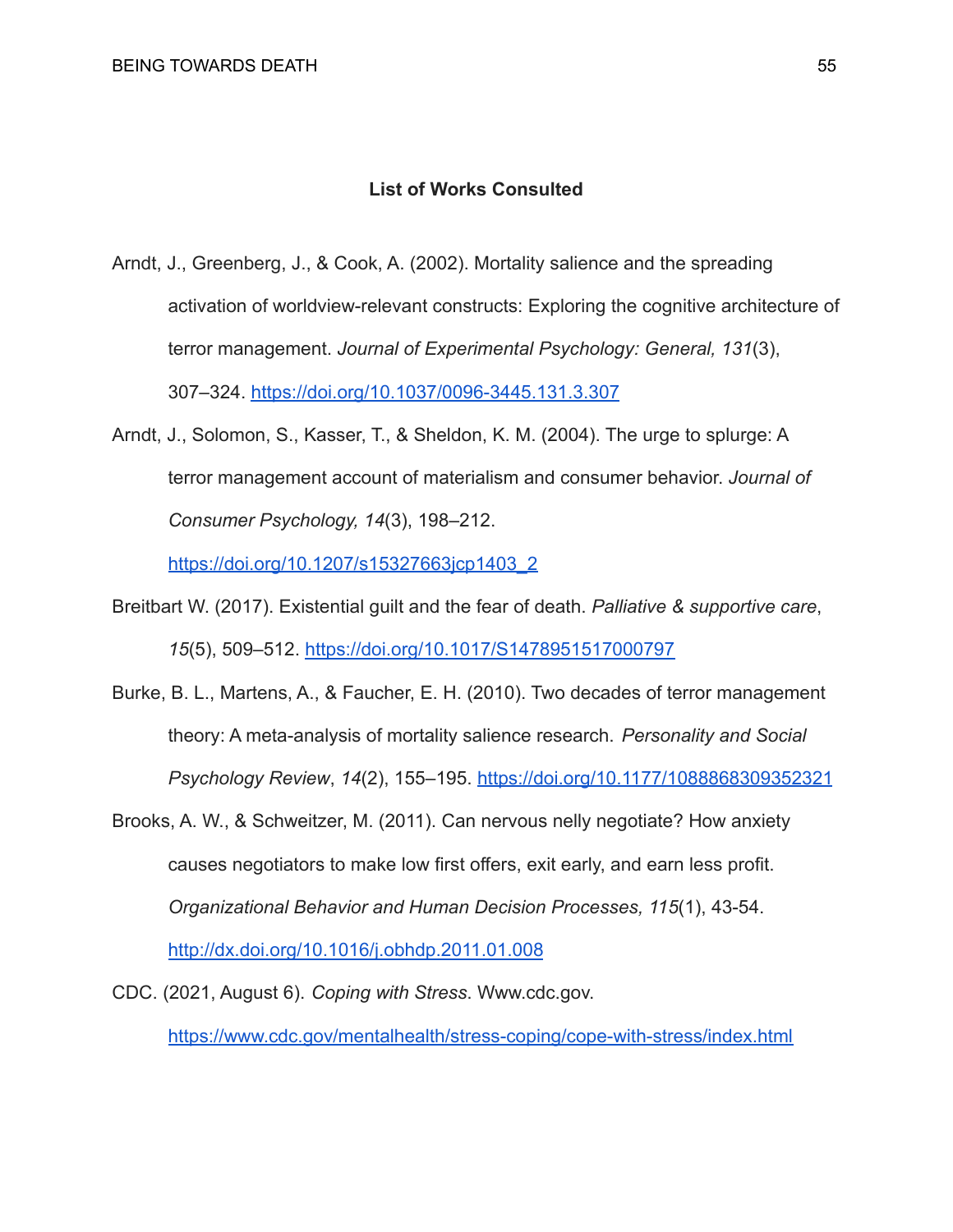Curșeu, P. L., Coman, A. D., Panchenko, A., Fodor, O. C., & Rațiu, L. (2021). Death anxiety, death reflection and interpersonal communication as predictors of social distance towards people infected with COVID 19. *Current Psychology (New Brunswick, N.J.)*, 1–14. Advance online publication.

<https://doi.org/10.1007/s12144-020-01171-8>

- Erci, B. (2008). Meaning in life for patients with cancer: validation of the Life Attitude Profile-Revised Scale. *Journal of Advanced Nursing*, *62*(6), 704–711. <https://doi.org/10.1111/j.1365-2648.2008.04658.x>
- Ernest Becker Foundation. *Mortality Awareness Preparedness Project Ernest Becker Foundation*. (n.d.). [Ernestbecker.org](https://Ernestbecker.org). Retrieved November 18, 2021, from <https://ernestbecker.org/workshops/mortality-awareness-preparedness-project/>
- Fisher, G. (2019). *Angst and anxiety: A Heideggerian re-evaluation of the apprehensive process.* Unpublished manuscript.
- Flynn, T. (2011). *Jean-Paul Sartre (Stanford Encyclopedia of Philosophy)*. [Stanford.edu](https://Stanford.edu). <https://plato.stanford.edu/entries/sartre>
- Fraser, A. M., Stockdale, L. A., Bryce, C. I., & Alexander, B. L. (2021). College students' media habits, concern for themselves and others, and mental health in the
- era of COVID-19. *Psychology of Popular Media.* Advance online publication. <https://doi.org/10.1037/ppm0000345>
- Gailliot, M. T., Stillman, T. F., Schmeichel, B. J., Maner, J. K., & Plant, E. A. (2008). Mortality salience increases adherence to salient norms and values. *Personality and Social Psychology Bulletin, 34*(7), 993–1003.

<https://doi.org/10.1177/0146167208316791>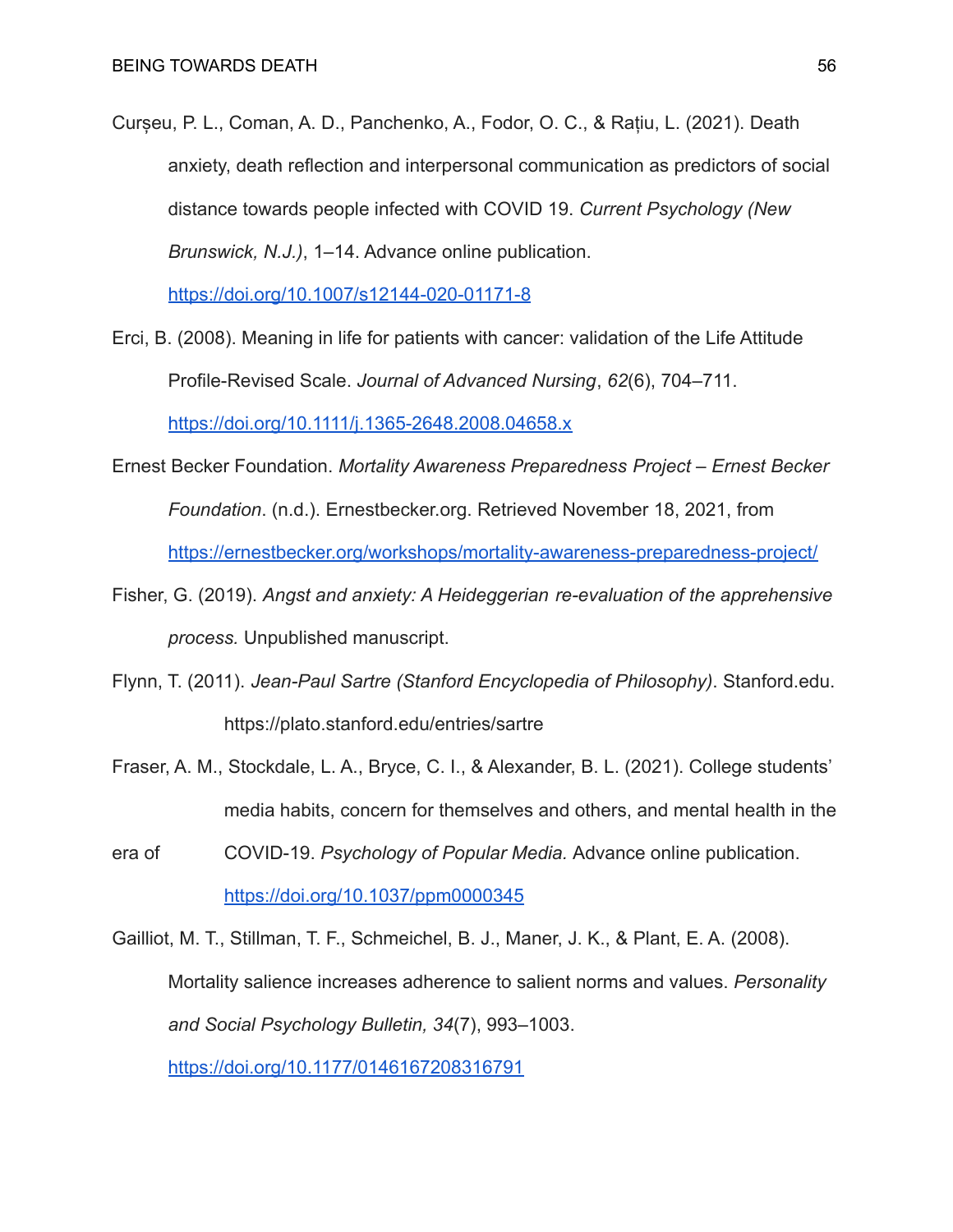Greenberg J., Pyszczynski T., Solomon S. (1986) The causes and consequences of a need for self-esteem: A terror management theory. In: Baumeister, R.F. (eds) Public Self and Private Self. Springer Series in Social Psychology. Springer, New York, NY. [https://doi.org/10.1007/978-1-4613-9564-5\\_10](https://doi.org/10.1007/978-1-4613-9564-5_10)

Heidegger, M., & Anderson, J. M. (1969). *Discourse on thinking*. Harper & Row.

- Heidegger, M. (2008). *Being and Time (Harper Perennial Modern Thought)* (Reprint ed.). Harper Perennial Modern Classics.
- Holbrook, C., Sousa, P., & Hahn-Holbrook, J. (2011). Unconscious vigilance: Worldview defense without adaptations for terror, coalition, or uncertainty management. *Journal of personality and social psychology*, *101*(3), 451–466. <https://doi.org/10.1037/a0024033>
- Hu, J., He, W., & Zhou, K. (2020). The mind, the heart, and the leader in times of crisis: How and when COVID-19-triggered mortality salience relates to state anxiety, job engagement, and prosocial behavior. *Journal of Applied Psychology, 105*(11),

1218–1233. <https://doi.org/10.1037/apl0000620>

Husserl, E. (2015). *Ideas: General Introduction to Pure Phenomenology.* Routledge.

Huttunen, R., & Kakkori, L. (2020). Heidegger's theory of truth and its importance for the quality of qualitative research. *Journal of Philosophy of Education*, *54*(3), 600–616. <https://doi.org/10.1111/1467-9752.12429>

Dagach, P. I., Brotfeld, C., & García-Alandete, J. (2021). Multi-group confirmatory factor analysis of the life attitude profile in Chilean adolescents. *Current Psychology*. <https://doi.org/10.1007/s12144-020-01266-2>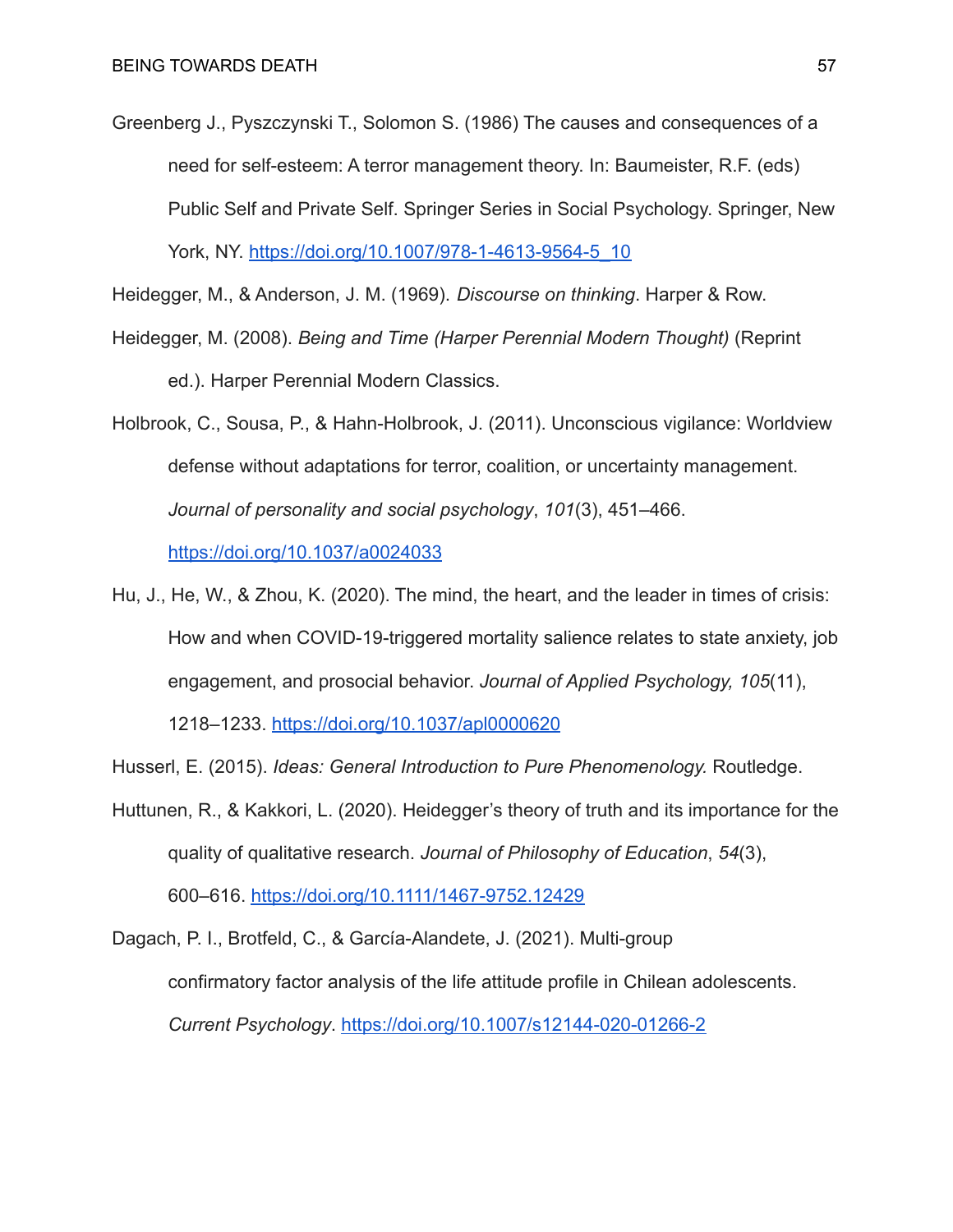- Internet Encyclopedia of Philosophy. *Phenomenology | Internet Encyclopedia of Philosophy*. (n.d.).<https://iep.utm.edu/phenom>
- Jean-Paul Sartre, Richmond, S., & Moran, R. (2018). *Being and Nothingness: An Essay in Phenomenological Ontology*. Routledge. (Original work published 1943)
- Juhl, J. (2019). Terror management theory: A theory of psychological well-being. In C. Routledge & M. Vess (Eds.), *Handbook of terror management theory* (pp. 303–324). Elsevier Academic Press.

<https://doi.org/10.1016/B978-0-12-811844-3.00013-5>

- Jungmann, S. M., Witthöft, M. (2020). Health anxiety, cyberchondria, and coping in the current COVID-19 pandemic: Which factors are related to coronavirus anxiety? *Journal of Anxiety Disorders*, 73. doi:102239.10.1016/j.janxdis.2020.102239
- Kasser, T., & Sheldon, K. M. (2000). Of wealth and death: Materialism, mortality salience, and consumption behavior. *Psychological Science, 11*(4), 348–351. <https://doi.org/10.1111/1467-9280.00269>
- Kelley, N. J., & Schmeichel, B. J. (2015). Thinking about death reduces delay discounting. *PLOS ONE*, *10*(12), e0144228.

<https://doi.org/10.1371/journal.pone.0144228>

Kesebir, P. (2014). A quiet ego quiets death anxiety: humility as an existential anxiety buffer. *Journal of personality and social psychology*, *106*(4), 610–623. <https://doi.org/10.1037/a0035814>

Merleau-Ponty, M., & Smith, C. (2015). *Phenomenology of Perception*. Forgotten Books.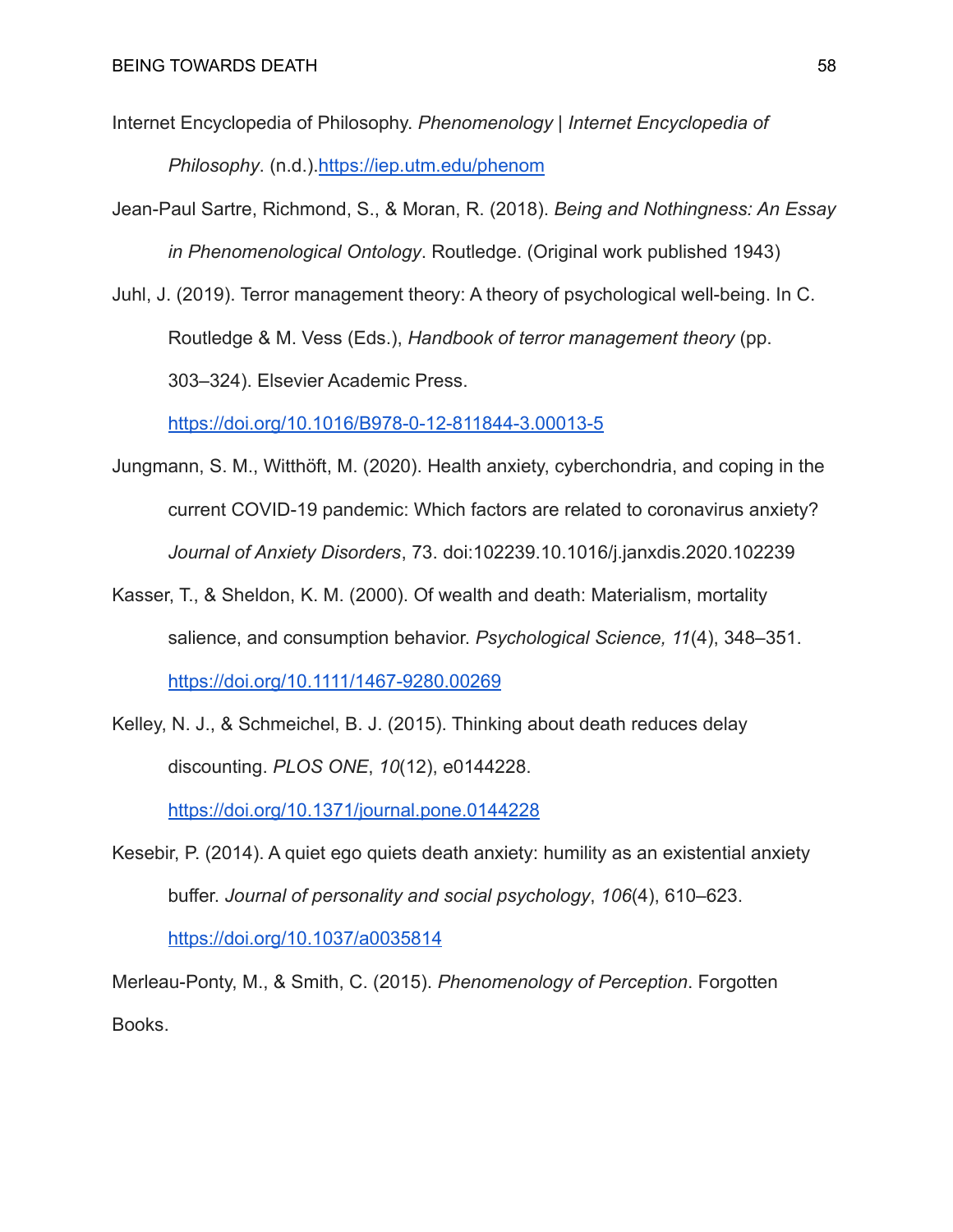- Panchal, N., Kamal, R., Orgera, K., Cox, C., Garfield, R., Hamel, L., & Chidambaram, P. (2021). The implications of COVID-19 for mental health and substance use. *Kaiser Family Foundation*, *21*.
- Pyszczynski, T., Lockett, M., Greenberg, J., & Solomon, S. (2021). Terror management theory and the COVID-19 pandemic. *Journal of Humanistic Psychology*, *61*(2), 173–189. <https://doi.org/10.1177/0022167820959488>
- Reker, G. T., & Peacock, E. J. (1981). The Life Attitude Profile (LAP): A multidimensional instrument for assessing attitudes toward life. *Canadian Journal of Behavioural Science/Revue Canadienne Des Sciences Du Comportement*, *13*(3), 264–273. <https://doi.org/10.1037/h0081178>
- Reker, G. T. (2001). *The Life Attitude Profile Revised*. Amsterdam University Press.
- Scott, A., Schimel, J., & Sharp, M. (2021) Long live A(me)rica! An examination of the interplay between nationalistic-symbolic immortality striving and belief in life after death. *Journal of Personality and Social Psychology, 120*(4).

doi[:10.1037/pspa0000262](http://dx.doi.org/10.1037/pspa0000262)

Solomon, S., Greenberg, J., Pyszczynski, T., (2000) Pride and prejudice: fear of death and social behavior. *Current Directions in Psychological Science*.*9*(6):200-204. doi[:10.1111/1467-8721.00094](https://doi.org/10.1111/1467-8721.00094)

Stanghellini, G. (Ed.). (2019) *The Oxford Handbook of Phenomenological Psychopathology.* Oxford: Oxford University Press. doi:10.1093/oxfordhb/9780198803157.001.0001